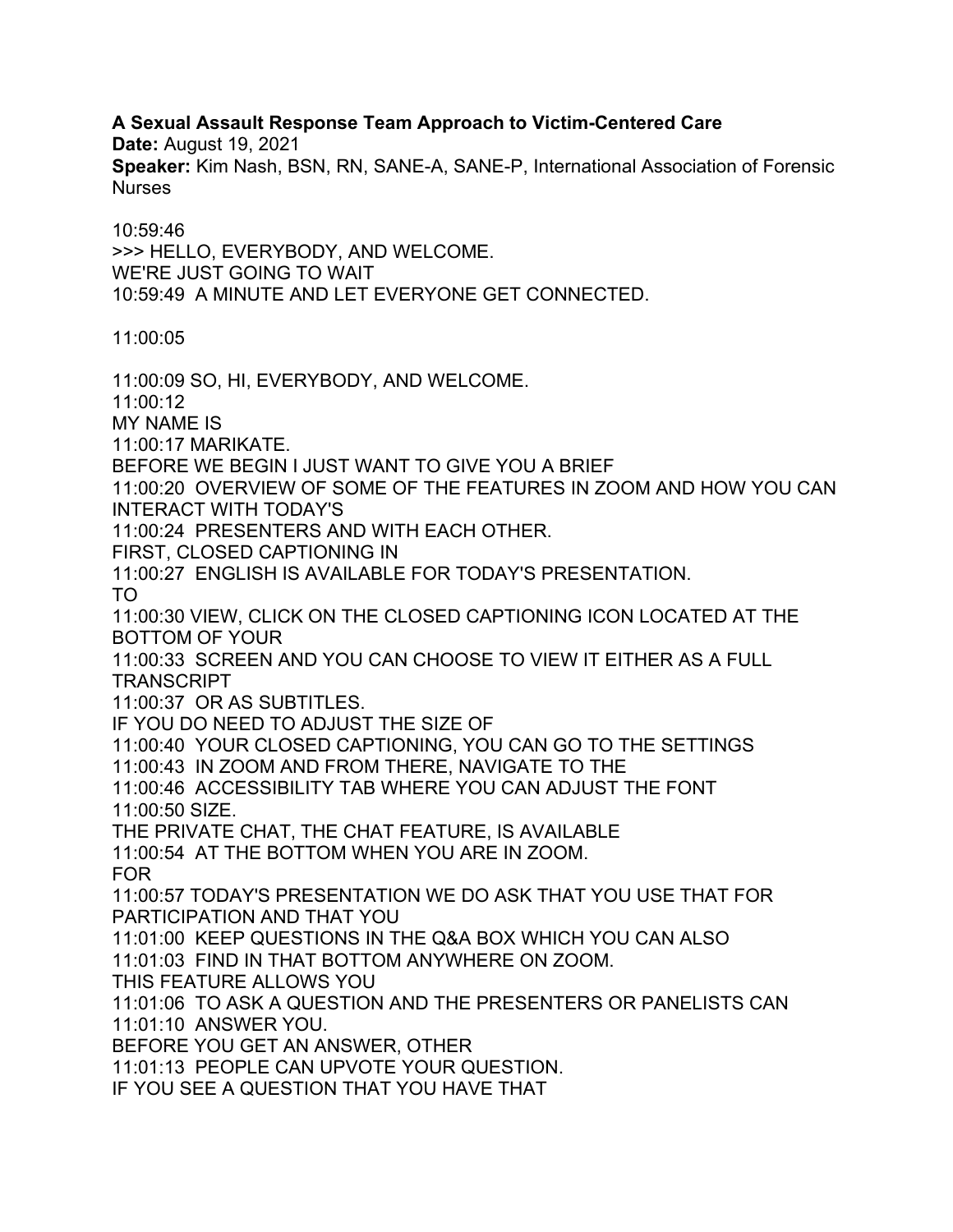11:01:16 IS ALREADY TYPED IN THE QUESTION AND ANSWER BOX, 11:01:20 IF YOU COULD UPVOTE IT OR MAKE A COMMENT JUST 11:01:23 SO IT'S EASIER TO RESPOND TO ALL OF THE QUESTIONS. THEN THE OTHER 11:01:26 FEATURE, THE NONVERBAL HAND-RAISE 11:01:30 FEATURE, IS AVAILABLE AT THE BOTTOM ANYWHERE IN ZOOM. IF YOU 11:01:33 RAISE YOUR HAND IN ZOOM I CAN TRACK YOU TO SEE WHAT YOUR PROBLEM IS 11:01:36 OR ISSUE. FINALLY, IF YOU EXPERIENCE ANY TECHNOLOGY ISSUES TODAY, PLEASE 11:01:40 LET ME KNOW IN THE CHAT, 11:01:44 MARIKATE LEWIS, AND I WILL TROUBLESHOOT WITH YOU AS QUICKLY 11:01:48 AS POSSIBLE. THANK YOU FOR JOINING US AND I'LL TURN IT OVER TO OUR PRESENTERS. 11:01:51 >> WELCOME, EVERYONE. MY NAME IS SANDY 11:01:55 ERICKSON WITH THE INTERNATIONAL ASSOCIATION OF 11:01:59 FORENSIC NURSES WHERE I SERVE AS GRANT COORDINATOR 11:02:02 FOR THE ISAAC PROJECT. FIRST WE WANT TO THANK 11:02:06 MARIKATE FOR HOSTING THE PLATFORM AND TECH SUPPORT FOR OUR 11:02:10 WEBINAR. THANK YOU AGAIN. ALSO HERE IS 11:02:13 KERRI 11:02:17 KNADLE AND TAMMY 11:02:20 SCARLETT. THEY'LL BE MONITORING THE CHAT TODAY AND 11:02:23 KERRI WILL FOLLOW UP WITH YOU AFTER THE WEBINAR. 11:02:27 WE WOULD LIKE TO START OUR TIME TOGETHER WITH GRATITUDE. PLEASE 11:02:30 TAKE A QUICK MOMENT TO FIND THE CHAT BOX AND SHARE A WORD OF 11:02:34 GRATITUDE WITH EVERYONE. I'M SURE WE CAN ALL THINK OF 11:02:37 MANY THINGS TODAY, HEALTHY 11:02:41 RELATIONSHIPS, WATER, AIR CONDITIONING, OR 11:02:44 FOR SOME OF YOU, THE INTENSE HEAT FROM THE EARTH PROBABLY FEELS 11:02:45 GOOD. THANK YOU ALL FOR BEING HERE AND SHARING WITH EACH OTHER.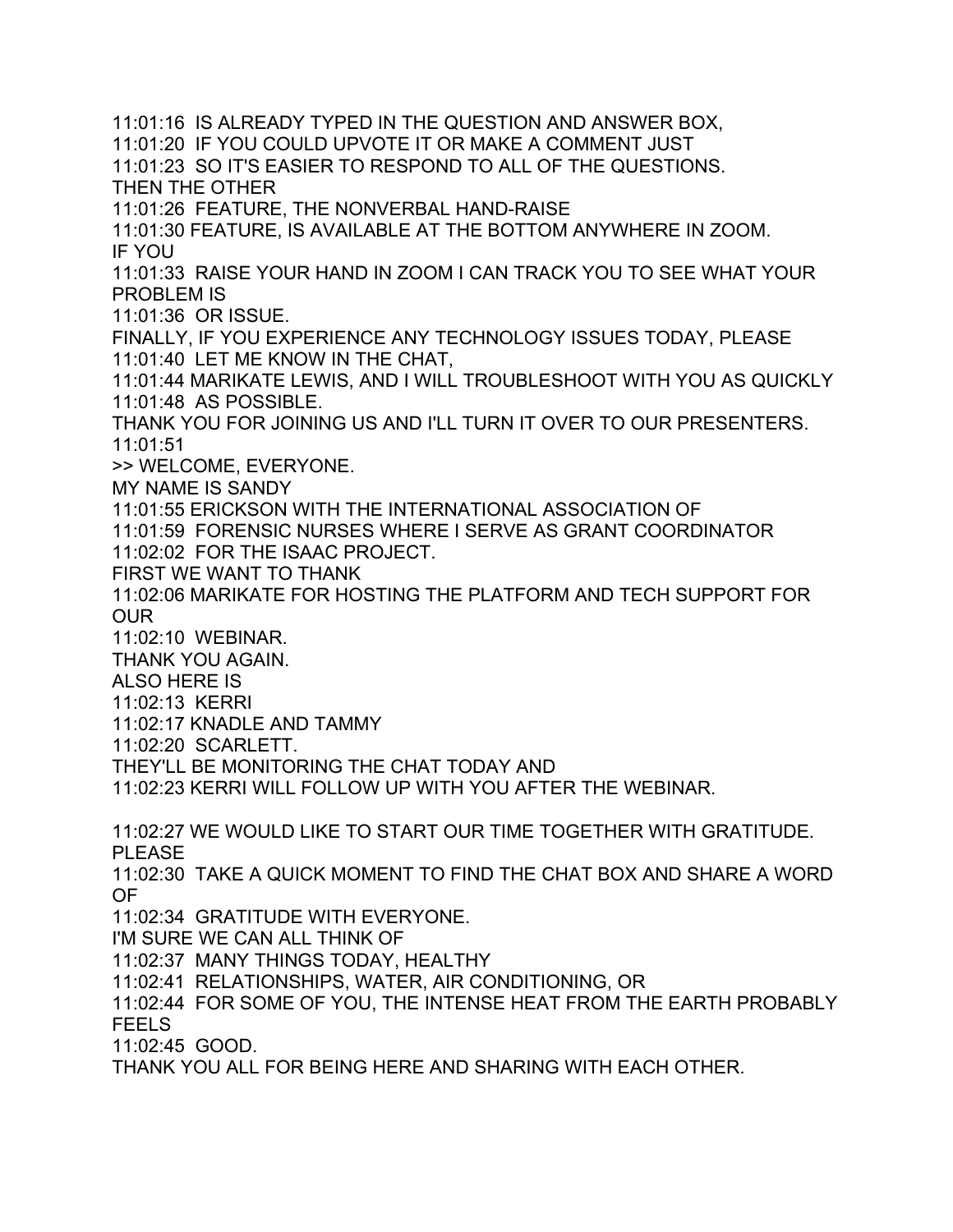11:02:54 THE TRAINING IS BEING RECORDED AND WILL BE POSTED FOR VIEWING

11:02:57 LATER.

SO PLEASE LET OTHERS KNOW ABOUT IT.

AND IF YOU'RE WATCHING TODAY

11:03:00 ON A SCREEN WITH OTHERS, PLEASE SEND US A LIST OF WHO ALL 11:03:03 ARE VIEWING AND ALSO MAKE SURE TO SHARE THE EVALUATION 11:03:06 LINK WITH THEM.

THAT REALLY HELPS INFORM US OF OTHER TOPICS YOU MIGHT BE INTERESTED IN.

11:03:14 THE INTERNATIONAL ASSOCIATION 11:03:17 OF FORENSIC NURSES IS THE RECOGNIZED 11:03:21 AUTHORITY ON FORENSIC NURSING. OUR GOAL IS TO 11:03:24 PROVIDE CARE FOR PATIENTS IMPACTED BY VIOLENCE AND TRAUMA. WE 11:03:28 HAVE OVER 6,500 MEMBERS 11:03:31 WORLDWIDE IN 32 COUNTRIES. THE ISAAC 11:03:35 COUNTRY, INDIGENOUS SEXUAL ASSAULT AND ABUSE 11:03:38 CLEARINGHOUSE, OFFERS TECHNICAL ASSISTANCE, TRAINING, AND EDUCATION 11:03:41 TO ANY PROVIDER SERVING SEXUAL ASSAULT SURVIVORS 11:03:44 IN TRIBAL COMMUNITIES. OUR WEBSITE, 11:03:49 ISAACONLINE, 11:03:53 INCLUDES RESOURCES INCLUDING THE WEBINAR BEING PRESENTED TODAY. THE 11:03:56 THIRD THURSDAY WEBINAR SERIES IS SCHEDULED THROUGH THE END 11:03:59 OF 2021 WITH OUR NEXT WEBINAR 11:04:03 FOCUSING ON SEX TRAFFICKING IN TRIBAL COMMUNITIES. 11:04:06 PLEASE GO TO 11:04:15 ISAACONLINE.ORG/THIRDTHURSDAY. THE SERIES IS PROVIDED IN COLLABORATION WITH OUR 11:04:18 PARTNERS, THE OFFICE OF VIOLENCE AGAINST WOMEN, 11:04:21 AND THE ALASKA NATIVE WOMEN'S RESOURCE CENTER. 11:04:34 I'M MESSING UP MY SLIDES. HOLD ON. 11:04:37 OKAY.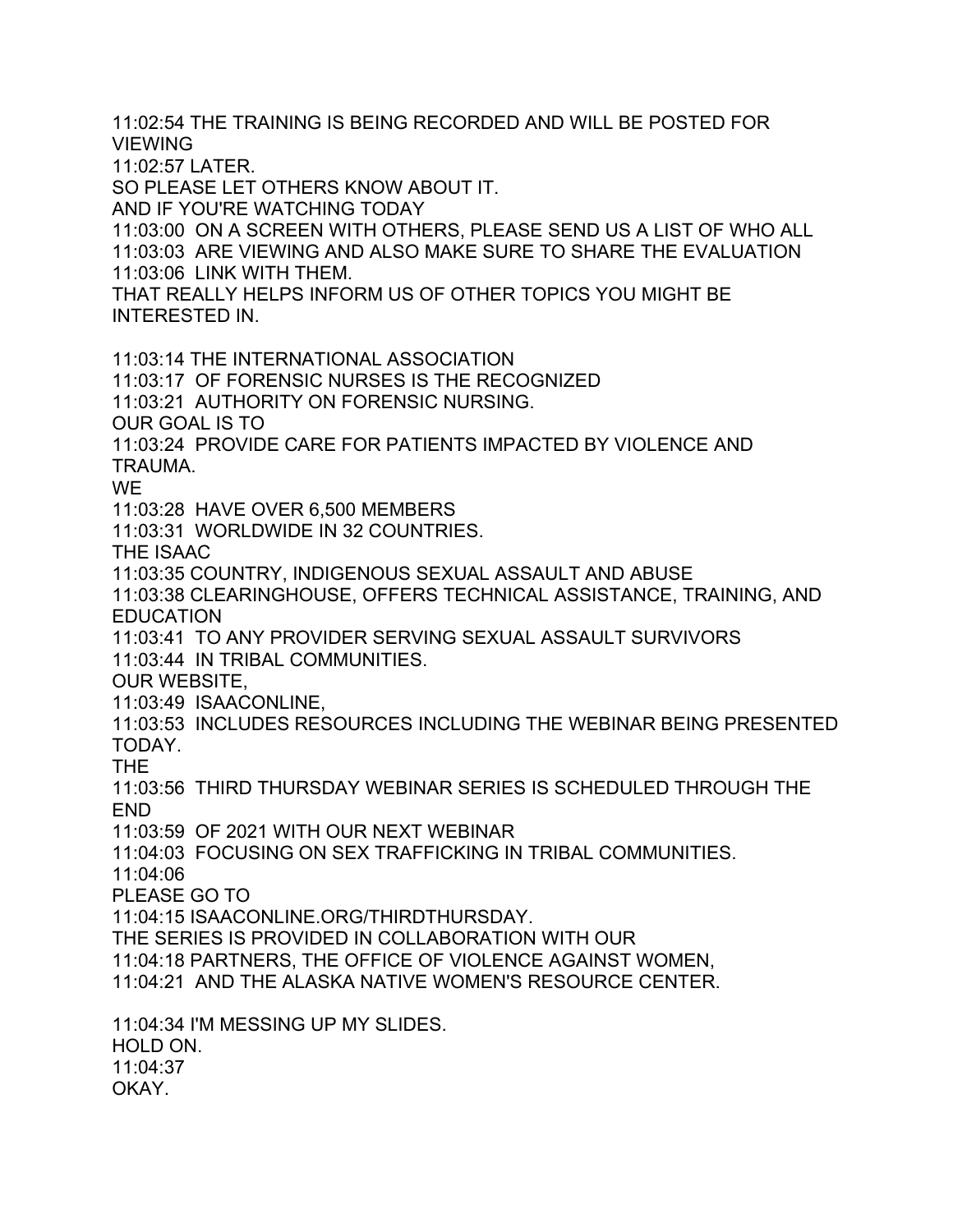TODAY'S WEBINAR IS MADE POSSIBLE BY

11:04:41 FUNDING FROM THE OFFICE ON VIOLENCE AGAINST WOMEN FOR WHICH WE ARE INCREDIBLY

11:04:44 GRATEFUL.

THE OPINIONS, FINDINGS, CONCLUSIONS,

11:04:47 AND RECOMMENDATIONS EXPRESSED IN THIS PRESENTATION ARE THOSE OF

11:04:50 THE AUTHORS' AND DO NOT

11:04:56 NECESSARILY REFLECT VIEWS HELD BY THE DEPARTMENT OF JUSTICE OR

11:04:59 THE INTERNATIONAL ASSOCIATION OF FORENSIC NURSES. 11:05:02

AND NOW WE WOULD LIKE TO TAKE A MOMENT FOR LAND 11:05:05 ACKNOWLEDGEMENT.

FOR ALL PEOPLE IN ALL COMMUNITIES, LAND ACKNOWLEDGEMENT IS 11:05:09 A POWERFUL WAY OF

11:05:13 SHOWING RESPECT, APPRECIATION, AND HONOR FOR THE

11:05:17 INDIGENOUS PEOPLE ON WHOSE LANDS WE LIVE AND WORK.

11:05:21 IF YOU DON'T ALREADY KNOW ABOUT THE LAND YOU'RE ON, YOU CAN FIND OUT

11:05:25 BY FOLLOWING THE INSTRUCTIONS ON THE SCREEN.

11:05:28

KERRI WILL PUT THE NUMBER IN THE CHAT FOR YOU.

11:05:31 THANK YOU, KERRI.

I HAVE LIVED MOST

11:05:34 OF MY LIFE IN ANCHORAGE,

11:05:38 ALASKA.

MY FATHER CAME UP IN THE MILITARY

11:05:41 AND MY MOTHER FROM KANSAS CAME BY HERSELF RIGHT OUT OF HIGH SCHOOL TO

11:05:44 ALASKA.

MY PARENTS MET HERE IN

11:05:47 1946 AND I HAVE ALWAYS BEEN VERY GRATEFUL TO

11:05:50 THEM FOR MAKING ALASKA OUR HOME.

AND

11:05:56 NOW IT IS MY

11:06:00 GREAT PLEASURE TO INTRODUCE KIM NASH.

SHE HAS BEEN

11:06:03 A REGISTERED NURSE FOR

11:06:07 23 YEARS AND FORENSIC NURSE FOR THE LAST

11:06:10 15.

SHE IS

11:06:13 A FORENSIC NURSE SPECIALIST AND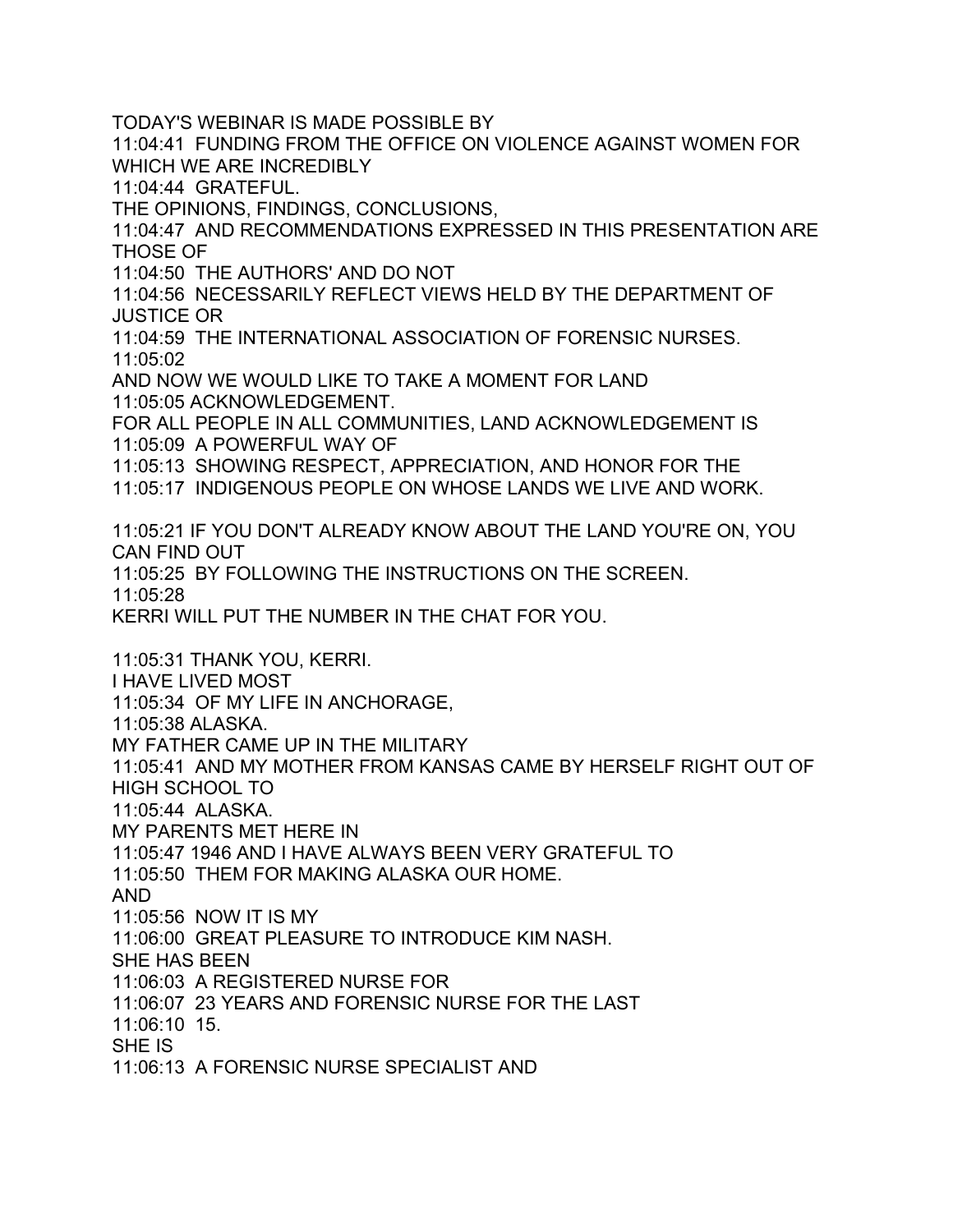11:06:16 HER EXPERIENCE INCLUDES 12 YEARS AT THE UNIVERSITY OF COLORADO 11:06:19 HEALTH IN COLORADO SPRINGS, PROVIDING CARE TO VICTIMS 11:06:24 OF VIOLENCE. SHE WAS THE 11:06:29 COLORADO SANE TRAINER FOR 15 YEARS, PARTICIPATING 11:06:33 IN STATEWIDE PROTOCOL DEVELOPMENT 11:06:36 AND LEGISLATIVE WORK. IN ADDITION 11:06:40 KIM WORKS AT A CHILD ADVOCACY CENTER 11:06:43 AND HER WORK INCLUDES 11:06:46 IN SWAZILAND, EGYPT, AND 11:06:47 MEXICO. THANK YOU FOR SHARING WITH US TODAY, KIM. 11:06:54 >> THANK YOU FOR THAT LOVELY INTRODUCTION, 11:06:57 SANDY, AND THANK YOU FOR HAVING ME TODAY. IN ADDITION, THANK YOU TO EVERYONE 11:07:00 WHO HAS MADE THE CHOICE TO BE HERE AND BE WITH US. TODAY 11:07:03 WE'RE GOING TO TALK ABOUT A SEXUAL 11:07:06 RESPONSE TEAM OR SART APPROACH TO VICTIM CENTERED 11:07:11 CARE IN AMERICAN INDIAN AND ALASKA NATIVE COMMUNITIES. 11:07:15 WE DO HAVE LEARNING OUTCOMES THAT YOU CAN SEE 11:07:18 HERE. WE'RE GOING TO IDENTIFY 11:07:22 STAKEHOLDER CONTRIBUTIONS TO HELP US WITH THIS VICTIM CENTERED 11:07:25 APPROACH, RECOGNIZE SOME CHALLENGES THROUGH THE 11:07:28 LENS OF A FORENSIC NURSE THAT FOCUSES ON 11:07:32 SUSTAINABILITY ISSUES. THAT 11:07:35 WON'T JUST BE APPROPRIATE FOR SANE 11:07:38 PROGRAMS BUT WILL TRANSLATE INTO THOSE OTHER COMMUNITY 11:07:42 PARTNERS WHO MIGHT 11:07:45 FACE SIMILAR SUSTAINABILITY DIFFICULTIES. AND DESCRIBE IMPORTANT STEPS 11:07:48 TO CREATING AND SUSTAINING A TRAUMA 11:07:52 INFORMED, VICTIM CENTERED APPROACH SO THAT WE CAN BETTER SERVE 11:07:55 OUR COMMUNITIES. THERE ARE NO DISCLOSURES OR CONFLICTS 11:07:58 OF INTEREST THAT I NEED TO SHARE WITH YOU TODAY. 11:08:02 SO LET'S GET INTO IT.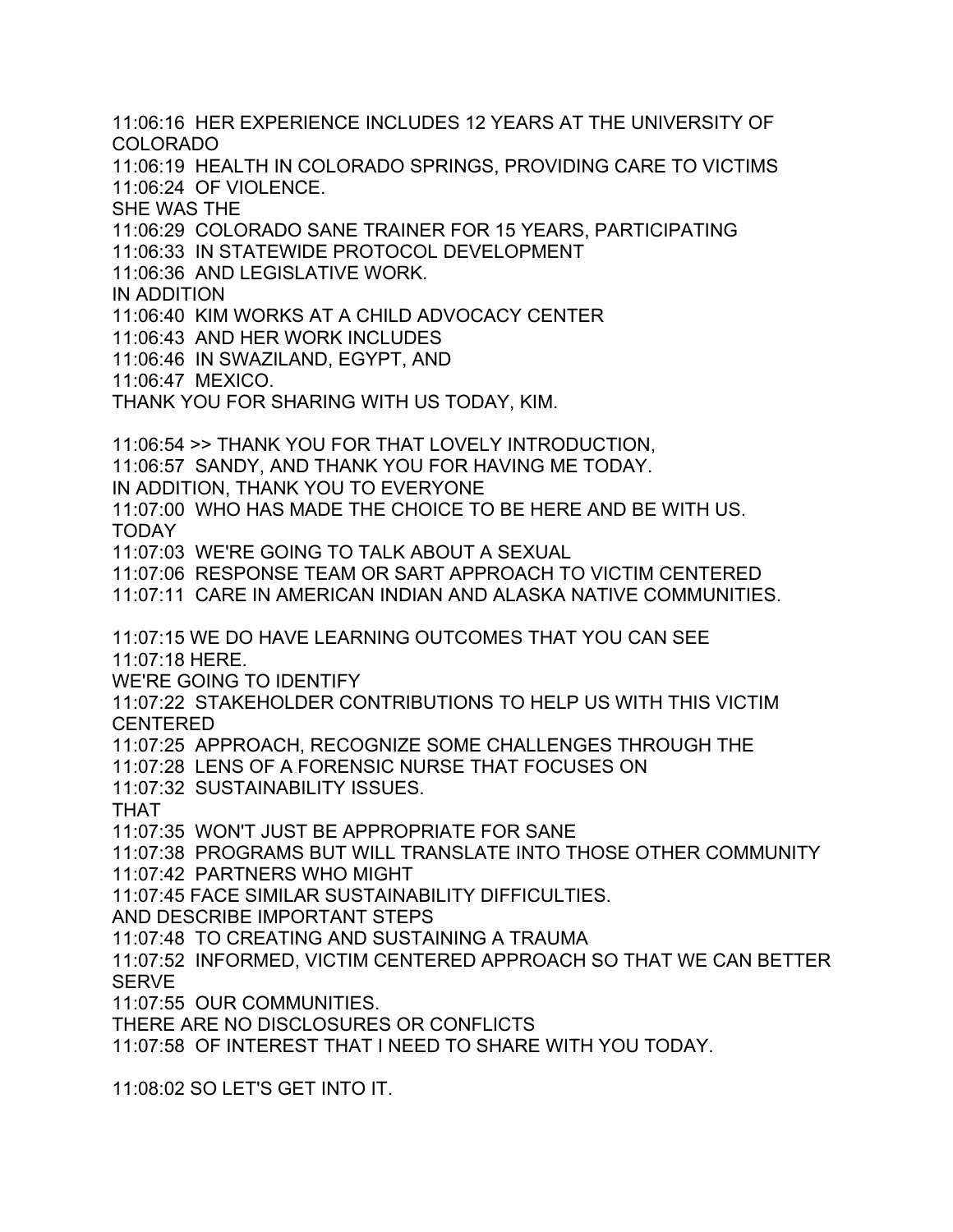I'M GOING TO MOVE THROUGH THE BEGINNING PORTION 11:08:05 OF THIS PRESENTATION FAIRLY QUICKLY 11:08:08 SO THAT WE CAN REALLY GET TO THE MEAT OF THE CONTENT THAT 11:08:11 WE'RE HERE TO TALK 11:08:15 ABOUT. TAMMY AND 11:08:18 KERRI AND SANDY ARE GOING TO HELP MONITOR THE 11:08:21 CHAT. THIS IS A LITTLE BIT MORE INTERACTIVE. SO I MAY ASK YOU 11:08:24 TO PUT SOME COMMENTS IN THE CHAT IF YOU'RE COMFORTABLE 11:08:27 WITH THAT. WHEN YOU DO SO, IF 11:08:30 YOU CAN ENSURE THAT YOUR SETTING IS SET TO BOTH 11:08:34 PANELISTS AS WELL AS ATTENDEES SO WE CAN SEE YOUR THOUGHTS. AND DURING 11:08:37 THE PORTIONS WHEN I ASK FOR PARTICIPATION, THERE 11:08:41 AREN'T RIGHT OR WRONG ANSWERS. THEY'RE 11:08:45 OPINIONS. THEY'RE OPINIONS THAT COME FROM YOU, YOUR EXPERIENCE, YOUR 11:08:48 COMMUNITY, AND THE WORK THAT YOU HAVE ALREADY DONE WITHIN THOSE COMMUNITIES. 11:08:54 SO QUICKLY, LET'S JUST GO THROUGH A COUPLE OF 11:08:58 FOUNDATIONAL THINGS. MOST SEXUAL ASSAULT 11:09:01 CASES ARE LITIGATED ON A STATE OR A 11:09:04 TRIBAL LEVEL. THE FEDERAL DEFINITIONS OF SEXUAL ASSAULT PROVIDE 11:09:08 A FRAMEWORK THROUGH WHICH OUR 11:09:11 SART 11:09:15 s CAN GAUGE 11:09:19 THE IMPLEMENTATION. SART IS NOT THE ONLY ACRONYM 11:09:22 OUT THERE. SOMETIMES THEY'RE REFERRED TO AS MULTIDISCIPLINARY 11:09:25 TEAMS OR YOU MAY HAVE A DIFFERENT ACRONYM IN YOUR 11:09:28 COMMUNITY. MOST OFTEN, A FRAMEWORK THROUGH WHICH YOUR 11:09:32 SART CAN GAUGE THE IMPLEMENTATION OF YOUR LOCAL SERVICES 11:09:35 AND STATISTICS ARE 11:09:38 BASED ON NATIONAL REPORTING DEFINITIONS. THE DEFINITIONS THAT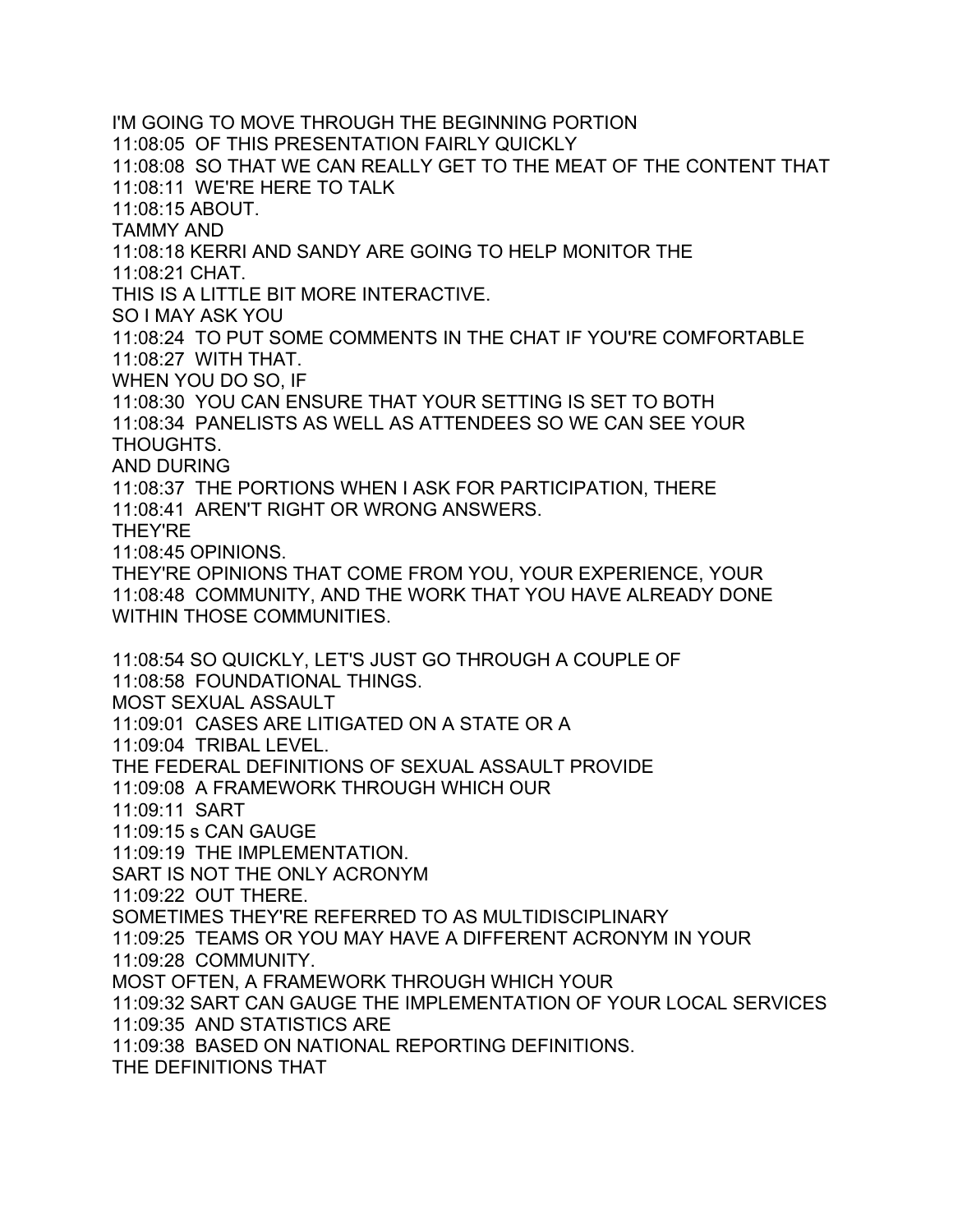11:09:41 COME FROM THESE GROUPS MAY HELP GUIDE INTERJURISDICTIONAL 11:09:45 RESPONSES. I KNOW MANY OF US WORK IN AREAS WHERE 11:09:48 IT'S NOT ONE JURISDICTION RESPONDING. IT'S A 11:09:51 FEW UP TO MANY JURISDICTIONS WHICH CAN SOMETIMES BE QUITE 11:09:54 CONFUSING, NOT JUST FOR US BUT FOR THOSE WHO LIVE IN OUR COMMUNITIES. 11:09:59 WHEN A RAPE OCCURS IN INDIAN COUNTRY THE LAW ENFORCEMENT 11:10:03 RESPONSE COULD INCLUDE TRIBAL POLICE, STATE OR LOCAL LAW ENFORCEMENT, 11:10:06 BIA OR THE BUREAU OF INDIAN AFFAIRS, 11:10:09 AND FBI. IN SOME CASES THE DIFFICULTY 11:10:12 OF DETERMINING JURISDICTION, PARTICULARLY WHEN 11:10:15 THERE ARE CONCURRENT JURISDICTIONS, 11:10:19 TRANSLATES INTO BLURRED JURISDICTIONAL BOUNDARIES, UNTIMELY ACTION, 11:10:22 OR WORSE STILL, NO ACTION AT ALL. I'M GOING TO 11:10:25 GIVE YOU A RESOURCE IF YOU'RE NOT 11:10:29 FAMILIAR WITH SOME OF THESE DIFFICULTIES IN JURISDICTIONAL ISSUES THAT 11:10:32 MAY HELP IN JUST A COUPLE OF SLIDES. TO THIS END, 11:10:36 FEDERAL AND STATE JURISDICTIONS MUST UNDERSTAND THE 11:10:39 IMPORTANCE OF WORKING COLLABORATIVELY CAN TRIBAL 11:10:42 JURISDICTIONS. MOST IMPORTANTLY, NON-NATIVE ORGANIZATIONS 11:10:45 AND GOVERNMENTAL AGENCIES MUST CONTINUE TO RECOGNIZE, AFFIRM, AND 11:10:48 SUPPORT INDIAN NATIONS' INHERENT 11:10:52 SOVEREIGNTY AND AUTHORITY TO PROSECUTE AMERICAN 11:10:55 INDIAN PERPETRATORS OF SEXUAL ASSAULT. IF YOU ARE A 11:10:58 NON-NATIVE PERSON WHO WORKS WITHIN 11:11:01 THE COMMUNITY WHERE THIS IS NEW IDEAS TO 11:11:05 YOU, YOU DO HAVE A DUTY AND AN OBLIGATION TO 11:11:08 FAMILIARIZE YOURSELF WITH THIS OR YOU'RE 11:11:11 QUITE SIMPLY NOT GOING TO BE SUCCESSFUL IN YOUR ROLE OR NOT AS 11:11:14 SUCCESSFUL AS YOU COULD BE. HERE IS 11:11:18 THAT RESOURCE I WAS TALK ABOUT.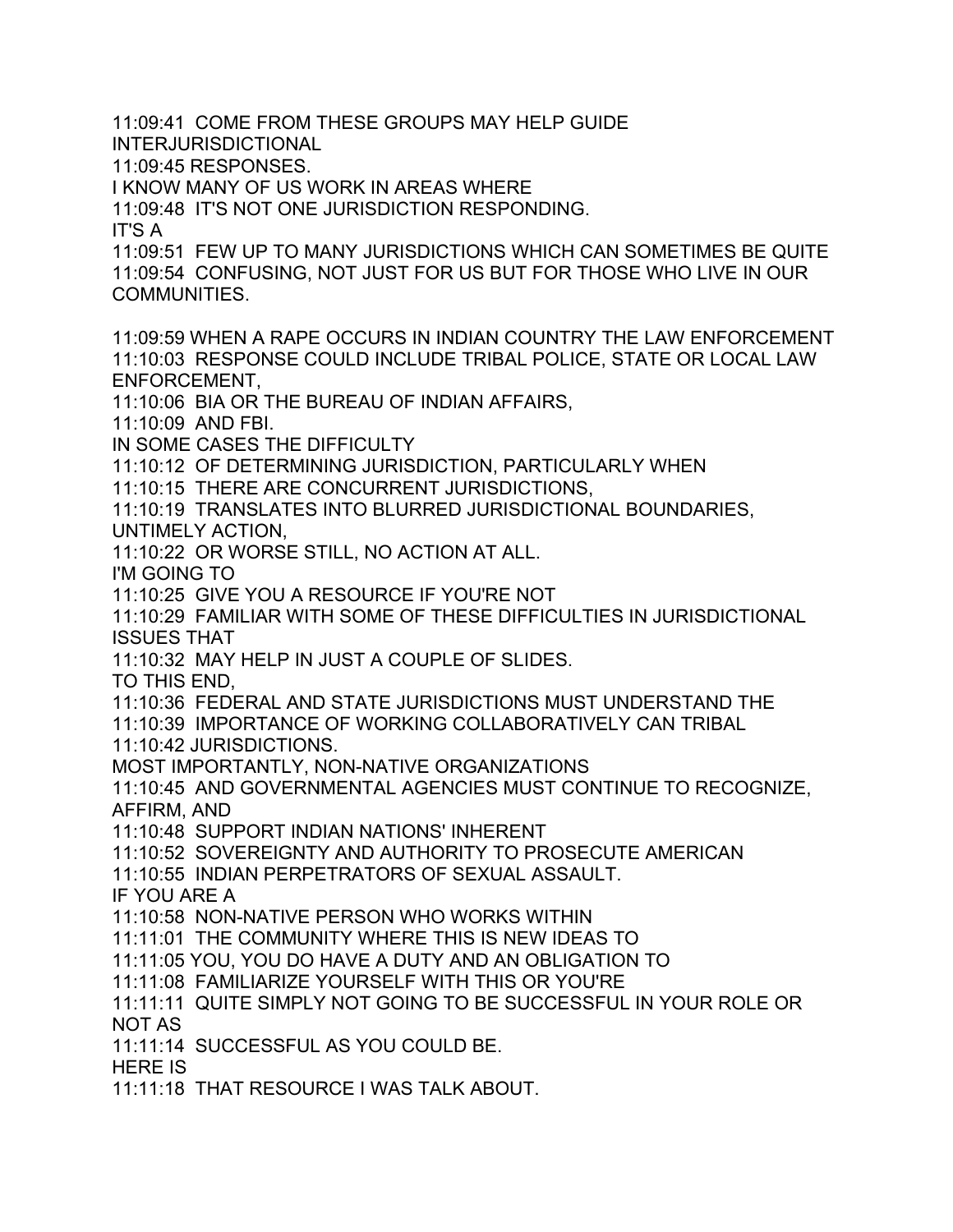THE TRIBAL

11:11:21 COURT CLEARINGHOUSE. THIS ORGANIZATION IS KNOWLEDGEABLE ABOUT TRIBAL 11:11:25 LAW AND CULTURALLY RELEVANT ISSUES INCLUDING THE 11:11:28 TRAINING OF PERSONNEL HANDLING SEXUAL ASSAULT CRIMES AND 11:11:31 THE DEVELOPMENT OF POLICIES AND MATERIALS SPECIFIC TO 11:11:34 EACH TRIBE'S LANGUAGE, VALUES, CUSTOMS, AND 11:11:37 TRADITIONS. IF YOU'RE NOT FAMILIAR WITH THEM, CHECK THEM 11:11:40 OUT. THEIR WEBSITE IS THERE ON THE SLIDE. BUT IT'S VERY EASY 11:11:44 TO JUST GOOGLE "TRIBAL COURT 11:11:47 CLEARINGHOUSE" TO FIND THE INFORMATION ONLINE. 11:11:53 SO THE FOUNDATION, JUST THESE BASICS SO WE CAN GET TO THE MEAT OF 11:11:56 THINGS. WHAT IS AN SART, WHAT IS 11:11:59 A SEXUAL ASSAULT RESPONSE TEAM? ACCORDING TO THE OFFICE FOR 11:12:03 VICTIMS OF CRIME AND THEIR SART 11:12:06 TOOLKIT WHICH IS ONLINE AND LISTED IN YOUR RESOURCES 11:12:10 AT THE END OF THIS PRESENTATION, THERE IS NOT A CORRECT DEFINITION OF 11:12:13 SART THAT FITS THE NEEDS OF EVERY 11:12:16 COMMUNITY. ACCORDING TO OVC'S TOOLKIT, AN 11:12:20 SART IS A MULTIDISCIPLINARY TEAM 11:12:23 THAT PARTNERS TO PROVIDE INTERAGENCY COORDINATED 11:12:27 RESPONSES TO MAKE VICTIMS' NEEDS A PRIORITY, 11:12:30 HOLD OFFENDERS ACCOUNTABLE, AND PROMOTE PUBLIC SAFETY. 11:12:33 SO WITH THAT IN MIND, WITH THOSE CORE 11:12:36 VALUES OR GOALS THAT WE'RE WORKING 11:12:40 TOWARDS, WHO SHOULD BE THE CORE MEMBERS, THE FOUNDATION OR THE 11:12:43 KEY STAKEHOLDERS IN AN SART? 11:12:48 TYPICALLY, IN MOST CASES, 11:12:51 WE TALK ABOUT ADVOCATES, LAW ENFORCEMENT OFFICERS, AND IT'S 11:12:55 IMPORTANT THAT LAW ENFORCEMENT IS REPRESENTED BY 11:12:58 ALL THE JURISDICTIONS IN THE 11:13:02 AREA, FORENSIC MEDICAL EXAMINERS 11:13:05 WHICH MAY BE PHYSICIANS BUT OFTENTIMES ARE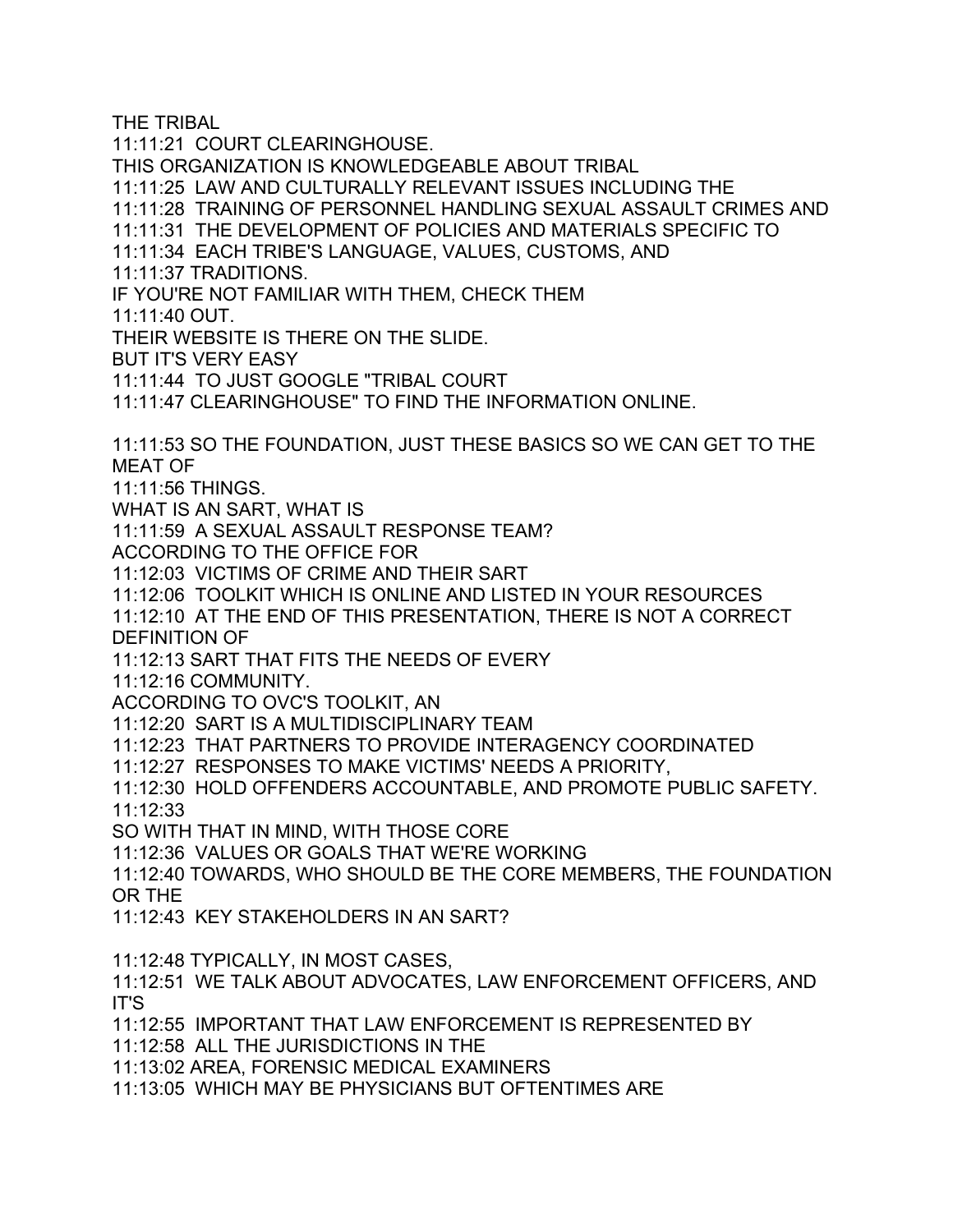11:13:08 SEXUAL ASSAULT NURSES OR FORENSIC 11:13:11 NURSES, A SEXUAL ASSAULT NURSE EXAMINER, 11:13:14 COMMONLY REFERRED TO AS A SANE, AS A SUBSET OF A FORENSIC 11:13:18 NURSE. SO A FORENSIC NURSE IS THIS BIG TERM AND 11:13:21 THERE'S DIFFERENT SPECIALTIES THAT 11:13:26 CAN FALL UNDER FORENSIC NURSES SO WE'LL REFER 11:13:30 TODAY TO SPECIFIC FORENSIC NURSES CALLED 11:13:33 SANS OR SEXUAL ASSAULT NURSE EXAMINERS. THERE ARE DIFFERENT 11:13:36 ACRONYMS OUT THERE, AGAIN. IF YOU'RE IN AN AREA WHERE IT'S NOT 11:13:39 JUST NURSES ON THE TEAM, IT MAY BE PA 11:13:44 s, PHYSICIANS ASSISTANTS OR PHYSICIANS, THEY MAY CHOOSE TO USE 11:13:48 THE ACRONYM SAFE. WE HAVE ADVOCATES, LAW 11:13:51 ENFORCEMENT, YOUR HEALTH CARE ENTITY, AND 11:13:54 PROSECUTORS. SOME COMMUNITIES DO INCLUDE FORENSIC 11:13:57 LAB PERSONNEL, ESPECIALLY WHEN POLICIES AND PROCEDURES 11:14:00 ARE BEING MADE AND 11:14:03 EVIDENTIARY CONSIDERATIONS 11:14:07 ARE A TOPIC AND YOUR LAB PERSONNEL MAY BE 11:14:11 INCLUDED AS WELL AS A CORE MEMBER. HOWEVER ALL OF OUR COMMUNITIES ARE 11:14:14 UNIQUE. SO THAT MAY BE TRUE, THAT CORE GROUP, BUT YOU MAY 11:14:17 HAVE A SLIGHTLY DIFFERENT CORE GROUP OR YOU MAY HAVE OTHER 11:14:21 PEOPLE IN YOUR COMMUNITY THAT YOU FEEL IS APPROPRIATE 11:14:24 TO BE A PART OF THAT 11:14:27 CORE GROUP IN YOUR SART. SO THIS MAY 11:14:30 BE FOR ALL SART MEETINGS OR YOU MAY 11:14:33 CHOOSE TO INCLUDE OTHER PEOPLE IN YOUR COMMUNITY FOR **CERTAIN** 11:14:37 SART MEETINGS WHEN TOPICS ARE 11:14:40 BEING DISCUSSED OR DECISIONS ARE BEING MADE 11:14:44 WHERE YOU REALLY NEED THE INPUT. IF YOU DON'T MIND, 11:14:47 IF YOU CAN PUT IN THE CHAT SOME OTHER ENTITIES OR PEOPLE 11:14:51 OR ORGANIZATIONS OR DISCIPLINES THAT ARE UNIQUE TO YOUR 11:14:54 COMMUNITY THAT YOU THINK WOULD BE APPROPRIATE TO BE ON YOUR 11:14:57 SART.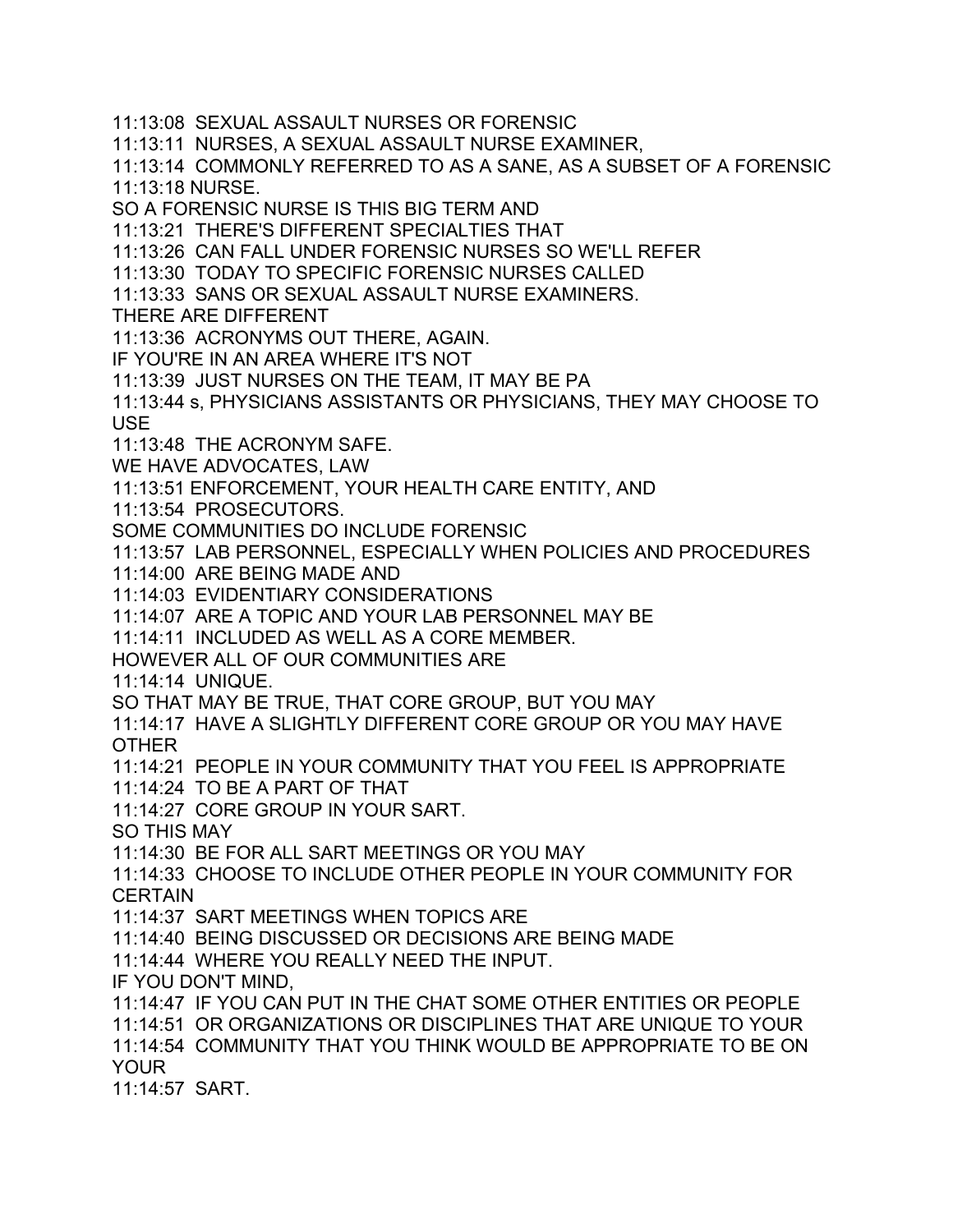AND TAMMY, IF YOU DON'T

11:15:02 MIND, WHEN I TRY TO -- IF YOU DON'T MIND KIND OF 11:15:04 MONITORING THE CHAT A LITTLE BIT AND LET US KNOW WHAT PEOPLE ARE PUTTING IN THERE.

11:15:14 >> SOME GREAT ANSWERS ALREADY. WE'VE GOT RAPE CRISIS 11:15:18 CENTER, TITLE IX 11:15:22 COORDINATORS, CHILD ADVOCACY 11:15:27 CENTERS, DISTRICT ATTORNEYS, HEALTH AND HUMAN 11:15:30 SERVICES. >> PERFECT. >> THOSE ARE GREAT ANSWERS.

11:15:33 >> YES, I AGREE.

11:15:39 >> COMMUNITY GROUPS, 11:15:43 HIV AND AIDS ORGANIZATIONS, COMMUNITY CRISIS 11:15:47 WORKERS, LGBTQ 11:15:51 PLUS-SPECIFIC SERVICE PROVIDERS. >> THANK YOU, EVERYONE, 11:15:55 THOSE ARE REALLY IMPORTANT. OTHER ONES THAT MAY BE 11:15:58 APPLICABLE TO YOU AND MAY NOT MIGHT BE IF YOU 11:16:02 PROVIDE SERVICES TO A PRISON, 11:16:06 YOU MAY NEED PRISON OR PRIA 11:16:09 PERSONNEL. DEFINITELY COLLEGE CAMPUSES, I'M GRAD TO SEE THAT. 11:16:13 IF YOU ARE WORKING MAKING IN AN ALASKA COMMUNITY 11:16:16 WHERE YOU PROVIDE SERVICES TO REMOTE VILLAGES 11:16:19 OR ISLANDS, YOU MAY NEED SOME COMMUNITY HEALTH 11:16:23 AIDES FOR THOSE COMMUNITIES WHO DON'T 11:16:26 HAVE PHYSICIANS OR NURSES WORKING THERE. THOSE COMMUNITY HEALTH AIDES 11:16:31 ARE TASKED WITH PROVIDING INFORMATION AND TRIAGE 11:16:33 IN THEIR COMMUNITIES, AS WELL AS 11:16:38 TRIBES AND VILLAGE 11:16:42 REPRESENTATIVES. IT MAY BE THAT YOU 11:16:45 LIVE IN AN AREA -- WE'VE RECENTLY BEEN 11:16:48 HELPING ONE TRIBAL COMMUNITY THAT HAS A HIGH NUMBER OF 11:16:52 SOMALI IMMIGRANTS. AND SO TO INCLUDE SOMEBODY 11:16:56 FROM THEIR COMMUNITY WOULD BE PRETTY IMPORTANT SOMETIMES,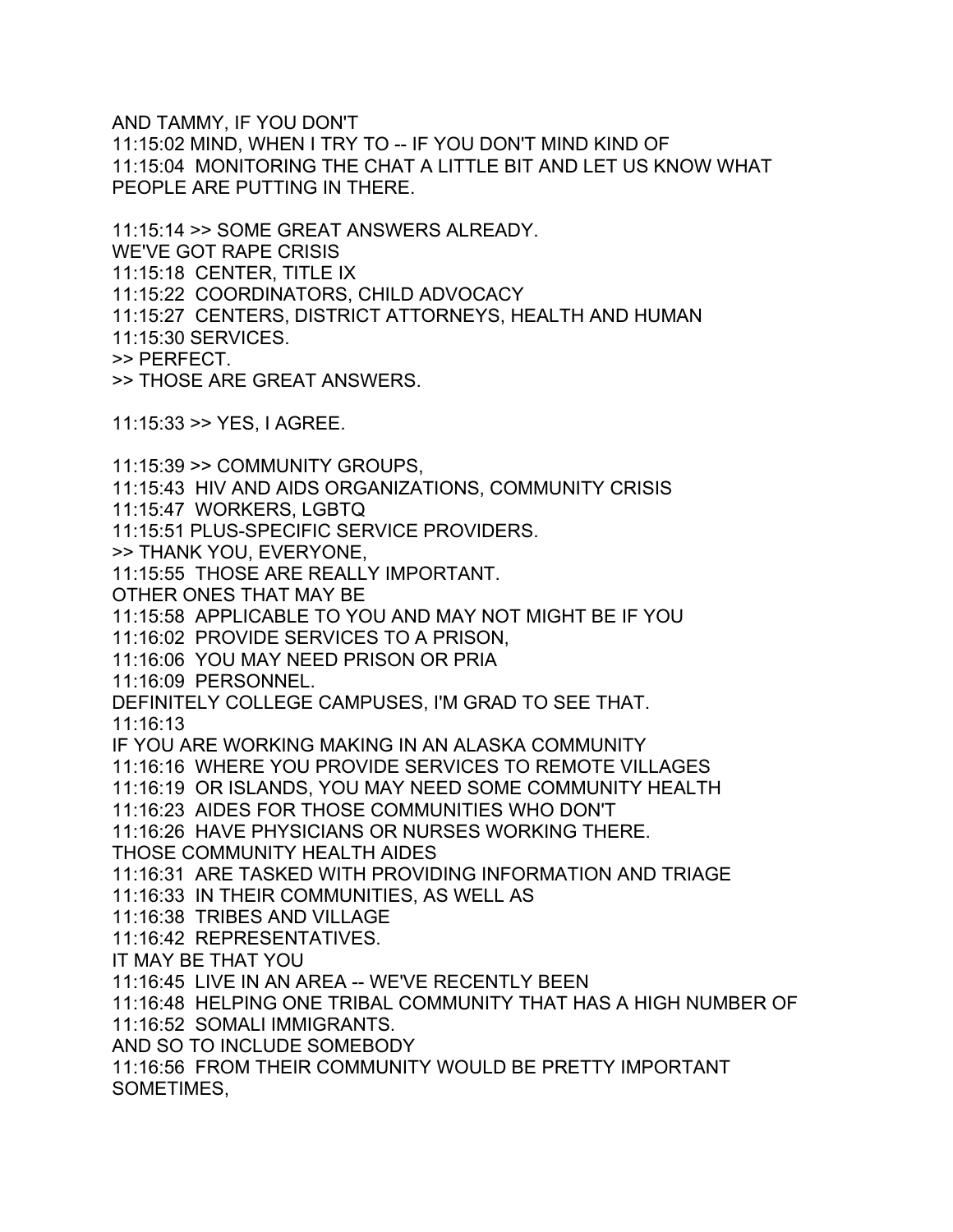11:16:59 BECAUSE THIS PARTICULAR COMMUNITY THAT WE'VE BEEN IN **DISCUSSION** 11:17:02 WITH AND PROVIDING SOME TECHNICAL ASSISTANCE TO, THEY 11:17:06 RECOGNIZE THAT WITHIN THEIR 11:17:11 HOSPITAL-BASED SANE PROGRAM, 11:17:14 THEY WERE SEEN IN 11:17:17 LOT WITH WHITE POPULATIONS BUT THEY HAVE 11:17:21 A HIGH SOMALI POPULATION AND THEY 11:17:24 AREN'T SEEING PATIENTS REFLECTIVE OF WHAT THEIR POPULATION IS COMPRISED 11:17:27 OF. SO YES, I AGREE, TRUSTED 11:17:30 COMMUNITY REPRESENTATIVE. AND THAT'S TO HELP BUILD RELATIONSHIPS 11:17:34 UP BUT IT'S ALSO TO HELP EDUCATE US ON THE 11:17:37 SART TO THINGS WE MAY NOT BE AWARE OF, TO CULTURAL 11:17:40 CONSIDERATIONS, TO COMMUNITY CONSIDERATIONS, THAT WE MAY NOT 11:17:43 EVEN RECOGNIZE THAT WE'RE NOT ADDRESSING BECAUSE 11:17:47 WE'RE IGNORANT TO SOME OF THOSE ISSUES. THANK YOU GUYS SO 11:17:50 MUCH FOR YOUR THOUGHTS THERE. 11:18:04 OFTENTIMES A TRIBAL VICTIM IS SEEN BY 11:18:08 A SEXUAL ASSAULT NURSE AT A COMMUNITY HOSPITAL AND 11:18:11 THEY GET A REFERRAL TO THE MINE STREAM RAPE CRISIS 11:18:14 CENTER, NOT A CULTURALLY SPECIFIC 11:18:19 TRIBAL VICTIM SERVICES CENTER. THAT IS DOING A DISSERVICE TO OUR 11:18:24 PATIENTS AND IT'S NOT CUSTOMIZNG THAT CONTINUED 11:18:27 CARE THAT'S NEEDED FOR THEIR PATH TOWARDS HEALING. SO THERE'S ALWAYS MORE THAN 11:18:30 ONE APPROACH. BUT IT COULD ENCOMPASS A 11:18:33 HOLISTIC APPROACH WHICH MEANS OFFERING RESOURCES, 11:18:37 NURTURING, AND SUPPORTING FAMILY AND FRIENDS AND 11:18:40 PROVIDING COMPASSION, SHEDDING LIGHT 11:18:43 ON THE IMPORTANCE OF TRADITIONAL HEALING. SO IF YOU 11:18:46 LIVE IN AN AREA WHERE YOU HAVE 11:18:49 MULTIPLE ADVOCACY CHOICES FOR YOUR PATIENTS, SOME OF THEM MAY BE 11:18:53 MAINSTREAM IN THE COMMUNITY, SOME OF THEM MAY BE 11:18:56 TRIBAL, IT'S IMPORTANT THAT THE SANE PROGRAM 11:18:59 OR THE SART TEAM HAVE A RELATIONSHIP 11:19:02 WITH ALL AVAILABLE POTENTIAL ADVOCACY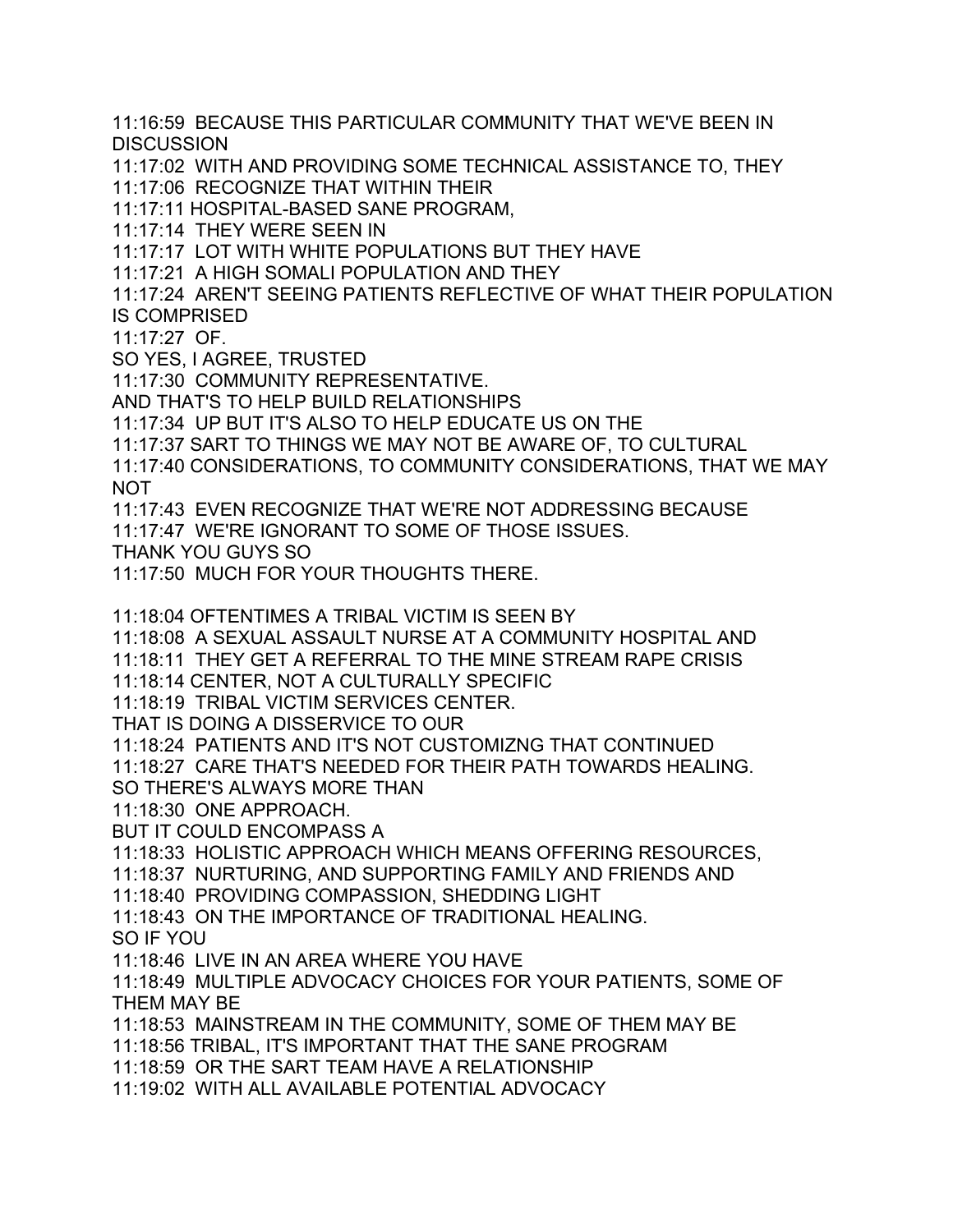11:19:06 ORGANIZATIONS. THIS WAY YOU CAN CUSTOMIZE OR THE 11:19:09 PATIENT CAN CHOOSE WHAT'S MOST 11:19:12 NEEDED. SOME OF THE MOST BEAUTIFUL RESPONSES I'VE SEEN 11:19:16 BY ADVOCACY HAS BEEN WHEN MULTIPLE ADVOCACY ORGANIZATIONS 11:19:19 COME TOGETHER TO SERVE THE PATIENT WITH DIFFERENT 11:19:22 NEEDS. FOR INSTANCE, MY EXPERIENCE HAS NOT BEEN 11:19:26 TRIBAL, BUT MY EXPERIENCE HAS BEEN MILITARY. AND 11:19:29 THERE ARE TIMES THAT SOME OF THE MILITARY PATIENTS I'VE PROVIDED 11:19:32 CARE TO ARE MORE COMFORTABLE WITH MILITARY 11:19:35 ADVOCACY. THERE ARE TIMES THEY'RE NOT COMFORTABLE WITH MILITARY 11:19:38 ADVOCACY BECAUSE OF PRIVACY CONCERNS, JOB 11:19:42 CONSIDERATIONS, AND SO THEY'RE MORE COMFORTABLE 11:19:45 UTILIZING THE COMMUNITY ADVOCACY CENTER THAT ISN'T AFFILIATED WITH 11:19:48 THE MILITARY. AND THEN THERE HAVE BEEN TIMES I'VE SEEN PATIENTS WHO 11:19:51 CHOOSE TO UTILIZE BOTH SERVICES FOR DIFFERENT 11:19:55 REASONS BECAUSE EACH OF THE 11:19:58 ADVOCACY ORGANIZATIONS CAN PROVIDE DIFFERENT SERVICES THAT THEY NEED. 11:20:07 SO ONE THING I JUST WANT TO POINT OUT TO YOU AS A 11:20:10 RESOURCE THAT'S OUT THERE, AND YOU CAN ACCESS THIS PARTICULAR WEBINAR 11:20:13 THE SAME WAY THAT YOU ACCESSED AND REGISTERED FOR THE 11:20:16 WEBINAR THAT WE'RE CURRENTLY ON. AND IF YOU ARE IN AN 11:20:20 AREA WHERE MAYBE YOU HAVE SEXUAL ASSAULT NURSES WHO AREN'T 11:20:23 RECOGNIZING THE IMPORTANCE 11:20:26 OF TRIBAL ADVOCACY OR OTHER GROUPS WHO DON'T RECOGNIZE IT, THERE 11:20:29 IS A FREE WEBINAR ONLINE CALLED 11:20:34 INDIGENOUS SOLUTIONS: THE IMPORTANCE OF CULTURAL ADVOCACY. 11:20:37 THIS IS CURRENT. IT WAS A RECENT WEBINAR THAT IS DONE.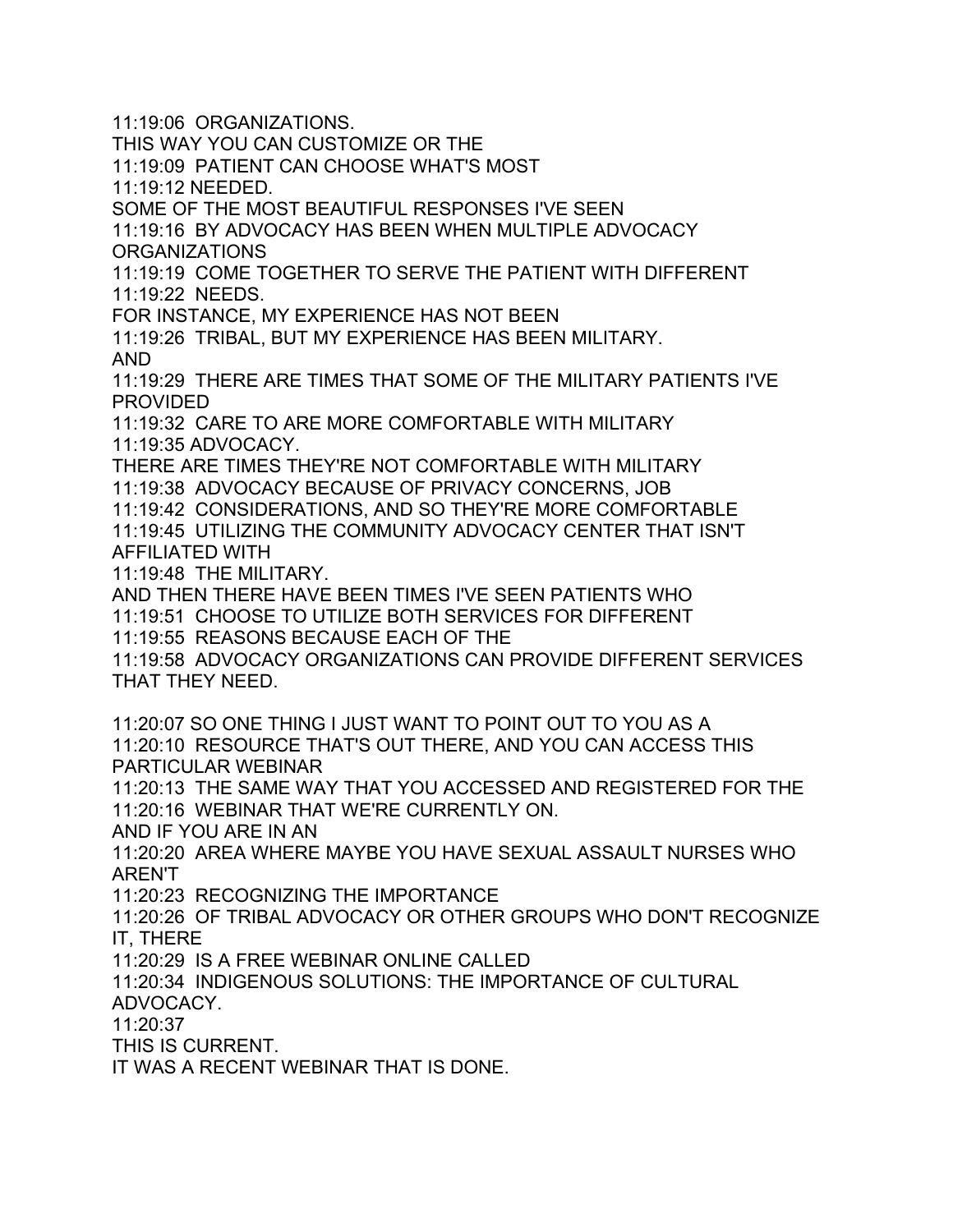11:20:40 IT IS NOT JUST FOR NURSES, 11:20:44 IT'S FOR ANY DISCIPLINE OR ANY ENTITY 11:20:47 THAT RESPONDS TO SEXUAL VIOLENCE. THIS PARTICULAR 11:20:50 ONE ENGAGES PARTICIPANTS IN DEVELOPING AN UNDERSTANDING OF 11:20:54 THE IMPORTANCE OF HAVING INDIGENOUS OPTIONS FOR NATIVE 11:20:57 SURVIVORS OF SEXUAL VIOLENCE. IT EXPLORES THE 11:21:01 PREVALENCE OF SEXUAL VIOLENCE 11:21:04 EXPERIENCED BY NATIVE AMERICANS AND WHY IT'S 11:21:07 SUCH A CRITICAL AND NEEDED LONG-TERM RESPONSE FOR THAT PATHWAY TO HEALING.

11:21:13 ALL RIGHT.

11:21:18 SO WHAT IS THE PRIMARY GOAL OF 11:21:21 THE SART? AND AGAIN, 11:21:24 IF YOU CAN JUST TYPE SOME GENERAL RESPONSES IN THE CHAT. THERE'S 11:21:28 NOT A RIGHT OR A WRONG ANSWER. BUT IN YOUR EXPERIENCE, 11:21:31 WHAT WOULD YOU SAY IS A PRIMARY GOAL OR PURPOSE OF A SART?

11:21:42 >> RIGHT AWAY WE HAVE 11:21:45 TEAMWORK, IMPROVE RESPONSE TO VICTIMS OF 11:21:48 VIOLENCE, AND AVOID 11:21:52 REVICTIMIZATION. A LOT OF WORKING TOGETHER AND 11:21:55 UNITY AND COLLABORATION. FACILITATING HOLISTIC RESPONSE. CARE FOR THE SURVIVOR. 11:22:01

11:22:06 AGAIN, A LOT OF IMPROVED CARE AND COLLABORATION. 11:22:09 >> I LIKE LYNN'S ANSWER, 11:22:12 ALL OF THE ABOVE. I AGREE WITH LYNN. OPERATE MORE 11:22:16 UNIFORMLY. GREAT. THANK YOU, 11:22:20 TAMMY, AND THANK YOU, EVERYONE.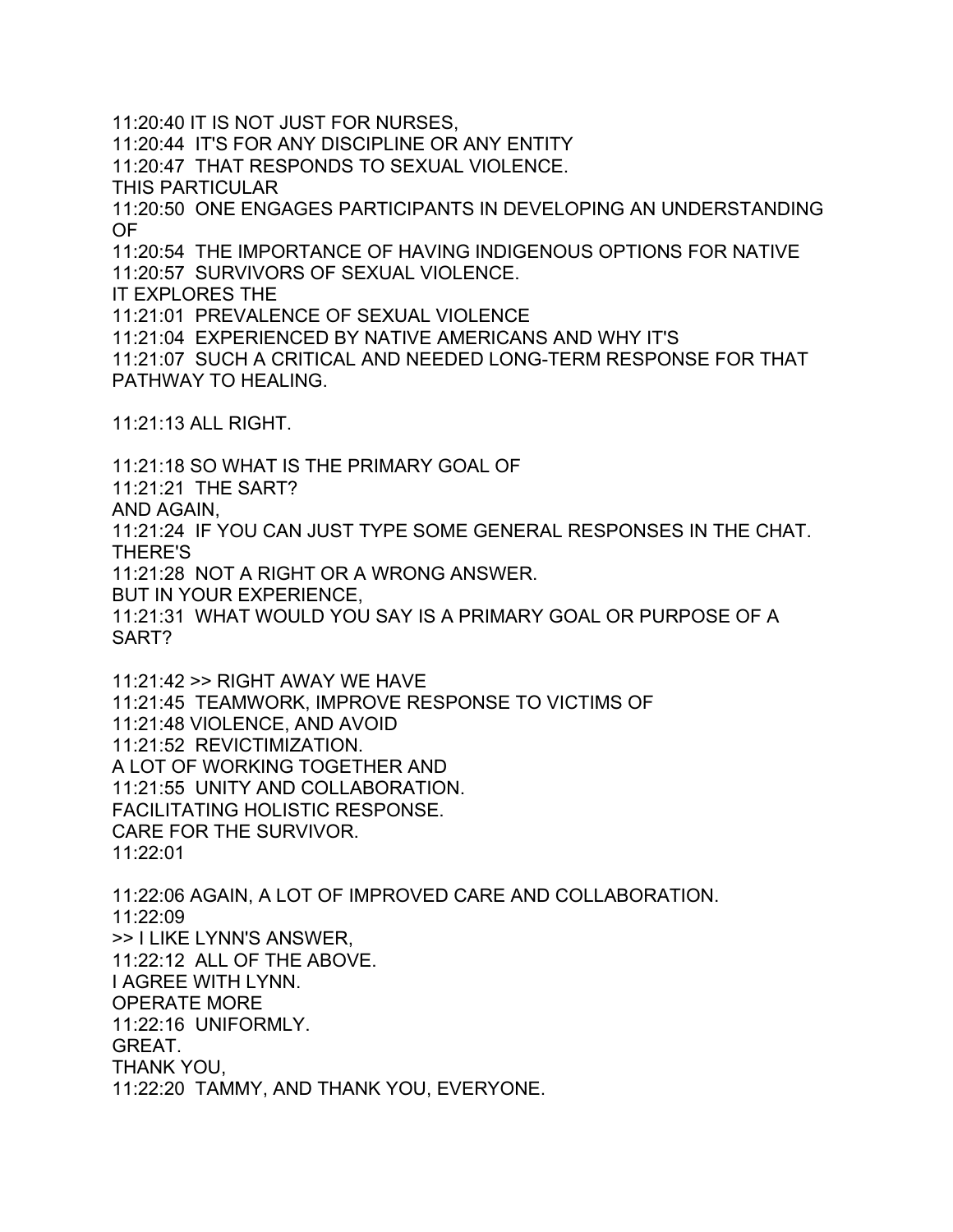THERE'S ALWAYS MORE THAN ONE 11:22:23 APPROACH. OUR COMMUNITIES LOOK 11:22:26 DIFFERENT, SO WE'RE GOING TO HAVE DIFFERENT GOALS. ALL OF THOSE ARE BEAUTIFUL ANSWERS, SO 11:22:29 THANK YOU. 11:22:35 ALL RIGHT. SO ONE U.S. DEPARTMENT OF JUSTICE REPORT 11:22:38 CONCLUDED THAT MORE THAN ONE IN THREE AMERICAN INDIAN AND 11:22:42 ALASKA NATIVE WOMAN WILL BE 11:22:45 RAPED DURING THEIR LIVES. I'M SURE EVERY SINGLE ONE OF US IS FAMILIAR 11:22:48 WITH THESE STATISTICS. 11:22:52 AMERICAN INDIAN ADVOCATES SAY THE RATES OF 11:22:55 SEXUAL ASSAULT AGAINST AMERICAN INDIAN AND 11:23:00 ALASKAN NATIVE WOMEN ARE MUCH HIGHER. 11:23:05 IT IS CLEAR THAT CULTURALLY SPECIFIC MODELS OF SEXUAL ASSAULT 11:23:09 RESPONSE ARE THE MOST EFFECTIVE IN MEETING 11:23:12 VICTIMS' NEEDS. SART 11:23:16 STAKEHOLDERS OR REPRESENTATIVES WILL VARY BY COMMUNITY AND NOT ALL 11:23:19 TRIBAL COMMUNITY SARTS ARE BUILT OR 11:23:23 REPRESENTED IN THE SAME MANNER. IF YOU'RE NOT A MEMBER OF A 11:23:26 TRIBAL COMMUNITY PLEASE COLLABORATE OR CONSULT WITH TRIBAL ORGANIZATIONS IN YOUR 11:23:29 AREA ABOUT AVAILABLE CULTURALLY-SPECIFIC SERVICES AND PARTNER 11:23:32 TO PROVIDE THOSE SERVICES AND REFERRALS. REACH OUT FOR CULTURAL 11:23:35 EDUCATION FOR YOU AND YOUR TEAM MEMBER, BECAUSE 11:23:38 WE ALL WANT TO PROVIDE THE BEST SERVICES THAT WE CAN 11:23:43 FOR OUR PATIENTS. AND WE ALL WANT TO CONTINUALLY 11:23:46 BE GROWING AND IMPROVING IN THE CARE THAT WE DO PROVIDE. 11:23:50 IF YOU'RE NOT AWARE OF THIS RESOURCE, WHICH MANY OF YOU PROBABLY ARE, 11:23:53 THE OFFICE FOR VICTIMS OF CRIME HAS A 11:23:56 SART TOOLKIT ONLINE. IT DOES PROVIDE INFORMATION THAT WILL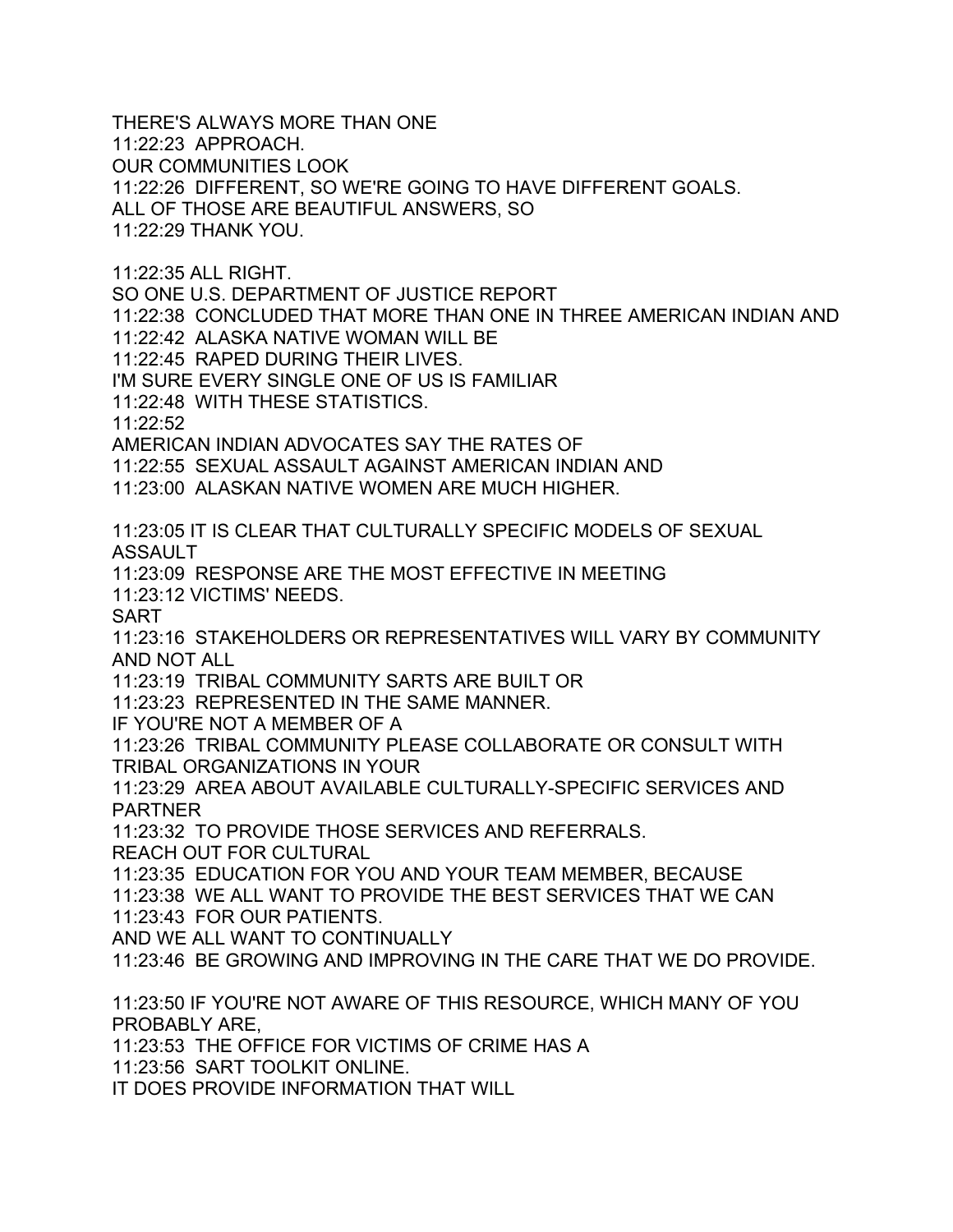11:23:59 HELP GUIDE A 11:24:02 SART. IT'S DESIGNED FOR COMMUNITIES WANTING TO INITIATE 11:24:05 A SART AS WELL AS FOR COMMUNITIES WHO ARE LOOKING 11:24:09 AT EVALUATING THEIR SART AND IMPROVING WHAT THEIR 11:24:12 SART DOES. THEY GIVE GUIDANCE 11:24:15 IN AREAS SUCH AS CULTURAL CONSIDERATIONS, TRIBAL 11:24:19 JUSTICE, JURISDICTIONAL CONSIDERATIONS, SART SERVICES AND 11:24:22 RESOURCES. SO THIS TOOLKIT IS MADE FOR ANY COMMUNITY BUT IT DOES 11:24:26 HAVE SOME AMERICAN INDIAN AND 11:24:31 ALASKA NATIVE SPECIFIC CONSIDERATIONS IF YOU'RE LOOKING FOR THAT. I WOULD LIKE 11:24:35 TO TALK ABOUT THIS WORD "JUSTICE." WHEN I WAS DEVELOPING THIS 11:24:38 PRESENTATION, I DID A LITTLE BIT OF RESEARCH ON WHAT JUSTICE MEANS, BECAUSE 11:24:41 IT'S A WORD THAT WE ALL USE. IT'S A WORD THAT 11:24:45 MANY OF OUR PATIENTS, CLIENTS, 11:24:48 VICTIMS, SURVIVORS USE AS WELL. DID YOU KNOW THAT 11:24:51 JUSTICE, I FOUND THIS OUT THROUGH MY 11:24:54 RESEARCH, JUSTICE WAS MERRIAM-WEBSTER DICTIONARY'S WORD 11:24:58 OF THE YEAR IN 2018. I'M LIKE, WHAT IS WORD 11:25:01 OF THE YEAR? THE ANNUAL WORD OF THE YEAR IS 11:25:04 DETERMINED BY WHAT WORDS DICTIONARY USERS ONLINE 11:25:07 HAVE BEEN SEARCHING AND COMPARING THE FREQUENCY WITH 11:25:11 WHICH THOSE WORDS WERE LOOKED UP COMPARED TO 11:25:14 PREVIOUS YEARS. SO THE AUTHORS OF 11:25:18 MERRIAM-WEBSTER DICTIONARY SURMISE THAT "JUSTICE" 11:25:21 WAS SIGNIFICANT IN 2018 BECAUSE IT WAS A TERM AT THE CENTER OF 11:25:24 MANY OF OUR NATIONAL DEBATES THAT YEAR, DEBATES ABOUT 11:25:28 RACIAL JUSTICE, SOCIAL JUSTICE, CRIMINAL 11:25:31 JUSTICE, ECONOMIC JUSTICE. PARTICULAR 11:25:35 TECHNICAL USES OF JUSTICE WERE ALSO PROMINENT AS REFERENCES TO THE 11:25:38 JUSTICE DEPARTMENT WERE A CONSTANT IN THE NEWS 11:25:41 AND CONFIRMATION HEARINGS FOR A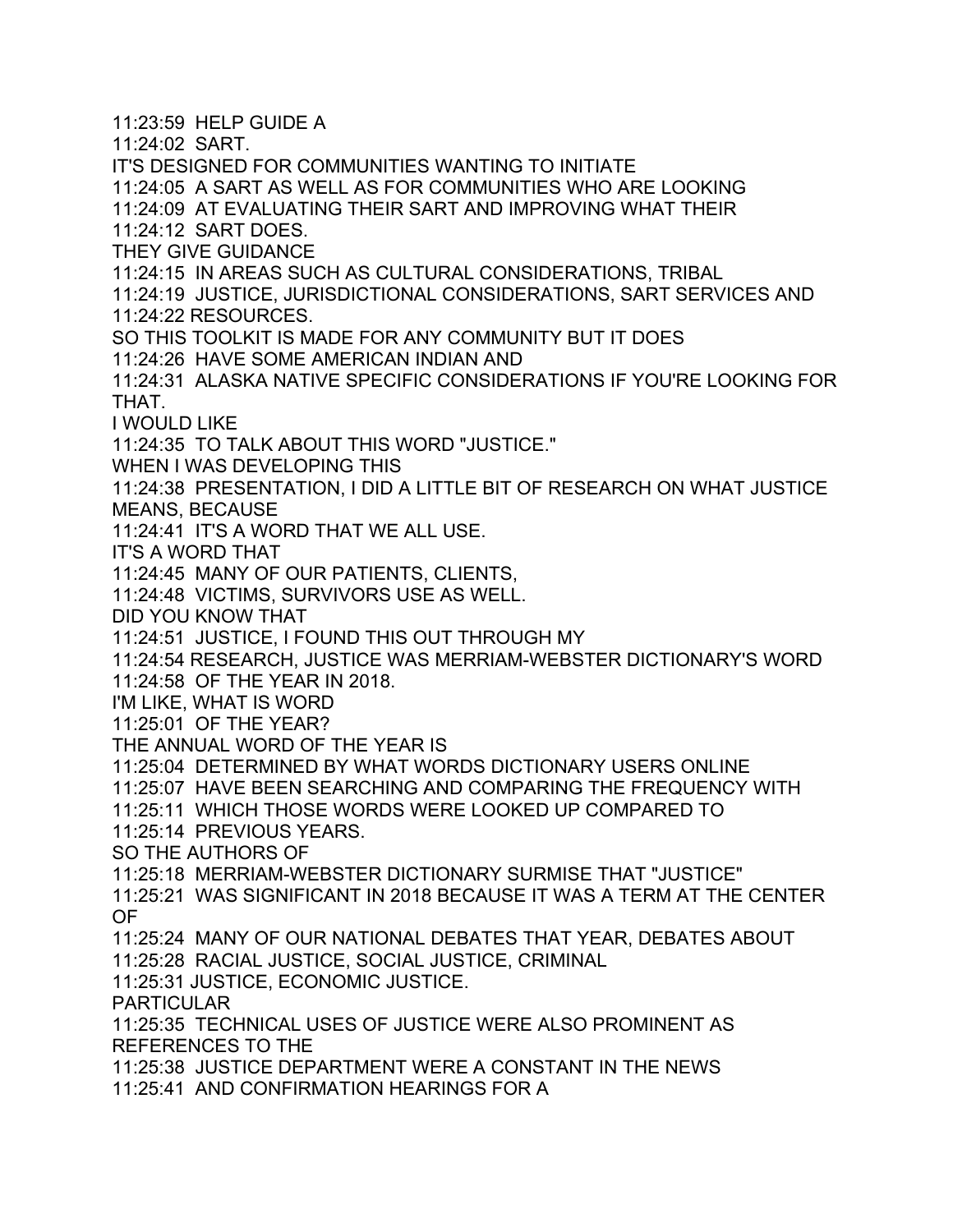11:25:44 NEW SUPREME COURT JUSTICE HAD THE NATION'S ATTENTION. THE QUESTION OF JUST 11:25:47 WHAT EXACTLY WE MEAN WHEN WE USE THE WORD 11:25:50 "JUSTICE" WAS PART OF THIS ONLINE DISCUSSION AND ONLINE SEARCHING.

11:25:55 SO ACCORDING TO MERRIAM-WEBSTER DICTIONARY, HERE ARE SOME OF THE DEFINITIONS OF JUSTICE.

11:26:01 AND REALLY, THESE ALL DO MAKE SENSE TO ME. 11:26:04 BUT THERE'S ONE THAT STOOD OUT TO ME IN PARTICULAR THAT 11:26:08 I THINK A LOT OF SARTs PROBABLY FOCUS ON AND THAT IS THE PROCESS 11:26:11 OR RESULT OF USING LAWS TO FAIRLY 11:26:14 JUDGE AND PUNISH CRIMES AND 11:26:17 CRIMINALS. PRETTY CLEAR-CUT. BUT NOW I'M GOING TO CHALLENGE YOU. 11:26:20 HERE'S WHERE I REALLY NEED YOUR HELP. AND TAMMY, IF YOU WILL ALSO 11:26:23 HELP AGAIN. REGARDLESS OF 11:26:26 WHAT YOUR DISCIPLINE IS, I WANT YOU TO THINK LIKE AN ADVOCATE. AND 11:26:29 IF I SAID TO YOU, YOU CANNOT 11:26:32 DEFINE "JUSTICE" AS THE PROCESS OR RESULT OF USING 11:26:36 LAWS TO FAIRLY JUDGE 11:26:40 AND PROSECUTE CRIMES, HOW WOULD AN 11:26:43 ADVOCATE DEFINE "JUSTICE" IN A COMPLETELY DIFFERENT 11:26:46 WAY? SO IT CAN'T BE PUTTING THE BAD GUY IN 11:26:48 JAIL. AGAIN, NO RIGHT OR WRONG ANSWERS AT ALL. 11:26:59 >> THE PROCESS OF ALLOWING A SURVIVOR TO DETERMINE THE OUTCOME MOST APPROPRIATE FOR THEIR SITUATION. 11:27:08 BELIEVING IN EDUCATING. GIVING 11:27:12 BACK SOME POWER AND CONTROL 11:27:15 TO VICTIMS,

11:27:20 HOWEVER THAT MAY LOOK.

>> I LIKE THAT ONE.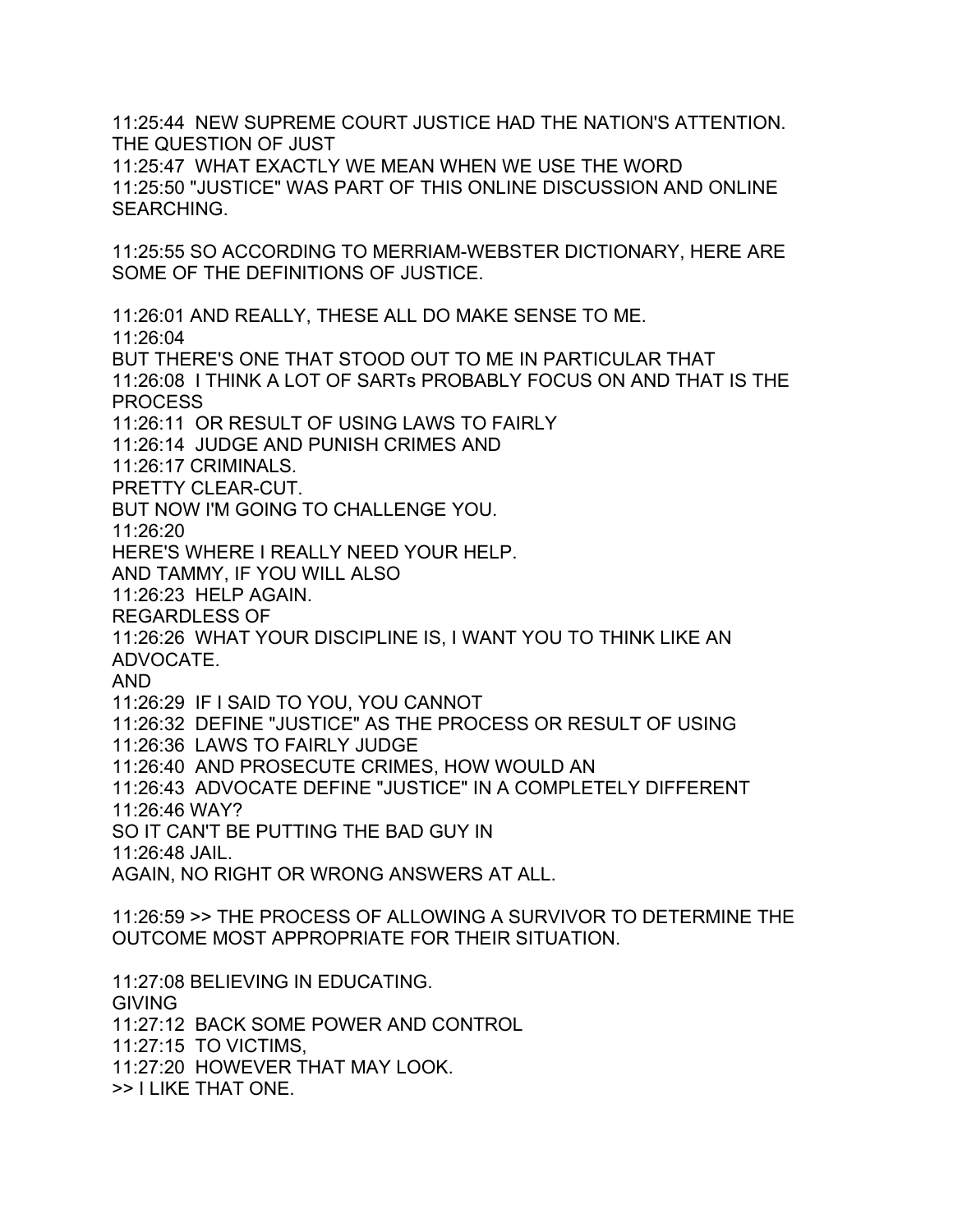ACCOUNTABILITY FOR THE 11:27:23 HARM, I REALLY LIKE THAT ONE TOO. >> MEETING THE SURVIVOR'S NEEDS.

11:27:35 THE COURSE OF ACTION THEY BELIEVE IS BEST FOR THEM, 11:27:39 VICTIMS AND SURVIVORS. >> I LIKE THAT "BREAKING SILENCE" TOO. 11:27:42 THESE ARE REALLY BEAUTIFUL.  $\gt$ 11:27:45 MM-HMM. FEELING OF RESOLUTION FOR THE VICTIM. 11:27:53 EQUITY AND ACCESS TO CARE AND RESOURCES IS BIG TOO. >> THANK YOU, EVERYONE. 11:27:56

THOSE ARE BEAUTIFUL.

I LOVE THAT.

11:28:00

SO CONTINUING ON IN THIS SAME FRAME

11:28:03 OF MIND, RESPOND IN THE CHAT THROUGH THE LENS

11:28:07 OF A SANE NURSE, A

11:28:10 SEXUAL ASSAULT NURSE EXAMINER OR A FORENSIC

11:28:13 EXAMINER, YOUR MEDICAL FORENSIC

11:28:16 CLINICIAN, HEALTH CARE.

IF YOU CAN'T DEFINE JUSTICE IN A SART

11:28:19 BY PUTTING THE BAD GUY IN JAIL, HOW

11:28:24 WOULD A NURSE OR A HEALTH

11:28:28 CLINICIAN DEFINE JUSTICE IN A COMPLETELY DIFFERENT WAY?

11:28:43

>> SIMPLE HAVING ACCESS TO FORENSIC

11:28:46 OR SANE SERVICES IN THE COMMUNITIES.

DOING

11:28:49 THE BEST JOB POSSIBLE.

ALLOWING A SURVIVOR TO DECIDE WHAT CARE IS

11:28:52 MOST IMPORTANT FOR THEIR LIFE AND TO MAKE ALL

11:28:55 DECISIONS.

WHICH WOULD BE HEALING AS WELL.

11:29:02 TRAUMA INFORMED CARE AND BEING HEARD AND BELIEVED.

11:29:08 BEARING WITNESS TO THE STORY AND THE JOURNEY.

11:29:15 >> HELPING THE PATIENT START ON THEIR PATH TO HEALING.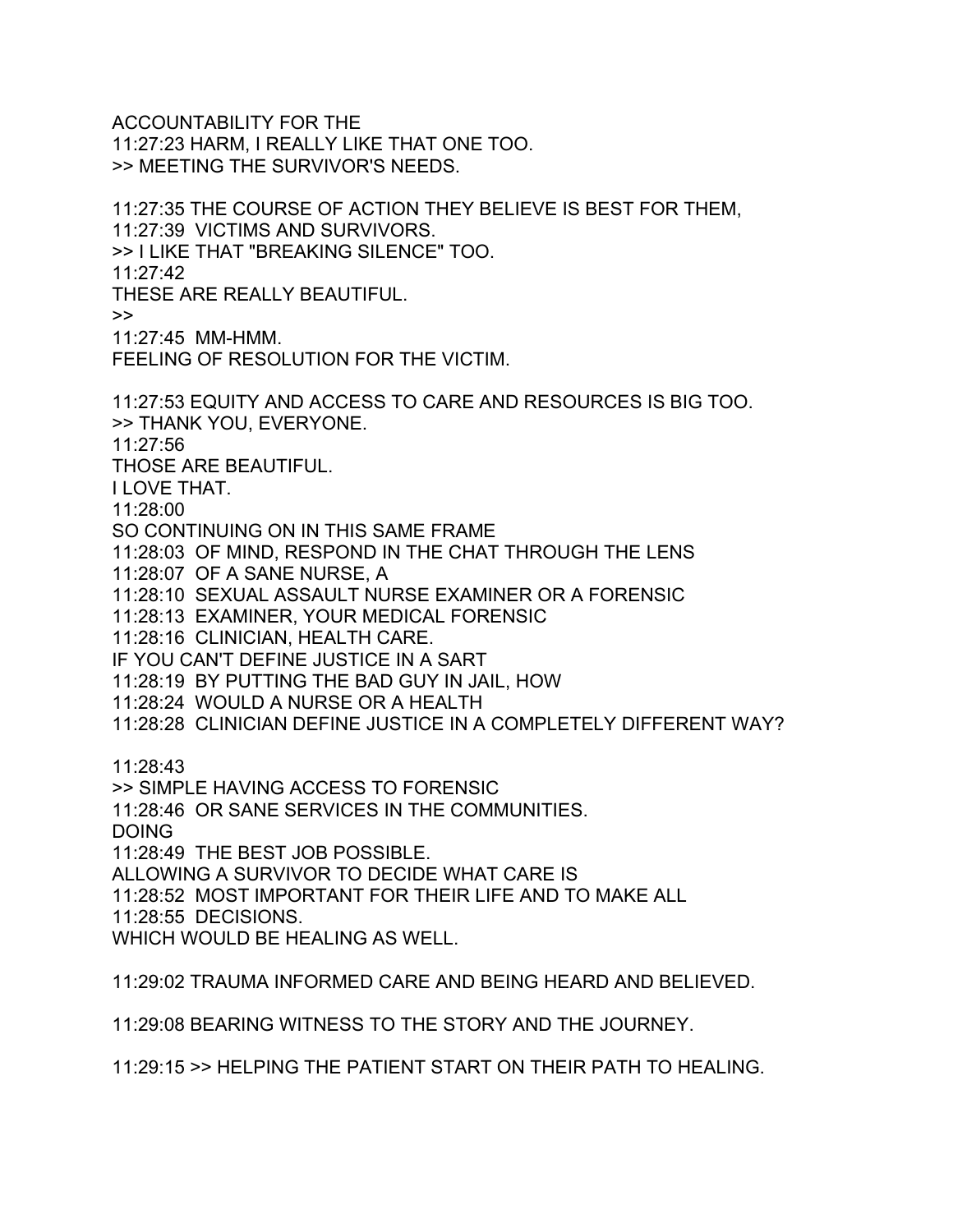$11:29:21$  >> 11:29:24 COMPASSIONATE AND 11:29:28 NONVICTIM BLAMING RESPONSE. >> BECAUSE THIS IS BEING 11:29:31 RECORDED, OUR FUTURE WATCHERS AREN'T ABLE TO SEE OR 11:29:34 PARTICIPATE IN THE CHAT, SO HE REALLY APPRECIATE 11:29:38 YOU HELPING US OUT IN THIS MANNER. YOU KNOW I CAN'T LEAVE THE LAW ENFORCEMENT 11:29:41 OFFICERS OUT. THIS ONE IS 11:29:45 A CHALLENGING ONE FOR SURE. IF WE CAN'T DEFINE JUSTICE 11:29:48 WITHIN A SART AS PUTTING THE BAD GUY IN 11:29:52 JAIL, THROUGH THE LENS OF A LAW ENFORCEMENT 11:29:55 OFFICER, HOW WOULD YOU DEFINE JUSTICE IN A COMPLETELY DIFFERENT WAY?

11:30:12 >> DISCOVERING 11:30:14 THE TRUTH AND ACTING ON IT.  $>>$  NICE. >> START BY BELIEVING.

11:30:20 START BY BELIEVING AGAIN. AND A TRUTH SEARCH.

11:30:30 HONESTY AND LISTENING. ALLOWING A SURVIVOR TO PARTICIPATE 11:30:33 TO THE EXTENT THEY'RE COMFORTABLE AND ACKNOWLEDGING THEY MAY WAX 11:30:36 AND WANE ON THEIR DECISION TO PARTICIPATE. MAKING SURE THERE 11:30:40 IS NOT 11:30:44 REVICTIMIZATION. AND BELIEVING THE SURVIVOR. PROVIDING 11:30:48 SAFETY AND ACTIVELY REMOVING BIAS. THOSE ARE BIG. 11:30:51 TRANSPORTING 11:30:53 VICTIMS SAFELY AND COMPASSIONATELY TO MEDICAL AND FORENSIC CARE. >> ABSOLUTELY.

11:31:01 >> ASK QUESTIONS. **ENSURING**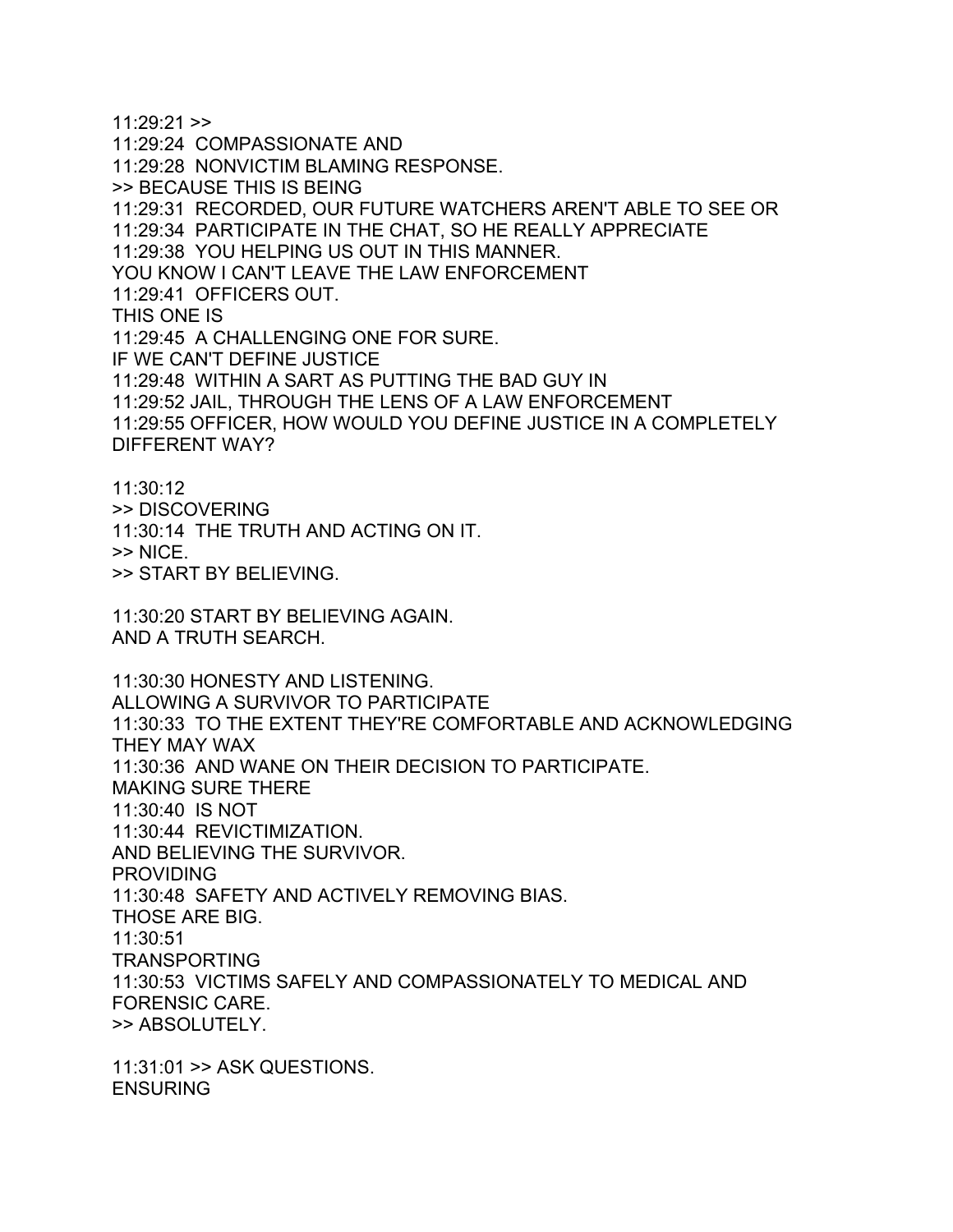11:31:02 THE INVESTIGATION AND EVIDENCE GATHERING IS DONE AT THE HIGHEST LEVEL AVAILABLE.

11:31:11 SUPPORTING THE SURVIVOR AND ACCESSING NONLAW ENFORCEMENT 11:31:14 BASED SERVICES AND LISTENING. >> THANK YOU, EVERYONE. I'M 11:31:17 TELLING YOU, WE'VE GOT LITTLE NOTES HERE, IF THERE'S 11:31:21 NOT ANSWERS TO HELP GUIDE PEOPLE. AND WE'RE NOT HAVING TO 11:31:24 GUIDE YOU AT ALL, 11:31:27 BECAUSE YOUR EXPERIENCE, UNDERSTANDING YOUR 11:31:31 COMMUNITY, DOING THIS WORK, YOU ALREADY KNOW THESE ANSWERS. IT'S 11:31:34 JUST SOMETIMES WE DON'T SIT DOWN ALL TOGETHER AND 11:31:37 DISCUSS THEM IN THIS TYPE OF FORMAT. AND SOMETIMES 11:31:40 THE DISCUSSIONS DO OCCUR BUT THEY DON'T OCCUR 11:31:43 AMONGST THE OTHER DISCIPLINES. SO A GROUP OF SEXUAL ASSAULT 11:31:46 NURSES MIGHT HAVE THIS CONVERSATION OR A GROUP OF ADVOCATES 11:31:49 MIGHT HAVE THIS CONVERSATION BUT IT'S NOT VERY OFTEN THAT ALL 11:31:53 OF US GET TOGETHER AND DISCUSS 11:31:56 THIS. ANOTHER DIFFICULT ONE. THROUGH THE LENS OF A 11:31:59 PROSECUTOR, DEFINE JUSTICE IN A COMPLETELY DIFFERENT 11:32:02 WAY. THIS ONE IS 11:32:05 HARD. BUT THERE ARE SOME THINGS THAT PROSECUTORS CAN DO TO DEFINE **JUSTICE** 11:32:09 OTHER THAN A POSITIVE PROSECUTION OR A GUILTY VERDICT. 11:32:26 >> I AGREE, JENNY, 11:32:29 PLEA AGREEMENT. >> BELIEVE IN SUPPORT. 11:32:31 ALLOWING THE SURVIVOR TO HAVE A VOICE AND SAY IN THE LEGAL PROCESS.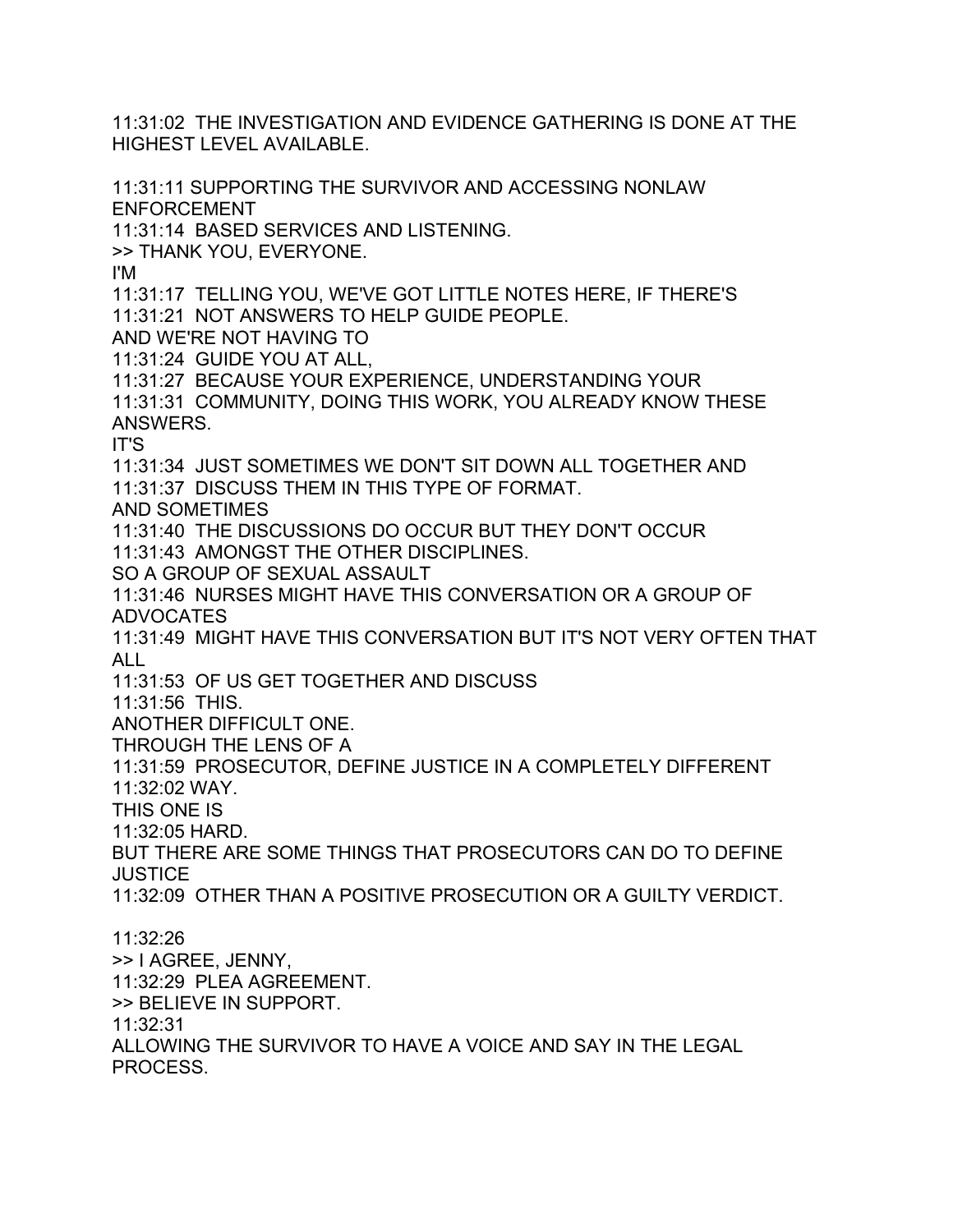11:32:39 DOING WHAT PROMOTES SAFETY AND HEALING.

11:32:44 >> I LIKE THAT ONE. >> USING THE EVIDENCE TO DEFINE THE TRUTH.

11:32:52 >> RESTORATIVE JUSTICE, YES.

11:32:55 >> SUPPORTING THE VICTIM WITH DIGNITY THROUGH THE 11:32:58 LEGAL PROCESS AND AVOIDING 11:33:05 LONG TRIALS. >> I AGREE WITH A LOT OF THESE, 11:33:08 UTILIZING PLEA AGREEMENTS TO AVOID LONG TRIALS OR A VICTIM MAY NOT 11:33:12 WANT TO TESTIFY SO A PLEA AGREEMENT MAY BE MORE 11:33:16 PREFERABLE TO THEM. MAYBE A VICTIM EVEN WANTS 11:33:19 YOU TO DROP THE CASE. MAYBE THAT MIGHT BE A 11:33:22 VICTIM-CENTERED APPROACH TOO. 11:33:27 AND NOTIFYING THE VICTIM OR FAMILY PERIODICALLY 11:33:33 THROUGHOUT THE PROCESS. WE ALL KNOW THAT OFTENTIMES IT TAKES 11:33:36 YEARS FOR SOME OF THESE TRIALS TO COME TO FRUITION. THE 11:33:39 VICTIM AND THEIR FAMILIES ARE JUST IN LIMBO IN THE 11:33:43 MEANTIME. FIGHTING FOR RAPE SHIELD LAWS AND 11:33:46 PRETRIAL CONFERENCES, THAT MIGHT BE A GOOD ONE. THAT MIGHT BE A 11:33:49 DEFINITION OF JUSTICE, WHERE SOME OF THE 11:33:52 INFORMATION THAT MAY BE IN A CHART 11:33:56 OR SOME OF THE HISTORY OF THESE SURVIVORS 11:33:59 MAY NOT BE FAIR TO COME UP IN COURT. AND SO 11:34:02 PROSECUTORS DO HAVE POWER FOR 11:34:05 JUSTICE WITH THOSE RAPE SHIELD LAWS AND REALLY FIGHTING FOR THEM. 11:34:12 THANK YOU, EVERYONE, THAT WAS BEAUTIFUL. AND LAST, THERE 11:34:15 IS ONE MORE, THE CORE CENTER OF OUR SART 11:34:18 s, AND THAT'S THE VOICE OF THE SURVIVOR. YOU'VE ALREADY HIT ON A LOT 11:34:21 OF THESE. YOUR ANSWERS WERE ALREADY SURVIVOR CENTERED.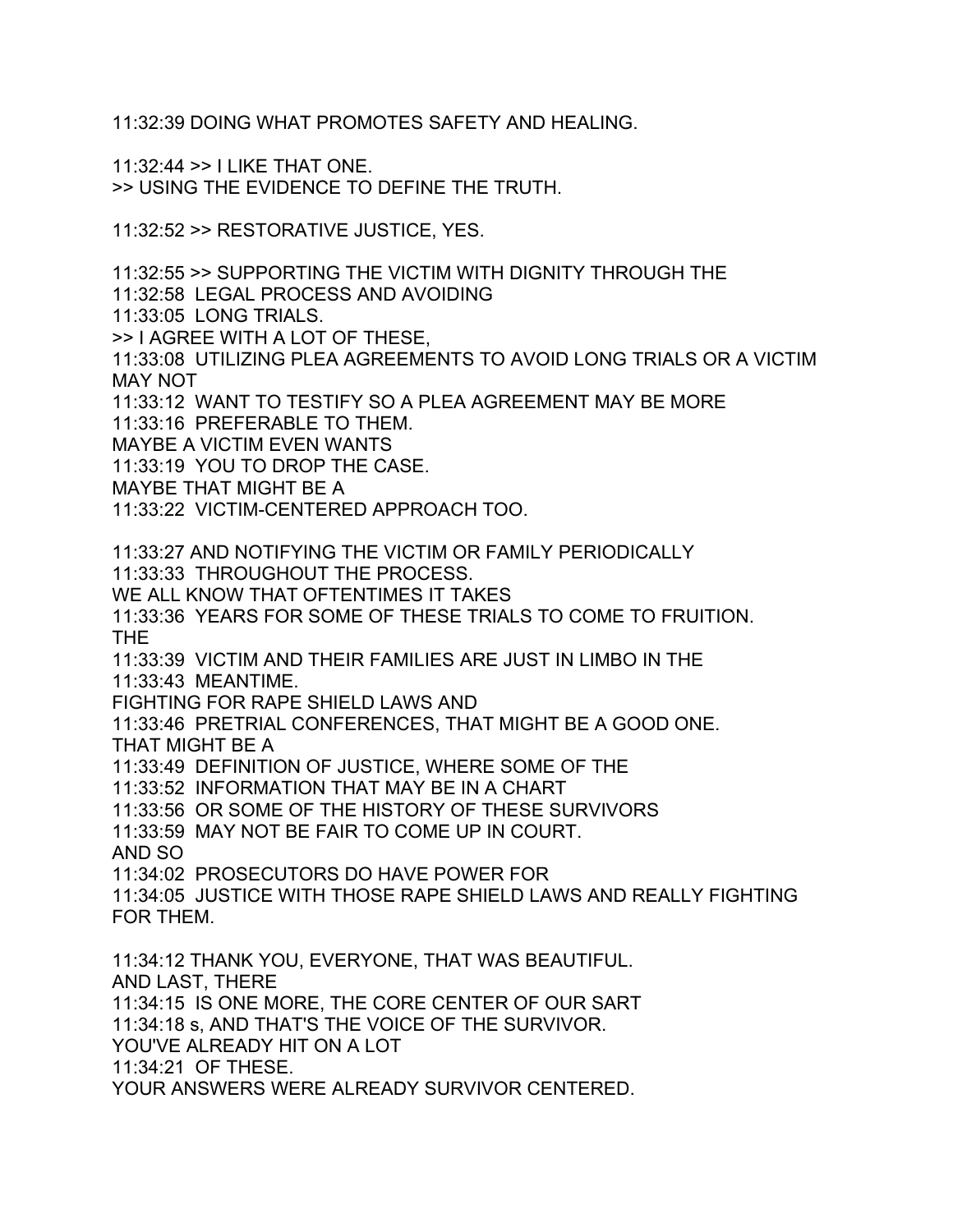11:34:24 BUT JUST THROW A COUPLE OF 11:34:28 DEFINITIONS OF JUSTICE TRUE THE LENS OF A SURVIVOR, WHAT **JUSTICE** 11:34:32 MAY BE IF IT'S NOT PUTTING THE BAD GUY IN JAIL, WHAT ELSE MIGHT THAT BE?

11:34:47 >> SUPPORT HEALING AND LEARNING TO TRUST AGAIN. 11:34:50 BEING BELIEVED. BELIEVING THEM AND 11:34:53 ACKNOWLEDGING IT HAPPENED. VOICE AND A CHOICE. 11:34:57 BEING ABLE TO 11:35:00 UTILIZE RESOURCES. AND 11:35:03 SOMEONE SAID, I AM IN CONTROL OF WHAT HAPPENS 11:35:06 WITH MY ASSAULT HISTORY AND 11:35:08 FUTURE HEALING. RECONNECTING WITH YOUR BODY AND YOUR COMMUNITIES.

11:35:16 >> I LOVE ALL OF THIS. THERE ARE SO 11:35:19 MANY DEFINITIONS AS UNIQUE AS THE SURVIVORS WE ALL SERVE. WE 11:35:22 CANNOT MAKE ASSUMPTIONS ABOUT WHAT WE THINK SURVIVORS WANT OR HOW 11:35:25 THEY DEFINE JUSTICE. THEREFORE THEY CAN

11:35:29 ONLY BE REPRESENTED BY THEMSELVES.

11:35:33 THEIR DEFINITIONS OF JUSTICE CAN ONLY BE MET IF OUR PRACTICES AND GOALS ALLOW FOR THESE VARIED DEFINITIONS.

11:35:42 SORRY, BEAR WITH ME, MY COMPUTER IS ABOUT TO DIE.

11:35:46 I DIDN'T REALIZE I WASN'T PLUGGED IN.

11:35:53 BACK TO IT. QUESTIONING. THIS IS SOMETHING FOR REFLECTION.

11:35:56 HOW WILL YOUR SART REPRESENT SURVIVORS SO THAT THEIR NEEDS ARE MET 11:35:59 AND THEIR VOICES ARE HEARD.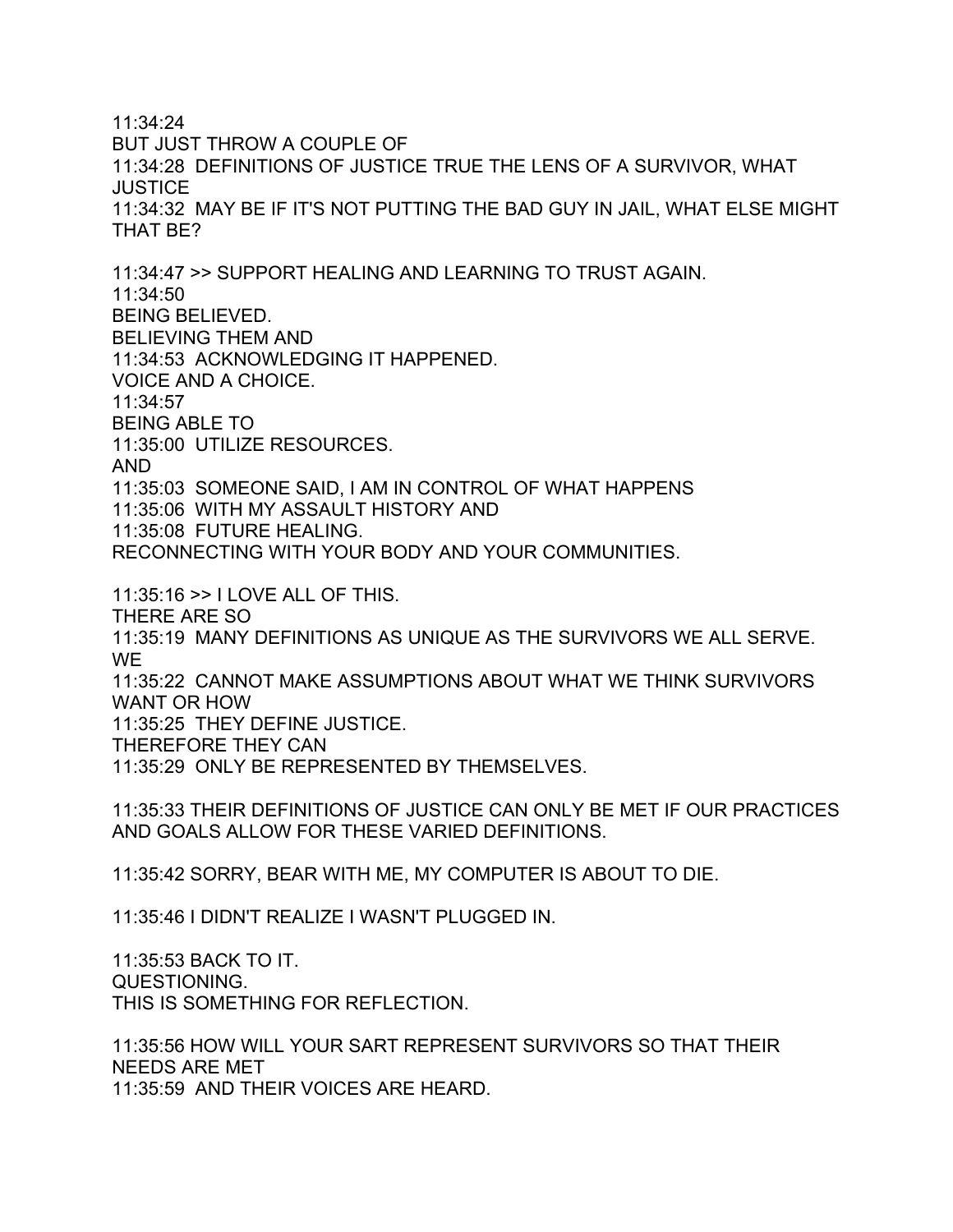AND IT GIVES ME 11:36:03 GREAT HOPE FOR ALL COMMUNITIES JUST HEARING THE 11:36:06 RESPONSES THAT WE HEAR TODAY. LET'S REVISIT THIS BASIC WHAT 11:36:09 IS A SART. ONE OF YOU HAS ALREADY SAID IT IN THE CHAT, IT'S 11:36:12 BASICALLY A 11:36:15 TEAM. A GROUP OF PEOPLE WHO WORK TOGETHER TOWARDS A COMMON GOAL. 11:36:21 NOW, IN ORDER TO FIRST DEFINE AND THEN WORK TOWARDS YOUR TEAM GOAL, 11:36:24 WE HAVE TO ENSURE THAT THE APPROPRIATE STEPS ARE BEING 11:36:27 TAKEN. AND I DO WANT TO POINT OUT THAT 11:36:30 THIS INFORMATION IS JUST BROAD INFORMATION. THERE 11:36:33 IS MUCH MORE DETAILED INFORMATION ON THE 11:36:36 MINNESOTA COALITION AGAINST SEXUAL ASSAULT. THEY REALLY HAVE 11:36:40 SOME AMAZING SART TOOLS 11:36:44 ONLINE, VIDEOS, GUIDE 11:36:47 TO WRITING PROTOCOL FOR YOUR SART, A LOT 11:36:51 OF THINGS THERE. THE INFORMATION IS AT THE END OF THIS PRESENTATION AND 11:36:54 RESOURCES. SO I ENCOURAGE 11:36:58 YOU IF YOU'RE NOT FAMILIAR WITH IT TO LOOK AT 11:37:01 IT. DEFINE SPECIFIC ROLES AND RESPONSIBILITIES. 11:37:04 UTILIZE YOUR EXPERTS FOR THEIR RESPECTIVE 11:37:07 DISCIPLINES. SO THE NURSE 11:37:10 SHOULD NOT BE TELLING LAW ENFORCEMENT WHAT TO 11:37:13 DO. CONSEQUENTLY LAW ENFORCEMENT SHOULDN'T BE DICTATING WHAT MEDICAL 11:37:16 DECISIONS ARE MADE. AND THAT GOES FOR ALL THE DISCIPLINES. I'M JUST 11:37:20 PICKING ON NURSES AND LAW ENFORCEMENT BECAUSE THEY'RE THE TWO THAT I TEND TO WORK 11:37:24 WITH THE MOST ALONG WITH ADVOCATES. WORK TOWARDS 11:37:28 MUTUAL TRUST AND RELATIONSHIPS.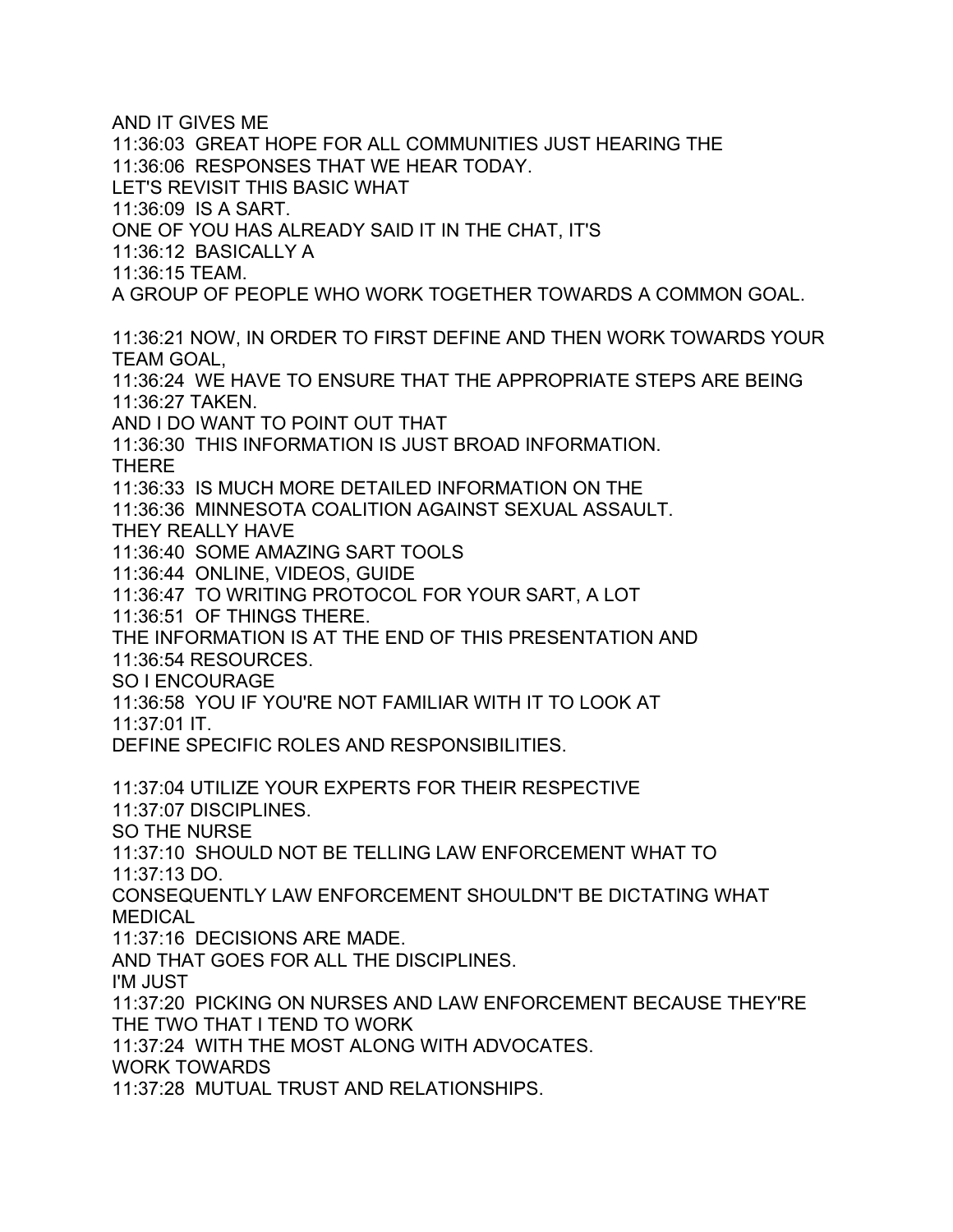THIS COMES WITH TIME AND 11:37:31 PUTTING IN THE WORK. YOU CAN'T JUST DEVELOP A SART 11:37:34 AND HAVE THAT MUTUAL TRUST AND RELATIONSHIP THERE. THAT'S GOING TO COME WITH 11:37:38 TIME. THAT MEANS ATTENDING MEETINGS. 11:37:41 HAVE A DESIGNATED COORDINATOR THAT DOES NOT FUNCTION 11:37:44 IN THEIR DISCIPLINE BUT RATHER AS A NEUTRAL PARTY 11:37:48 THAT HELPS FOCUS THE TEAM'S DIRECTION, LEADS AND FACILITIES. 11:37:52 SOME COMMUNITIES HAVE CHOSEN TO ROTATE THIS EVERY YEAR OR TWO 11:37:56 SO A DIFFERENT DISCIPLINE IS THE SART COORDINATOR AT DIFFERENT 11:37:59 TIMES. SCHEDULE CONSISTENT MEETINGS THAT TEAM MEMBERS MAKE A 11:38:02 CONCERTED EFFORT TO ATTEND OR IF, SAY, THE CHIEF OF POLICE CAN'T 11:38:07 GO TO A PARTICULAR MEETING, SEND SOMEONE IN THEIR PLACE WHO CAN ATTEND 11:38:10 AND REPORT BACK SO THAT THAT ENTITY IS 11:38:14 STILL REPRESENTED. **FORMALIZE** 11:38:19 COMMITMENTS, CONSISTENT SET OF EXPECTATIONS. THIS MAY BE A FORMAL 11:38:23 MOU OR MEMO OF UNDERSTANDING OR A DISCUSSED AND AGREED-UPON SET 11:38:26 OF EXPECTATIONS. I WANT SO GIVE AN EXAMPLE OF 11:38:29 THIS. AND THIS IS JUST ONE EXAMPLE OF MANY. IT'S ONE THAT 11:38:33 IAFN PROVIDES A LOT OF TECHNICAL ASSISTANCE ON. AND 11:38:36 IT'S ONE THAT WHEN WE'RE TALKING 11:38:39 WITH OTHER NATIONAL TECHNICAL ASSISTANCE PROVIDERS LIKE 11:38:43 INTERNATIONAL ASSOCIATION OF CHIEFS OF POLICE OR 11:38:47 EQUITAS, A 11:38:51 PROSECUTORS' RESOURCE, THAT IS WHEN A PATIENT 11:38:54 GOES IN FOR A FORENSIC MEDICAL EXAM AND THERE'S 11:38:57 TEAM INTERVIEWING. LAW ENFORCEMENT IS IN THE EXAM ROOM 11:39:00 DURING A PORTION OR ALL OF THE HISTORY-TAKING. NOW, 11:39:03 THIS USED TO BE THE ACCEPTED AND PREFERRED PRACTICE FOR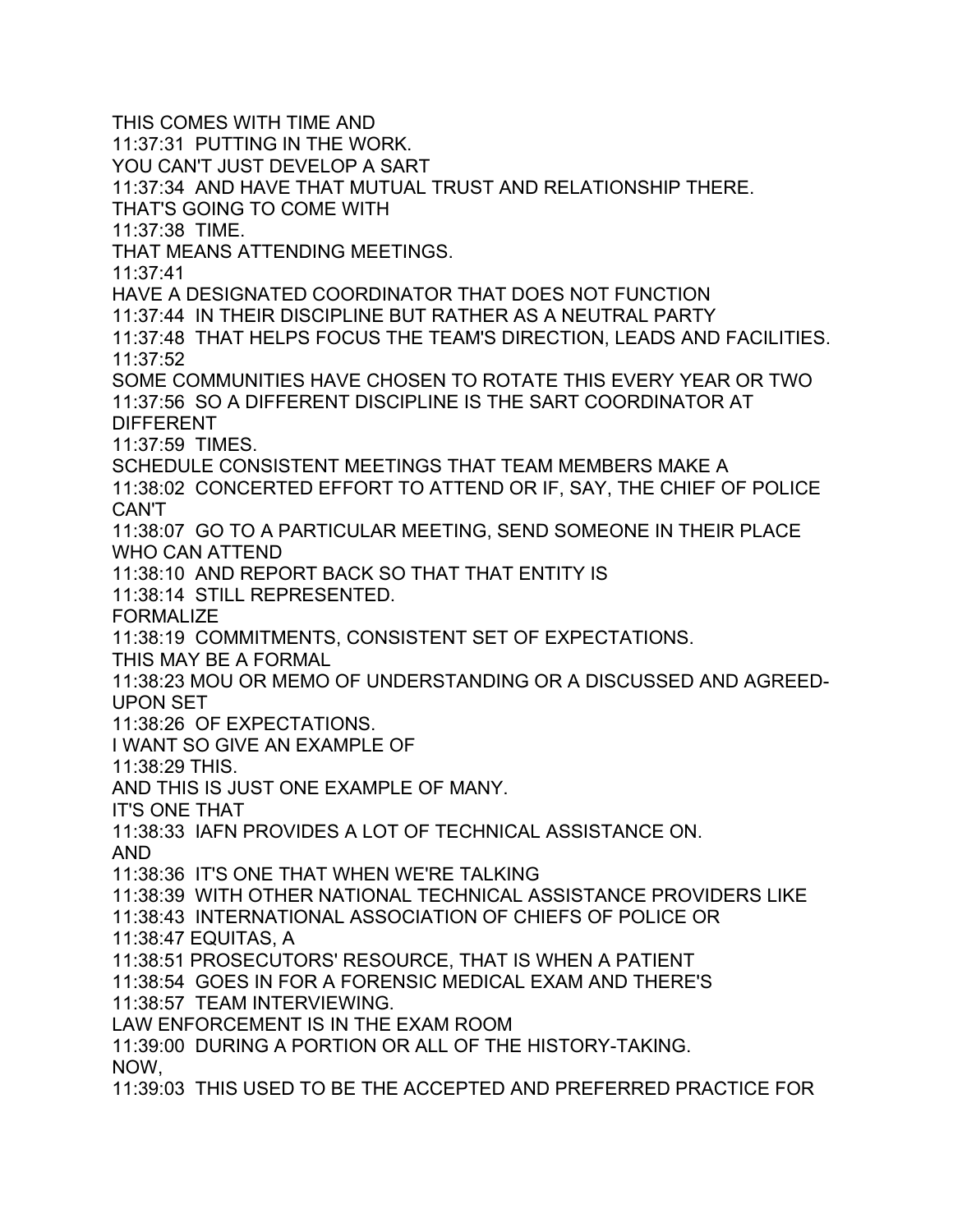11:39:07 REALLY GOOD REASONS. AND IT WORKED REALLY WELL 11:39:10 FOR A LOT OF COMMUNITIES. WHAT IS THE RATIONALE FOR HAVING 11:39:13 LAW ENFORCEMENT IN THE ROOM DURING THE 11:39:16 HISTORY? WELL, IT'S SO THAT THE VICTIM DOESN'T HAVE TO KEEP REPEATING THEIR 11:39:19 STORIES. IT'S TO DECREASE INCONSISTENCIES. 11:39:22 BUT MAINLY IT WAS BECAUSE LAW ENFORCEMENT WAS PROVIDING 11:39:25 INAPPROPRIATE RESPONSES TO VICTIMS OF SEXUAL VIOLENCE. WE'VE COME 11:39:29 A LONG WAY SINCE THAT SHIFT. LAW ENFORCEMENT IS 11:39:33 GETTING BETTER AT BECOMING TRAUMA INFORMED 11:39:36 RESPONSE. WE 11:39:39 ARE RECOGNIZING THAT WHEN LAW ENFORCEMENT 11:39:43 IS IN THE EXAM ROOM FOR ANY 11:39:46 PORTION OF THE EXAM BUT SPECIFICALLY THE HISTORY, WHEN YOU FAST FORWARD TO A 11:39:49 COURTROOM RESPONSE, THE MEDICAL EXCEPTION TO 11:39:53 HEARSAY, WHERE A HEALTH CARE PROVIDER LIKE A SANE NURSE CAN TELL THE JUDGE 11:39:56 AND JURY WHAT THE PATIENT SAID HAPPENED DURING 11:39:59 THEIR ASSAULT, THAT CAN BE 11:40:03 EFFECTIVELY ARGUED OUT AND BLOCKED IN COURT BECAUSE IF 11:40:06 LAW ENFORCEMENT IS IN THE ROOM DURING THE HISTORY, THAT MEANS THE 11:40:09 HISTORY WAS OBTAINED FOR PURPOSES OF INVESTIGATION 11:40:12 AND NOT FOR DIAGNOSIS AND 11:40:15 TREATMENT. IN ADDITION, AS WE'VE GROWN IN THESE ROLES, EVEN 11:40:18 WITH THE MOST TRAUMA-INFORMED LAW ENFORCEMENT 11:40:21 THAT THERE IS, WE DO FIND THAT PATIENTS GIVE 11:40:25 US MORE DETAILS, DISCLOSE MORE DETAILS, AND 11:40:28 FEEL MORE COMFORTABLE TALKING ABOUT WHAT HAPPENED TO THEIR BODY WHEN LAW ENFORCEMENT ISN'T IN THE 11:40:34 ROOM. SO THIS IS JUST ONE EXAMPLE 11:40:37 OF MANY WHERE A SART IS 11:40:41 REALLY THE APPROPRIATE PLACE TO ADDRESS THESE ISSUES. NOBODY 11:40:44 IS DOING ANYTHING WRONG. IT'S JUST A PROCESS THAT MAYBE WE NEED TO DISCUSS.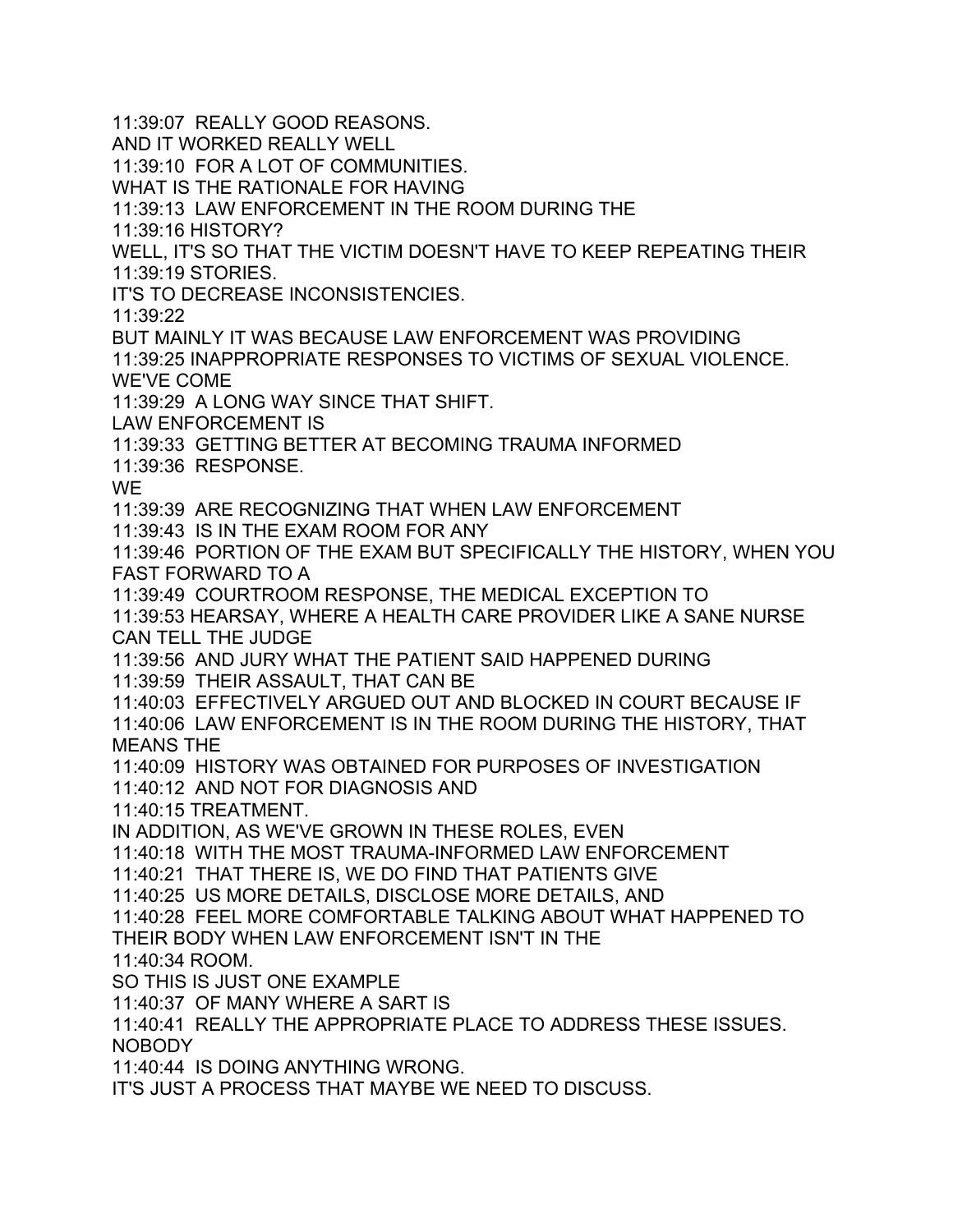11:40:47

IS THIS BEST FOR OUR COMMUNITY, AND DO WE NEED TO 11:40:50 CHANGE IT BECAUSE WE NOW HAVE MORE FAITH AND TRUST IN 11:40:53 OUR LAW ENFORCEMENT, AND WE RECOGNIZE THINGS LIKE THE 11:40:57 NEUROBIOLOGY OF TRAUMA AND YOU'VE GOT PROFESSIONALS WHO CAN SPEAK IN 11:41:00 COURT THAT YES, INCONSISTENCIES ARE 11:41:03 EXPECTED, IT IS RARE THAT YOU HAVE A PATIENT OR A VICTIM WHO 11:41:07 CAN RECALL EVERYTHING AT ONCE, WHO DOESN'T REMEMBER 11:41:11 DETAILS DIFFERENTLY OR IN ADDITION LATER. SO SART 11:41:15 s CAN REALLY -- IN TACKLING THAT TYPE OF PROBLEM, 11:41:18 CAN REALLY HELP BUILD SOME OF THOSE RELATIONSHIPS AND THAT MUTUAL TRUST. 11:41:34 OTHER STEPS HERE, MINNESOTA COALITION 11:41:38 AGAINST SEXUAL ASSAULT HAS DEFINED CHARACTERISTICS OF 11:41:42 AN EFFECTIVE 11:41:45 SYSTEM, SARTs ARE EFFECTIVELY LOOKING AT WHAT THEY'RE DOING 11:41:49 AND RECOGNIZING WHEN CHANGES NEED TO TAKE PLACE. THE 11:41:52 SIX CHARACTERISTICS INCLUDE A SHARED VISION, A 11:41:55 CULTURE OF LEARNING, CONTINUAL IMPROVEMENT, WHICH IS 11:41:58 NOT FINGER POINTING, IT'S JUST 11:42:02 RECOGNIZING THAT SOMETIMES THINGS NEED TO CHANGE. DIVERSE MEMBERSHIP, THIS IS ONE THAT 11:42:06 I PERSONALLY REALLY WANT TO LOOK 11:42:09 CLOSER AT. AND I THINK THAT WE ALL NEED TO 11:42:12 PAY MORE ATTENTION TO IT. DO THE BOARDS THAT WE SERVE 11:42:16 ON, DO THE FOUNDATIONS 11:42:19 THAT ARE ASSOCIATED WITH SOME OF THE WORK 11:42:22 THAT WE DO, DO THEY REFLECT WHAT OUR COMMUNITY LOOKS 11:42:25 LIKE? DOES OUR SART REFLECT WHAT OUR 11:42:29 COMMUNITY LOOKS LIKE? OUR SEXUAL ASSAULT PROGRAMS, 11:42:33 ARE THEY ACTIVELY TRYING TO RECRUIT NURSES WHO 11:42:36 ARE ALSO MEMBERS OF THE COMMUNITIES AND THE POPULATIONS THAT WE 11:42:39 SERVE? SAME THING WITH LAW ENFORCEMENT. SAME THING WITH ADVOCACY AND 11:42:43 PROSECUTORS.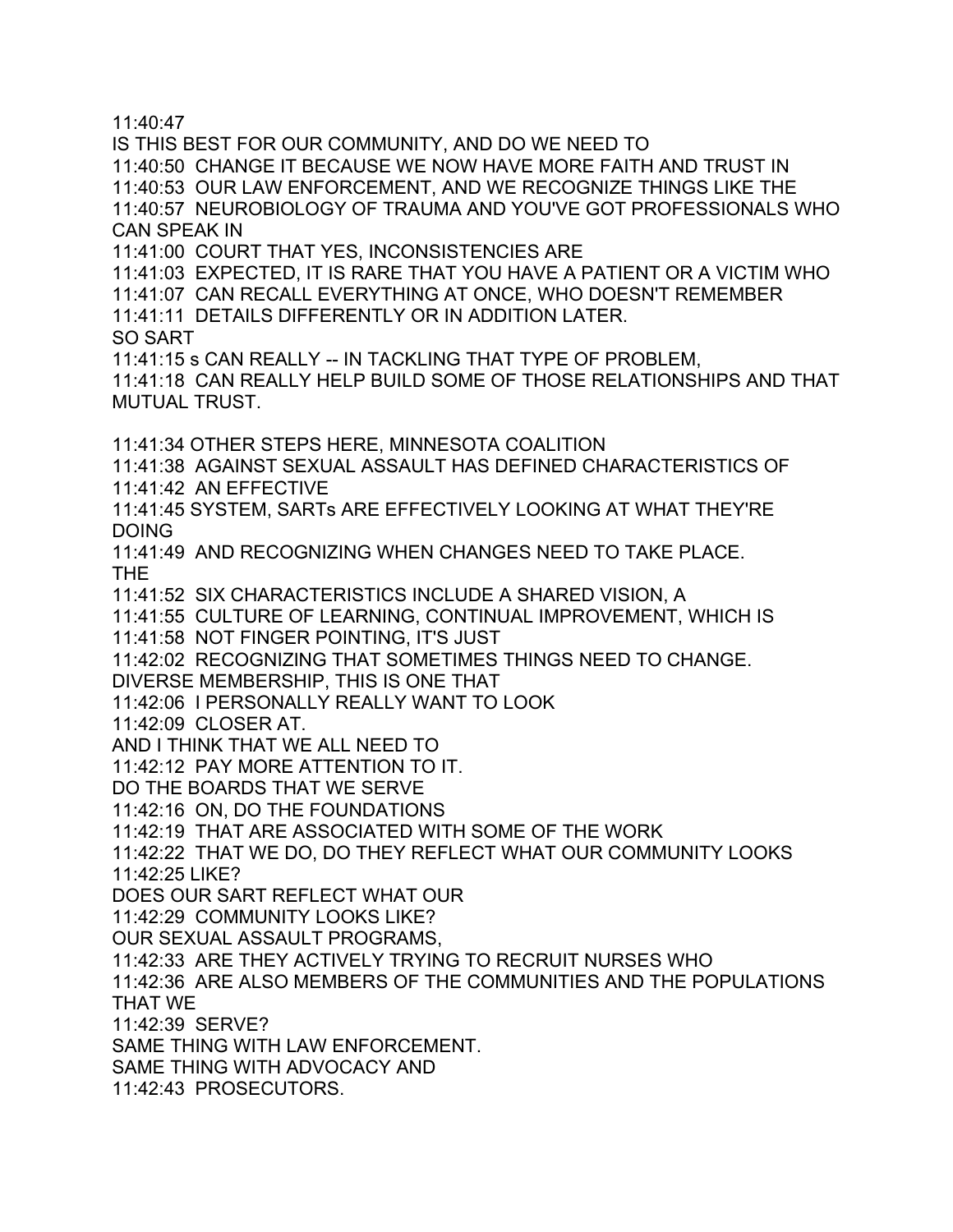AS WELL AS MULTILEVEL 11:42:47 LEADERSHIP AND VALUE OF COLLABORATION. 11:42:52 SO NOW I WOULD LIKE TO TALK A LITTLE BIT ABOUT 11:42:56 SUSTAINABILITY. THERE WILL BE TIMES THAT CHALLENGES 11:42:59 ARISE AND THREATENING THE STABILITY OF THE SART. 11:43:02 THIS IS JUST EXPECTED. THESE MAY BE CHALLENGES 11:43:06 THAT ONE ENTITY EXPERIENCES THAT THREATENS 11:43:09 THE SUCCESS OF THE ENTIRE SART. SO THESE 11:43:12 CHALLENGES ARE OFTENTIMES OR THEY MAY BE 11:43:17 EXACERBATED WITH THE UNIQUE OBSTACLES OFTEN FACED 11:43:20 IN AMERICAN INDIAN AND ALASKA NATIVE COMMUNITIES. WHAT 11:43:23 I WOULD LIKE TO DO WHEN WE TALK ABOUT 11:43:27 SUSTAINABILITY ISSUES IS TO DISCUSS SUSTAINABILITY THROUGH 11:43:30 THE PERSPECTIVE OF A SEXUAL ASSAULT NURSE. WHY AM I DOING 11:43:33 THAT? BECAUSE THAT'S MY EXPERIENCE, AND I'M PRESENTING TO YOU, AND 11:43:36 WE'VE GOT SOME GOOD RESEARCH ABOUT 11:43:40 SUSTAINABILITY OF SANE PROGRAMS. HOWEVER, 11:43:43 THESE SUSTAINABILITY ISSUES 11:43:46 TRANSLATE TO OTHER PROFESSIONAL ENTITIES THAT MAKE UP A SART. 11:43:50 SO SOME OF THE ISSUES THAT SANE PROGRAMS FACE, 11:43:53 ABSOLUTELY ARE SOME OF THE SAME ISSUES THAT 11:43:56 LAW ENFORCEMENT OR ADVOCACY OR PROSECUTORS 11:43:59 FACE. SO I WANT YOU, AS I'M TALKING ABOUT 11:44:02 SUSTAINABILITY OF SANE PROGRAMS, TO THINK ABOUT 11:44:06 YOUR DISCIPLINE AND YOUR PROFESSION AND HOW YOU HAVE 11:44:10 EXPERIENCED SIMILAR ISSUES IN YOUR PARTICULAR ROLE. 11:44:14 AND IT'S NOT JUST TALKING ABOUT PROBLEMS. WE HAVE SOME 11:44:17 GOOD SOLUTIONS TO THESE. WHAT IS 11:44:22 SUSTAINABILITY? SUSTAINABILITY IS CREATING AN ORGANIZATIONAL STRATEGY AND 11:44:25 INFRASTRUCTURE THAT ENSURES COLLABORATIVE RESPONSES TO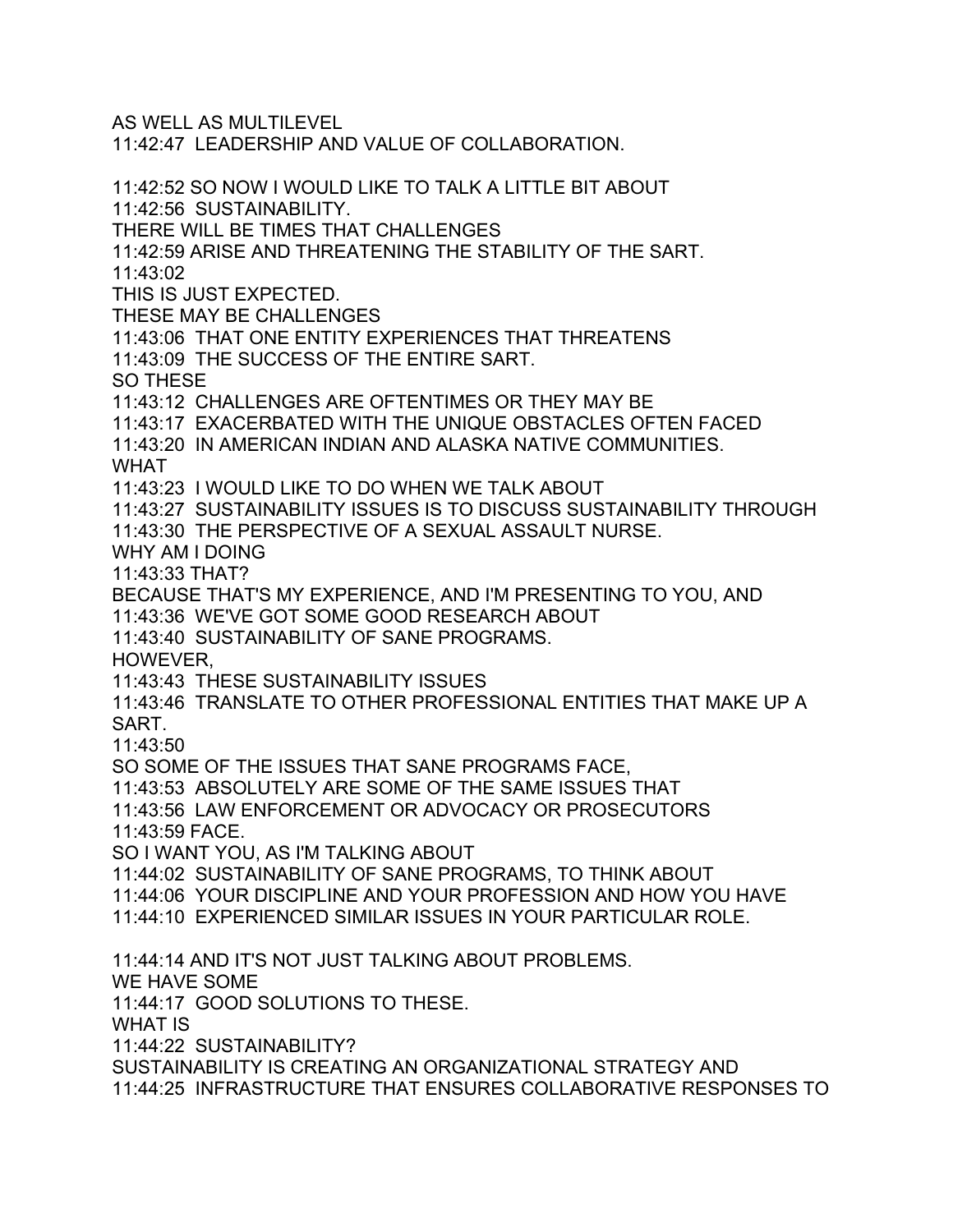11:44:28 SEXUAL VIOLENCE REMAIN STABLE. 11:44:33 SUSTAINABILITY FOCUSES ON THE ABILITY OF A SANE 11:44:36 PROGRAM TO SURVIVE OR YOUR ENTITY TO 11:44:39 SURVIVE. SOME EXAMPLES ARE STAFF TRANSITIONS, 11:44:42 SOCIAL, POLITICAL, AND ECONOMIC CHALLENGES, THE 11:44:45 IMPACT OF EMERGING ISSUES OR TRENDS, 11:44:49 AND SCIENTIFIC OR MEDICAL HEALTH CARE BREAKTHROUGHS THAT 11:44:52 CAN AFFECT TEAM CASELOADS AND RESOURCES. JUST 11:44:55 TO SHIFT PERSPECTIVE WITH 11:44:58 SOME OF THESE AREAS, THINK ABOUT THE 11:45:01 IMPACT OF, IT'S NOT REALLY AN EMERGING TREND BECAUSE IT'S BEEN THERE 11:45:04 ALL ALONG, BUT WE'RE FINALLY STARTING TO FOCUS ON 11:45:08 IT AND ADDRESS IT, AND THAT IS THE ISSUE 11:45:11 OF HUMAN TRAFFICKING AND MISSING AND MURDERED 11:45:14 INDIGENOUS PERSONS. SO THIS EMERGING 11:45:19 ISSUE AND PROBLEM, 11:45:22 THIS MAY BE SOMETHING THAT IMPACTS 11:45:26 WHAT THE GOALS ARE AND THE MAKEUP OF YOUR SART AND 11:45:30 WHAT YOU NEED TO BE WORKING 11:45:33 TOWARDS. OTHER EXAMPLES, A GOOD ONE IS 11:45:36 THE HIGHLIGHTING OF THE RAPE KIT BACKLOGS AND HOW MANY COMMUNITIES WERE 11:45:39 SITTING ON SO 11:45:42 MANY UNTESTED SEXUAL ASSAULT KITS. 11:45:46 AND OFTENTIMES, 11:45:49 GOOD REASONS. NOT GOOD REASONS, BUT 11:45:52 REASONS WHY THE RATIONALE AT THE TIME MADE SENSE. ONE 11:45:55 WE HEAR OFTEN IS KITS WEREN'T TESTED OFTEN 11:45:59 BECAUSE THE VICTIM KNEW THE PERPETRATOR SO THE IDENTITY OF THE 11:46:02 ASSAILANT WASN'T IN QUESTION, IT WAS MORE OFTEN A CONSENT 11:46:05 ISSUE. HOWEVER, WHAT WE'RE FINDING THROUGH THE 11:46:08 LEGISLATION OF TESTING ALL OF THESE 11:46:12 BACKLOGGED KITS IS THAT WE'RE 11:46:17 GETTING HITS AND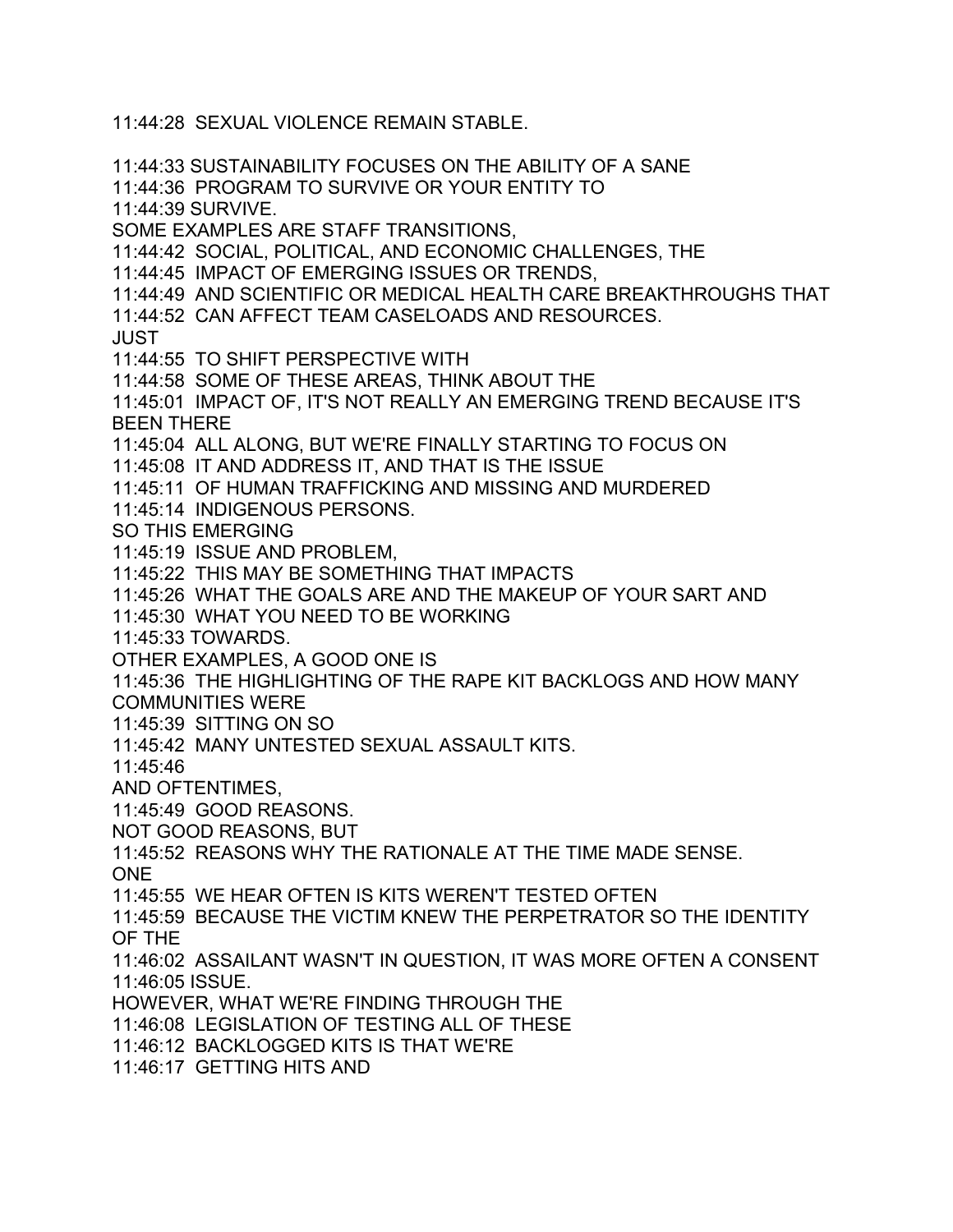11:46:20 CODIS HITS WHERE BECAUSE WE TESTED THE KNOWN IDENTITY KITS, 11:46:24 WE'RE NOW GETTING SOME HIGHER 11:46:27 CODIS HITS THAN WE WERE EXPECTING. NOT A LOT OF PUBLISHED RESEARCH ON 11:46:30 THAT YET, BUT IT'S COMING. WE'RE GETTING TO A POINT 11:46:33 WHERE WE HAVE ENOUGH DATA TO START PUBLISHING IT. 11:46:36 IT'S GOING TO NEED TO COME FROM THE CRIME LABS AND THE CRIMINAL **JUSTICE** 11:46:39 SIDE OF THINGS. BUT IN GENERAL WHEN YOU LISTEN TO THE 11:46:44 CHATTER GOING ON NATIONALLY, WE'RE SEEING RATES AS HIGH 11:46:47 AS 10% OF TESTED KITS ARE 11:46:50 HAVING SOME SORT OF CODIS HIT OR HIT THAT IS IMPACTING 11:46:53 OTHER CASES, WHICH I HAVE TO ADMIT FOR ME PERSONALLY 11:46:57 IS HIGHER THAN I THOUGHT IT WOULD 11:47:00 BE, WHICH IS A GOOD THING, IT WAS GOOD THAT I WAS 11:47:03 WRONG. SUSTAINABILITY PLANNING IS A PROCESS THAT REQUIRES 11:47:06 CONTINUAL DIALOGUE, SETTING SHORT AND LONG TERM 11:47:10 GOALS, FLEXIBILITY, CREATIVITY, 11:47:13 AND MOTIVATION. SO MANY OF US, 11:47:16 REGARDLESS OF OUR ROLE IN THE 11:47:20 SART, ARE HIGH ACHIEVERS. WE SEE WHERE WE WANT OUR COMMUNITIES 11:47:23 TO BE, SO WE DON'T FEEL SUCCESSFUL UNTIL WE REACH THAT END GOAL AND WE 11:47:26 FORGET TO CELEBRATE THOSE SMALL STEPS 11:47:29 AND THOSE STEPS FORWARD AND THE 11:47:33 SUCCESSES THAT WE DO HAVE BECAUSE WE'RE NOT SEEING THEM AS THE ULTIMATE GOAL. 11:47:36 MAKE SURE YOUR SART DOES RECOGNIZE THOSE IMPORTANT 11:47:39 STEPS FORWARD. A GOOD WAY OF DOING THIS IS, IF YOU'RE A 11:47:42 SART THAT REVIEWS CASES, AND YOU TEND TO REVIEW 11:47:45 CASES THAT WENT WRONG SO YOU CAN FIX WHERE 11:47:48 THINGS WENT WRONG ALONG THE WAY, 11:47:52 SWITCH THAT UP. REVIEW A CASE THAT WAS WILDLY SUCCESSFUL.

11:47:55 TALK ABOUT EACH PERSON'S IMPACT, EACH DISCIPLINE'S IMPACT AND WHAT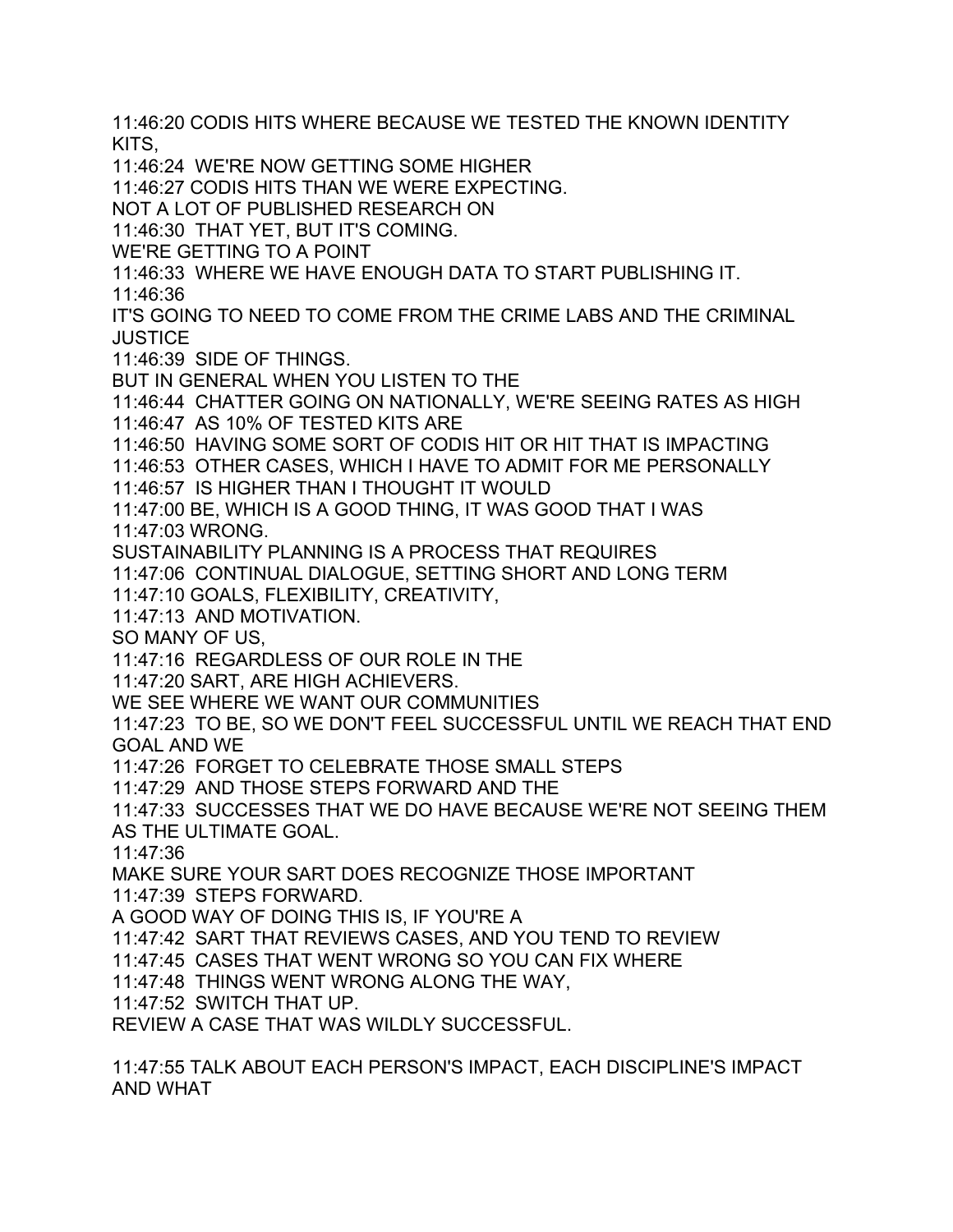11:47:58 THEY DID SO WELL SO THAT YOU CAN LEARN FROM THE SUCCESSES AND NOT THE FAILURES.

11:48:04 SO WHY DO WE NEED HELP WITH 11:48:07 SUSTAINABILITY? WE'RE GOOD ON TIME. SAME PROGRAMS ARE OFTEN 11:48:11 RUN BY PEOPLE WITH GREAT PASSION FOR THE WORK, WHICH IS OUR 11:48:14 STRENGTH. AND I KNOW IF YOU'RE NOT A NURSE OR YOU'RE 11:48:17 NOT A HEALTH CARE ENTITY, YOU'RE PROBABLY NODDING IN 11:48:20 AGREEMENT. A LOT OF YOUR ADVOCATES ARE RUN OR 11:48:23 THOSE ADVOCACY ORGANIZATIONS, THE REASON YOU WENT INTO LAW ENFORCEMENT, THE REASON 11:48:26 YOU BECAME A PROSECUTOR, YOU HAVE GREAT PASSION 11:48:29 FOR THE WORK THAT YOU DO AND YOU HAVE GREAT PASSION FOR THE COMMUNITY THAT YOU SERVE. 11:48:36 UNFORTUNATELY, NURSING EDUCATION, AND I'M NOT SURE ABOUT ADVOCACY, 11:48:39 LAW ENFORCEMENT, AND PROSECUTOR EDUCATION, DOESN'T 11:48:43 INCLUDE ANY BUSINESS COURSEWORK AND FEW NURSES HAVE 11:48:46 EXPERIENCE WITH ADMINISTRATIVE DUTIES SUCH AS BUDGETING, SCHEDULING, AND 11:48:49 ALL OF THOSE BUSINESS TYPE THINGS THAT ARE 11:48:53 NEEDED TO REALLY SUSTAIN A SANE OR A FORENSIC NURSE PROGRAM. 11:48:59 WHY DO WE NEED HELP WITH SUSTAINABILITY? THE NET 11:49:03 RESULT IS THAT WHILE THERE IS USUALLY 11:49:07 STARTUP FUNDS FOR 11:49:11 COMMUNITIES TO GET A SANE PROGRAM GOING, THERE IS LITTLE SUPPORT 11:49:15 AFTER THE INITIAL YEAR. LOTS OF CHEERLEADERS, 11:49:19 LOTS OF SUPPORT INITIALLY, AND THEN IT TAPERS OFF. 11:49:22 THE WORK DOESN'T TAPER OFF, THE WORK ACTUALLY 11:49:25 BECOMES MORE DIFFICULT, WITH EACH

11:49:29 YEAR THAT PASSES, MOST OFTEN WITH EACH MONTH

11:49:33 THAT PASSES, THE NEEDS

11:49:37 INCREASE.

MANY HOSPITALS BEGIN TO BALK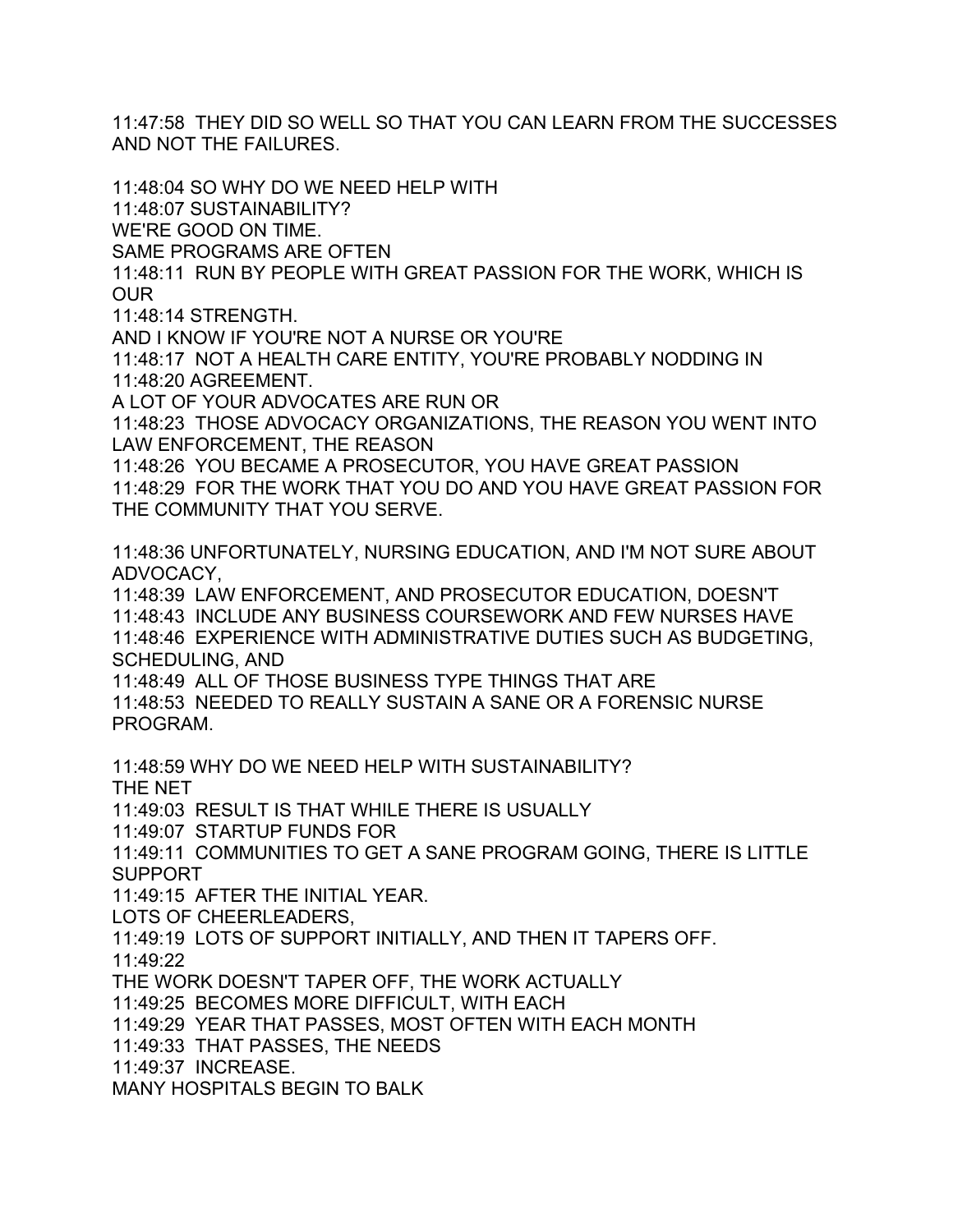11:49:40 AFTER THE FIRST YEAR OF EXPENDITURES OR LACK OF REVENUE FOR THE

11:49:43 PROGRAM.

SO WE DO NEED TO RECOGNIZE WITHIN THE

11:49:47 SART SYSTEM THAT HOSPITALS WHO SUPPORT

11:49:50 SANE PROGRAMS ARE BUSINESSES.

AND IF THEY'RE NOT,

11:49:53 IF THEY'RE LOSING MONEY, THEY'RE GOING TO CUT PROGRAMS AND 11:49:57 THEY'RE GOING TO CUT PLACES WHERE THEY'RE BLEEDING MONEY AND

11:50:00 OFTENTIMES THAT MAY BE

11:50:03 THE FORENSIC PROGRAM.

THIS PROBLEM, AGAIN, MAY BE

11:50:07 EXACERBATED IN AMERICAN INDIAN AND ALASKA NATIVE COMMUNITIES WHERE STAFF

11:50:11 TURNOVER IS OFTEN HIGH AND STAFFING

11:50:14 SHORTAGES ARE COMMON.

I PROMISE WE ARE GETTING TO SOLUTIONS.

11:50:18 THREE THEMES SEEM TO PERMEATE THE ISSUE OF SUSTAINABILITY. AND

11:50:22 I WANT YOU TO KNOW, THEY'RE FINANCIAL, COLLABORATION, AND 11:50:26 RECRUITMENT AND RETENTION, AND I DO WANT YOU

11:50:29 TO KNOW, WHERE IS THIS INFORMATION COMING FROM?

**THIS** 

11:50:32 INFORMATION IS COMING FROM A PROJECT THAT

11:50:36 IFN WAS INVOLVED WITH MANY YEARS AGO WHERE STRUGGLING SANE

11:50:39 PROGRAMS OR SANE PROGRAMS WHO HAD RECENTLY CLOSED WERE

11:50:43 INVITED TO APPLY.

AND A TEAM OF EXPERTS WAS SENT TO THE

11:50:47 COMMUNITY TO REALLY

11:50:50 DELVE INTO WHAT WAS GOING ON AND WHAT WERE THE MAIN

THEMES AND

11:50:54 STRATEGIES THAT LED TO THE DEMISE

11:50:57 OF THESE PROGRAMS SO THAT WE COULD CREATE STRATEGIES TO

11:51:00 STRENGTHEN PROGRAMS AND PROMOTE PROGRAM GROWTH

11:51:04 VERSUS SEEING SO MANY PROGRAMS CLOSE.

SO THAT WAS

11:51:07 ALL COMPILED INTO RESEARCH, IT'S CALLED

11:51:11 THE SANE SUSTAINABILITY PROJECT.

IF YOU WOULD LIKE MORE INFORMATION ABOUT IT, PLEASE REACH OUT

11:51:14 TO ME AND I WILL GET YOU THE LINKS AND

11:51:17 THE INFORMATION TO THAT STUDY.

I CAN'T FORGET IF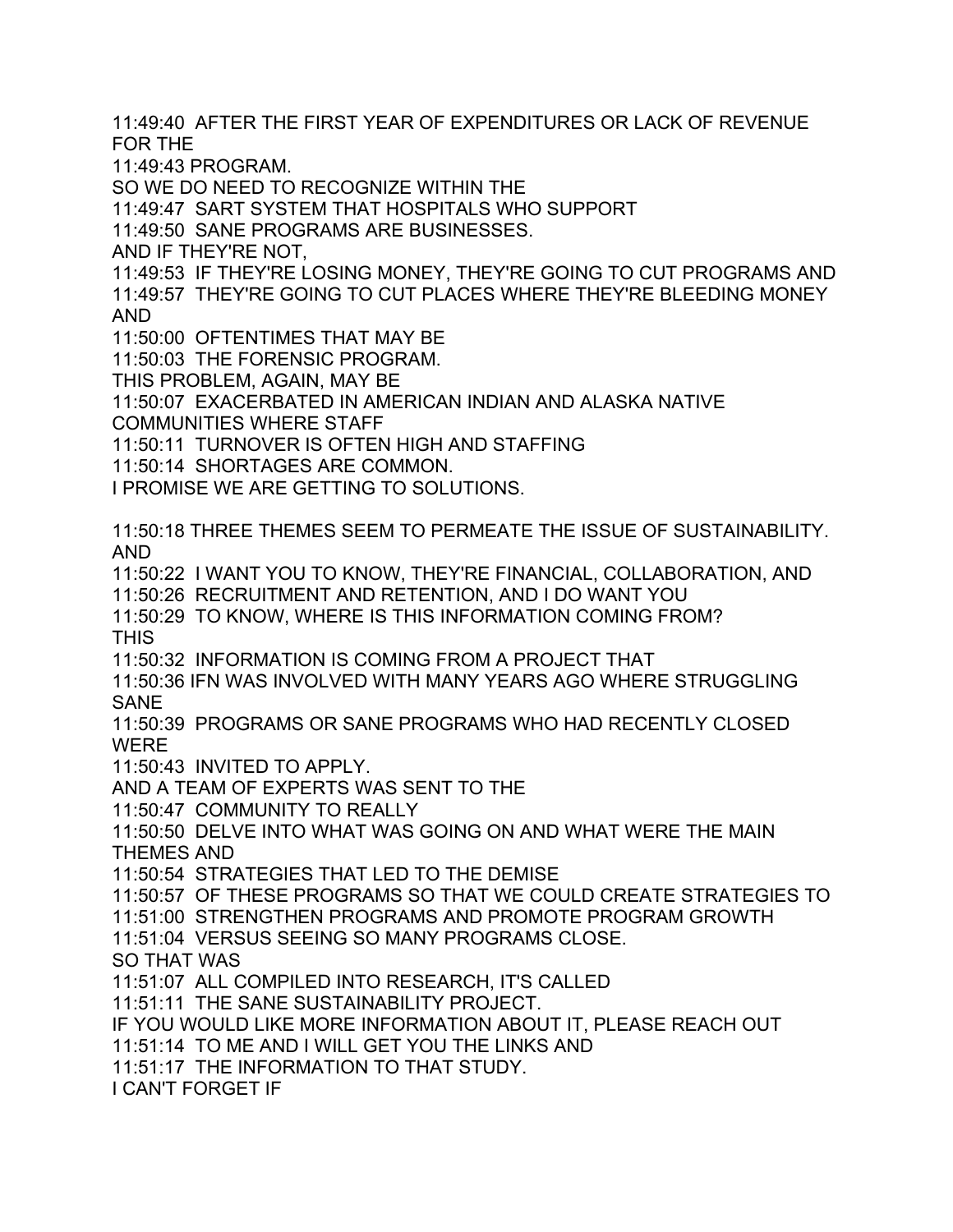11:51:20 THEY'RE IN MY RESOURCES, WE'LL LOOK HERE AT THE END. I'M GOING TO

11:51:23 GO THROUGH SOME OF THESE THINGS.

DON'T FORGET THE

11:51:27 "NURSE" IN SEXUAL ASSAULT NURSE EXAMINER.

ONE

11:51:32 EARLY COMMON THREAD SEEN IN THESE SITE VISITS WAS SANE WAS

11:51:35 SEEN AS AN EVIDENCE COLLECTOR, NOT AS A HEALTH CARE PROVIDER.

11:51:38

THE SART CAN HELP WITH THIS.

WE NEED TO ENSURE WE'RE SUPPORTING THE

11:51:42 NURSES OR THE HEALTH CARE ENTITY ON THE SART

11:51:45 AS PROVIDING HEALTH CARE RESOURCES AND INTERVENTIONS. 11:51:48

YES, WE COLLECT EVIDENCE.

YES, WE TAKE PHOTOGRAPHS OF INJURY.

11:51:52

YES, WE DOCUMENT A HISTORY.

11:51:55 BUT IT IS ALL, THE CORE OF THAT 11:51:58 IS TO HELP THE PATIENT IN THEIR HEALING AND 11:52:01 TO HELP PREVENT NEGATIVE HEALTH OUTCOMES AND 11:52:04 PROMOTE POSITIVE HEALTH OUTCOMES. PATIENTS SHOULD BE RECEIVING A HIGHER STANDARD 11:52:07 OF CARE, HEALTH CARE FROM A SANE PROGRAM, 11:52:11 NOT JUST A HIGHER STANDARD OF EVIDENCE 11:52:14 COLLECTION. THIS MEANS PROVIDING QUALITY TRIAGE, SPECIFIC 11:52:17 HEALTH CARE INTERVENTIONS, TARGETED DISCHARGE 11:52:20 PLANNING APPROPRIATE TO THE INDIVIDUALIZED PATIENT. IT ALSO MEANS SUPPORTING 11:52:23 THE PATIENT IN THEIR DECISIONS. THIS IS VERY INTERESTING, WHEN WE TALK ABOUT 11:52:30 EVIDENCE-BASED PRACTICE AND HEALTH CARE, WHAT GOES INTO EVIDENCE-BASED 11:52:34 HEALTH CARE? MOST DOCTORS AND NURSES CAN TELL YOU THE TWO EASY 11:52:37 THINGS. ONE IS THE RESEARCH. WHAT DOES OUR HEALTH CARE RESEARCH 11:52:40 TELL US IS THE BEST INTERVENTION FOR 11:52:43 OUR PATIENT? THE SECOND IS OUR OWN CLINICAL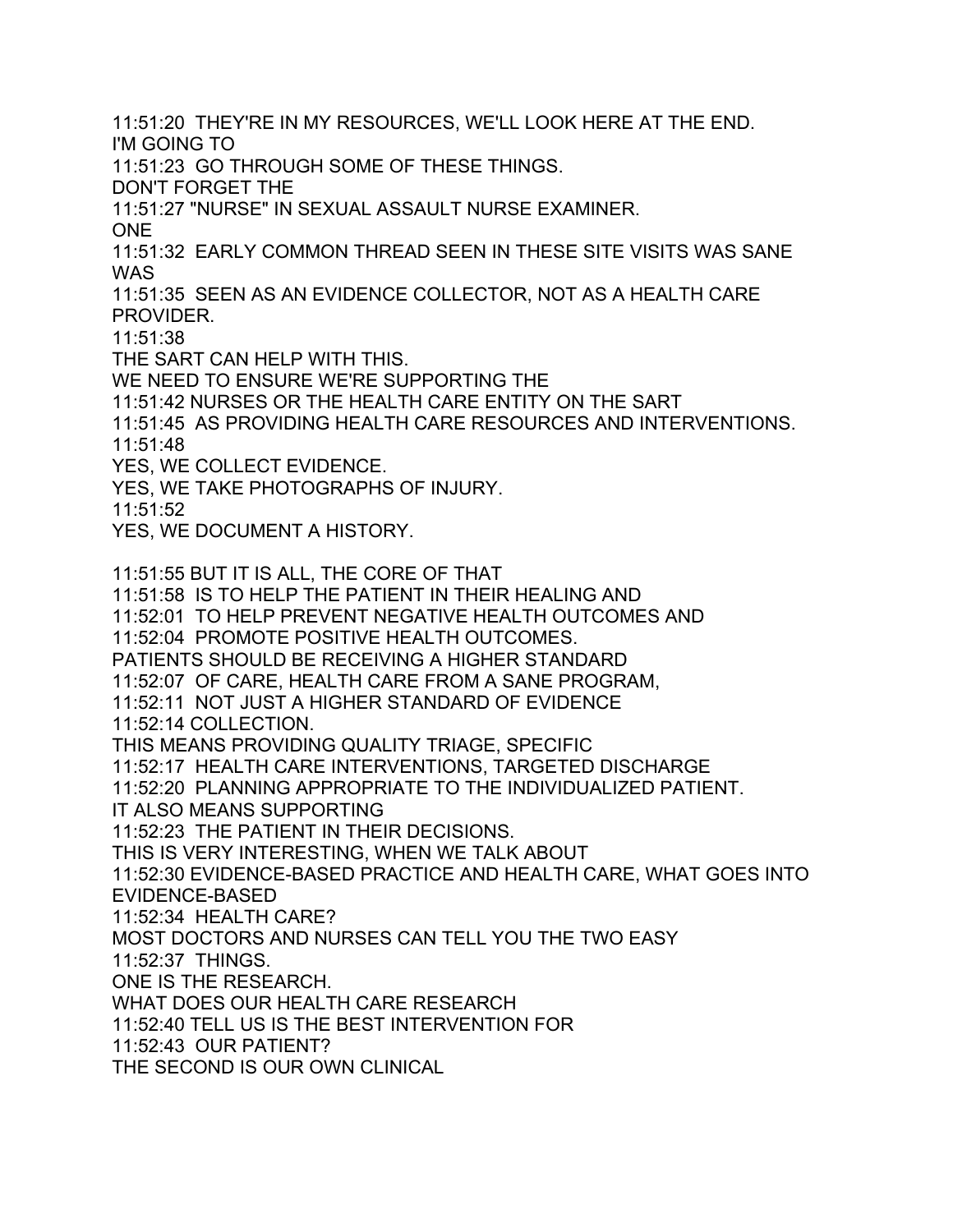11:52:47 EXPERIENCE, WHAT HAVE WE LEARNED, TAKING CARE OF THE PATIENTS IN OUR 11:52:50 COMMUNITIES, EVERY SINGLE DAY, HOUR AFTER HOUR, WHAT HAVE WE LEARNED IS THE 11:52:53 BEST PRACTICE WITHIN THAT EXAM ROOM? THE 11:52:56 THIRD ONE THAT GOES -- THE THIRD COMPONENT OF EVIDENCE-BASED PRACTICE IS ONE 11:52:59 THAT IS OFTEN OVERLOOKED, AND IF THERE ARE 11:53:03 PROSECUTORS LISTENING TO THIS, THIS IS AN IMPORTANT THING FOR YOU DOWN THE 11:53:06 ROAD, AND THAT 11:53:09 IS PATIENTS' CHOICES, PATIENTS' PREFERENCES, DESIRES, 11:53:12 AND WISHES. THE THIRD COMPONENT TO EVIDENCE-BASED PRACTICE 11:53:15 IS THAT AS HEALTH CARE CLINICIANS, WE MUST RESPECT WHAT OUR 11:53:18 PATIENTS CHOOSE. IF WE CHOOSE 11:53:22 NOT TO COLLECT AN ITEM OF CLOTHING OR DO A SWAB 11:53:25 OR WRITE DOWN AN ANSWER IN OUR CHART OF A QUESTION WE ASKED 11:53:28 A PATIENT BECAUSE THEY DECLINE TO DO THAT 11:53:31 STEP OR PROVIDE THAT INFORMATION, IT IS BECAUSE WE'RE 11:53:34 PROVIDING EVIDENCE-BASED PRACTICE. AND THAT DOES LEAD 11:53:37 TO BETTER HEALTH OUTCOMES FOR 11:53:40 OUR PATIENTS. SO IF YOU ARE ADDRESSING AN 11:53:43 OBSTACLE IN COURT AS A PROSECUTOR ON WHY SOMETHING WASN'T DONE, 11:53:46 IT MAY BE THAT IT WAS NOT DONE BECAUSE IT WAS EVIDENCE-BASED PRACTICE. 11:53:56 WHEN SANEs NO LONGER REPRESENT HEALTH CARE, IT IS DIFFICULT TO GET HEALTH CARE 11:53:59 INSTITUTIONS TO SUPPORT THE WORK. SO WHEN OUR 11:54:02 LEADERSHIP AT THE HOSPITAL SEES US AS EVIDENCE COLLECTORS, 11:54:05 THEY ARE MORE LIKELY TO SHUT THESE PROGRAMS 11:54:08 DOWN. JUST HAD THIS CONVERSATION, HAVING 11:54:12 THIS CONVERSATION TODAY, AS THERE ARE SOME AREAS OF THE 11:54:15 COUNTRY WHO ARE GOING BACK TO DISASTER MANAGEMENT WITHIN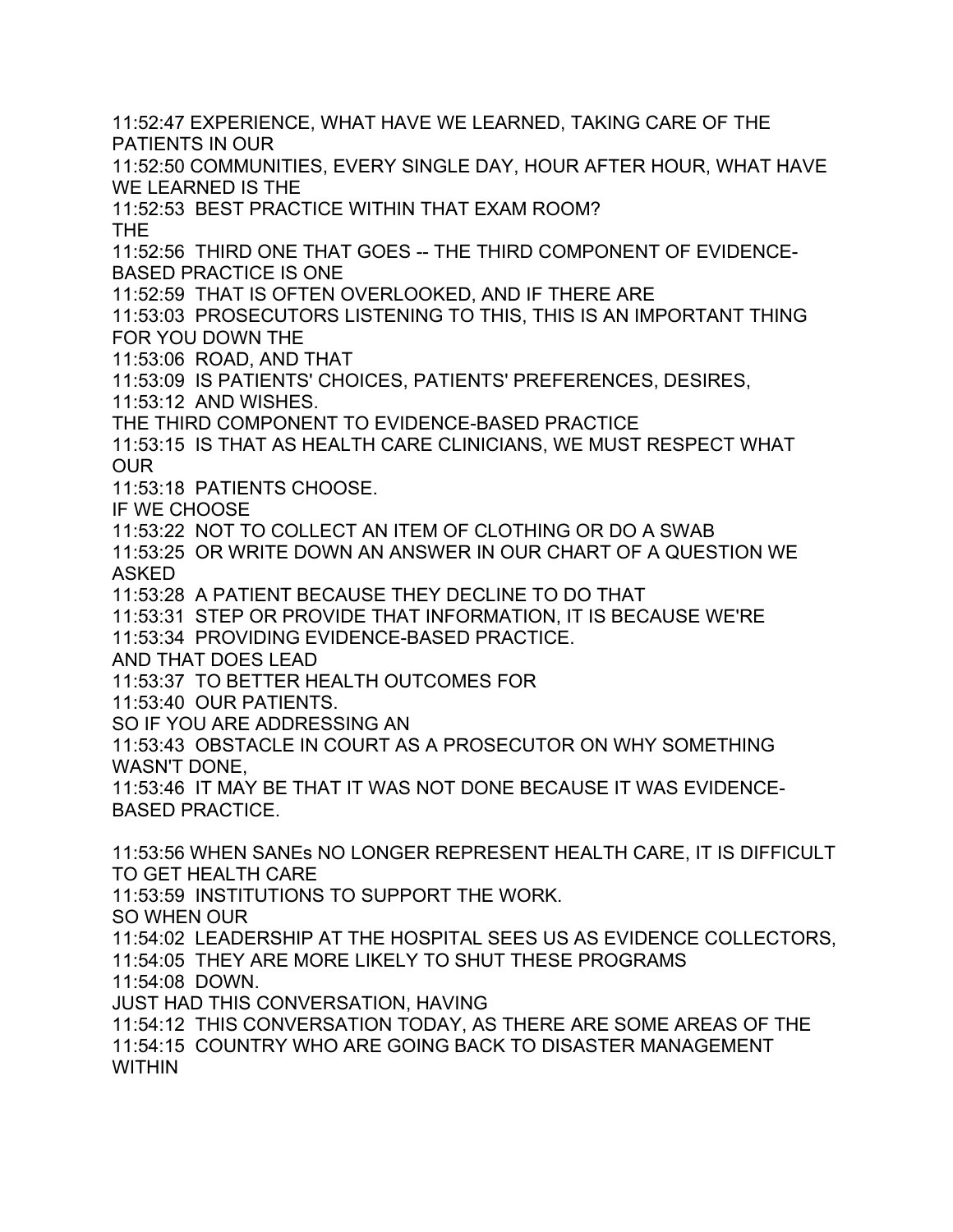11:54:18 THEIR EMERGENCY DEPARTMENTS AND THEY'RE WANTING TO SHUT THE 11:54:21 SANE PROGRAMS DOWN FOR A WHILE TO NOT PROVIDE THAT 11:54:24 CARE BECAUSE OF AN INFLUX IN COVID 11:54:28 PATIENTS. AND THAT'S BECAUSE THEY'RE FORGETTING THAT THERE ARE SHORT 11:54:31 AND LONG TERM HEALTH CARE CONSEQUENCES TO VIOLENCE. 11:54:34 THERE ARE SHORT AND LONG TERM POTENTIAL 11:54:37 COMMUNITY CONSEQUENCES TOO, SPECIFICALLY WHEN WE TALK ABOUT 11:54:41 INTIMATE PARTNER SEXUAL ASSAULT AND VIOLENCE, THAT WHEN 11:54:44 WE DON'T ADDRESS THESE NEEDS, WE MAY JUST BE 11:54:48 DELAYING AN EVEN BIGGER IMPACT IN OUR EMERGENCY 11:54:51 DEPARTMENT IF SOMEBODY ATTEMPTS TO COMMIT SUICIDE OR A 11:54:54 PERPETRATOR ATTEMPTS TO COMMIT HOMICIDE. SO 11:54:57 WE REALLY NEED TO BE SKILLED AT VOICING THIS 11:55:01 TO OUR LEADERSHIP. AND SARTs CAN 11:55:04 HELP SAVE SANE PROGRAMS WHEN THEY APPROACH 11:55:07 A HOSPITAL WHO IS DECIDING TO CLOSE A PROGRAM, WHETHER IT'S 11:55:11 TEMPORARILY OR PERMANENTLY. IF THE SART WERE 11:55:14 TO APPROACH LEADERSHIP AND SAY THIS IMPACTS THE HEALTH 11:55:17 AND SAFETY OF OUR COMMUNITY, HOSPITAL LEADERSHIP IS 11:55:20 MORE OFTEN WILLING TO LISTEN TO THAT 11:55:23 GROUP THAN THEY'RE WILLING TO LISTEN TO A NURSE AND 11:55:26 THEIR EMPLOYMENT. I'M NOT SAYING THAT'S THE WAY IT'S SUPPOSED TO BE, 11:55:29 I'M JUST SAYING SOMETIMES THIS IS THE REALITY IN OUR COMMUNITIES. ALL RIGHT. 11:55:39 SANE PROGRAMS ARE NOT A HOBBY. AND I DO 11:55:42 KNOW, I THINK ADVOCATES CAN PROBABLY 11:55:46 MOST LIKELY RELATE TO 11:55:49 THIS. SO MEDICAL 11:55:52 FORENSIC EXAM, TAKING THE EDUCATION, GOING THROUGH THE 11:55:57 ADDITIONAL TRAINING TO BE COMPETENT IN 11:56:00 PROHIBITING A FORENSIC MEDICAL EXAM, THIS IS A NURSING SPECIALTY. 11:56:03 IT IS NO DIFFERENT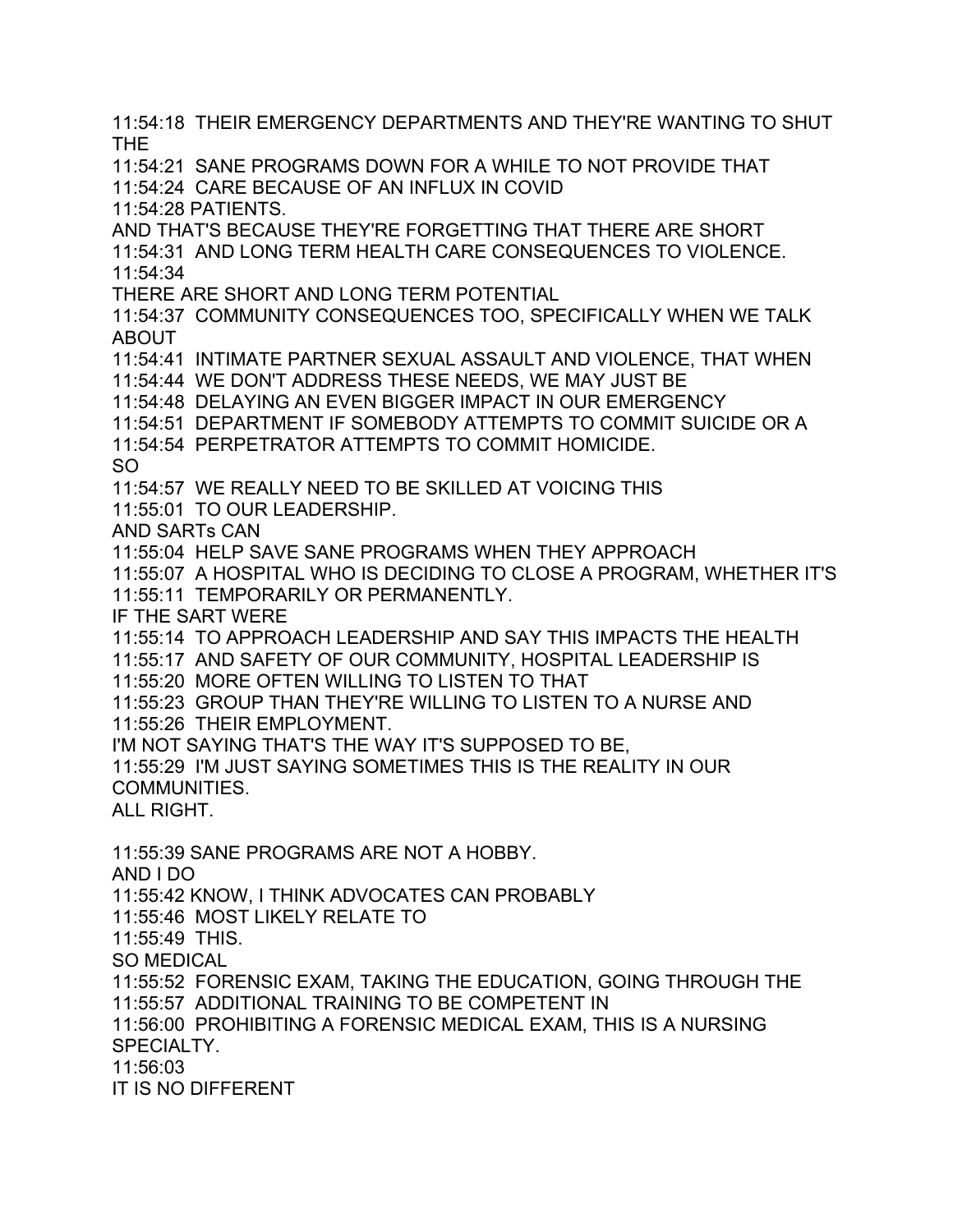11:56:06 THAN THE SPECIALTY OF A

11:56:10 LACTATION CONSULTANT OR LACTATION NURSE OR A WOUND CARE 11:56:13 NURSE OR A DIABETES EDUCATOR IN THE HOSPITAL.

IT'S A NURSING

11:56:16 SPECIALTY.

THIS IS A GROUP OF NURSES

11:56:20 WHO HAS A HIGHER LEVEL OF KNOWLEDGE AND EXPERIENCE AND TRAINING THAN OTHER NURSES AND DOCTORS

11:56:24 TO PROVIDE THE HEALTH CARE NEEDED.

THAT MEANS

11:56:27 THAT SANE PROGRAMS SHOULD BE PROVIDED THE SAME BUDGET AND FUNDING AS OTHER SPECIALTY DEPARTMENTS.

11:56:34 WE SHOULD BE PRACTICING WITH SOME POLICIES AND PROCEDURES OR

11:56:37 GUIDELINES.

WE MAY NEED SOME MEMORANDUMS OF

11:56:40 UNDERSTANDING WITH COMMUNITIES, ENTITIES, CONTRACTS AND OTHER

11:56:44 DOCUMENTS TO SUPPORT OUR PRACTICE.

AND

11:56:47 IF YOU ARE NOT EMPLOYED BY THE HOSPITAL WITH A

11:56:50 VERY ROBUST AND HEALTHY LIABILITY

11:56:53 INSURANCE, I DO ENCOURAGE FORENSIC NURSES REGARDLESS

11:56:57 OF WHERE THEY'RE PRACTICING TO CARRY THEIR OWN

11:57:00 LIABILITY INSURANCE.

AND IT'S NOT JUST ME.

IFN

11:57:03 ENCOURAGES

11:57:05 THAT.

SO CONSIDER, ARE THESE RULES OR GUIDELINES?

11:57:13 24-HOUR SANE COVERAGE IS NOT A MANDATE.

THERE IS NO

11:57:16 LAW OUT THERE THAT SAYS YOU HAVE TO HAVE A SANE ON CALL 11:57:19 24/7.

THE REALITY IS THIS MAY NOT BE ACHIEVABLE IN YOUR COMMUNITY.

11:57:23

THINK, IS THE SANE PROGRAM IN YOUR COMMUNITY, IS IT RUN BY

11:57:26 ONE NURSE?

AND WOULD YOU ASK LAW

11:57:29 ENFORCEMENT, WOULD YOU ASK A LAW ENFORCEMENT OFFICIAL, TO COVER 11:57:33 24/7?

WOULD YOU ASK AN ADVOCATE TO COVER 24/7?

11:57:36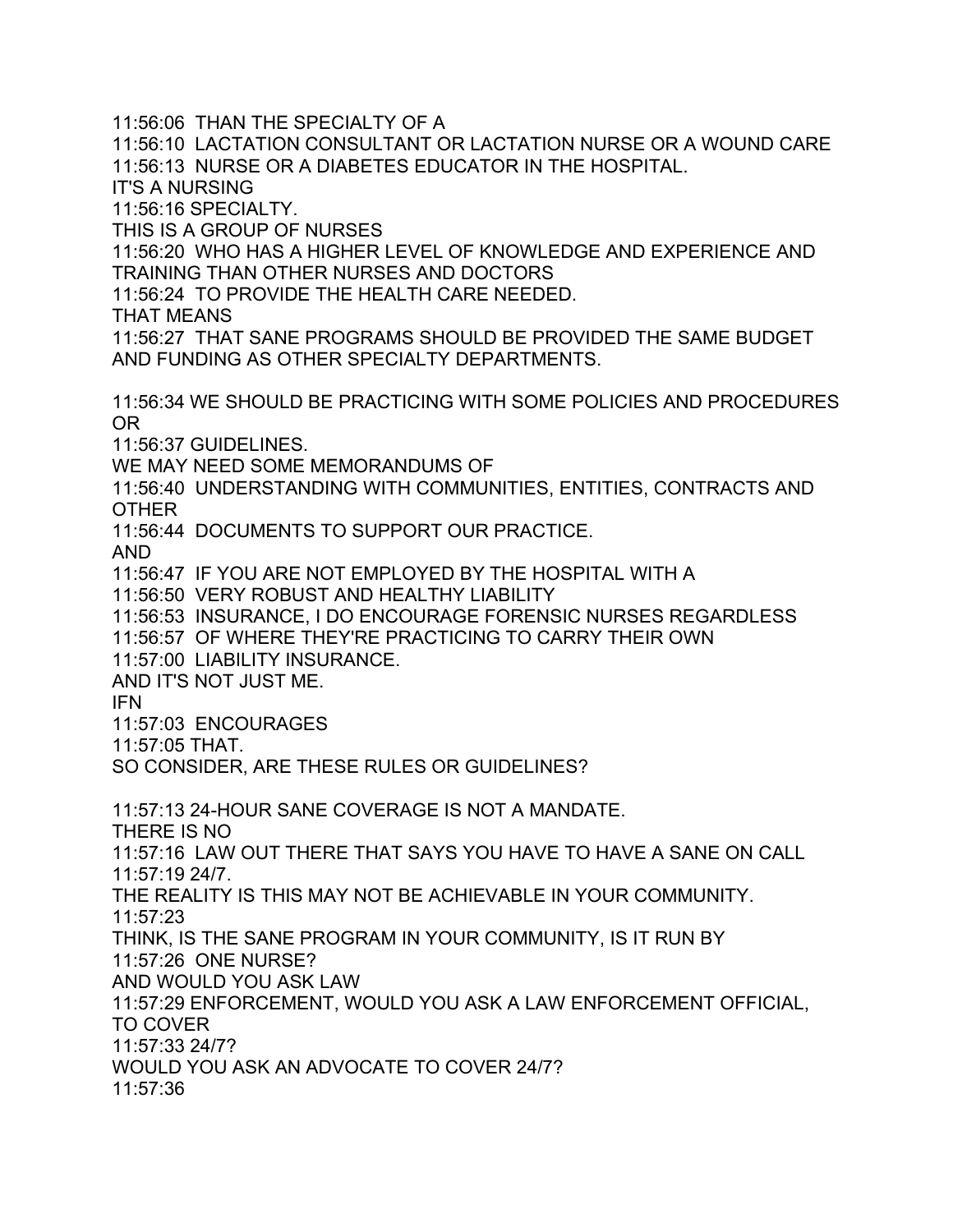YOUR COMMUNITY MAY BE DOING THAT, AND YOU SHOULDN'T 11:57:39 BE. SAME THING, YOU CAN'T HAVE ONE PROSECUTOR ON CALL 11:57:42 24/7. SO YOU MAY NEED TO GET 11:57:47 CREATIVE WITH COVERAGE. YOU MAY NOT BE ABLE TO COVER 11:57:51 ALL OF THE TIME. SO 11:57:54 LOOK AT CENSUS DATA AND HAVE CONSISTENT COVERAGE DURING PEAK 11:57:58 TIMES, IF THAT'S POSSIBLE. AND CONSIDER 11:58:01 COVERING DURING TIMES THAT YOU TEND TO HAVE THE HIGHEST 11:58:05 INFLUX OF PATIENTS, WHICH I KNOW FOR RURAL COMMUNITIES THAT'S 11:58:09 HARD TO GAUGE, AND JUST WHEN YOU THINK YOU HAVE IT 11:58:12 DOWN, YOU THINK, OKAY, MOST PATIENTS COME 11:58:15 IN BETWEEN 3:00 P.M. AND 1:00 A.M., SOMETHING 11:58:19 WILL SHOW UP AT 11:00 IN THE MORNING TO PROVE 11:58:24 YOU WRONG. SO I COMPLETELY GET THAT. WE CAN'T COMPLETELY 11:58:27 BURN OUT THE ONE OR TWO OR THREE NURSES THAT ARE DOING THIS 11:58:30 WORK BECAUSE IF WE BURN THEM OUT, THERE'S NOBODY WITH 11:58:34 SPECIALIZED KNOWLEDGE AND EDUCATION TO TAKE CARE OF THESE PATIENTS. 11:58:39 CONSISTENT QUALITY COVERAGE OF SOME SHIFTS IS BETTER 11:58:42 THAN HAPHAZARD COVERAGE FOR VICTIMS IN EMERGENCY 11:58:46 STAFF. IF COVERAGE IS INCONSISTENT AND 11:58:50 UNDEPENDABLE, PATIENTS END UP WAITING WHILE IT'S SORTED OUT WHICH IS 11:58:53 NOT AN OKAY WAY TO ADDRESS THIS. SART 11:58:56 MEMBERS CAN HELP SUPPORT QUALITY OVER QUANTITY WHEN MAKING TOUGH 11:58:59 DECISIONS AND CHOICES. WE'RE GOING TO COME BACK TO THIS CONCEPT 11:59:02 HERE IN JUST A LITTLE BIT BECAUSE IT'S A BIG PROBLEM WITHIN RURAL 11:59:03 COMMUNITIES. IT'S A BIG PROBLEM IN URBAN COMMUNITIES TOO.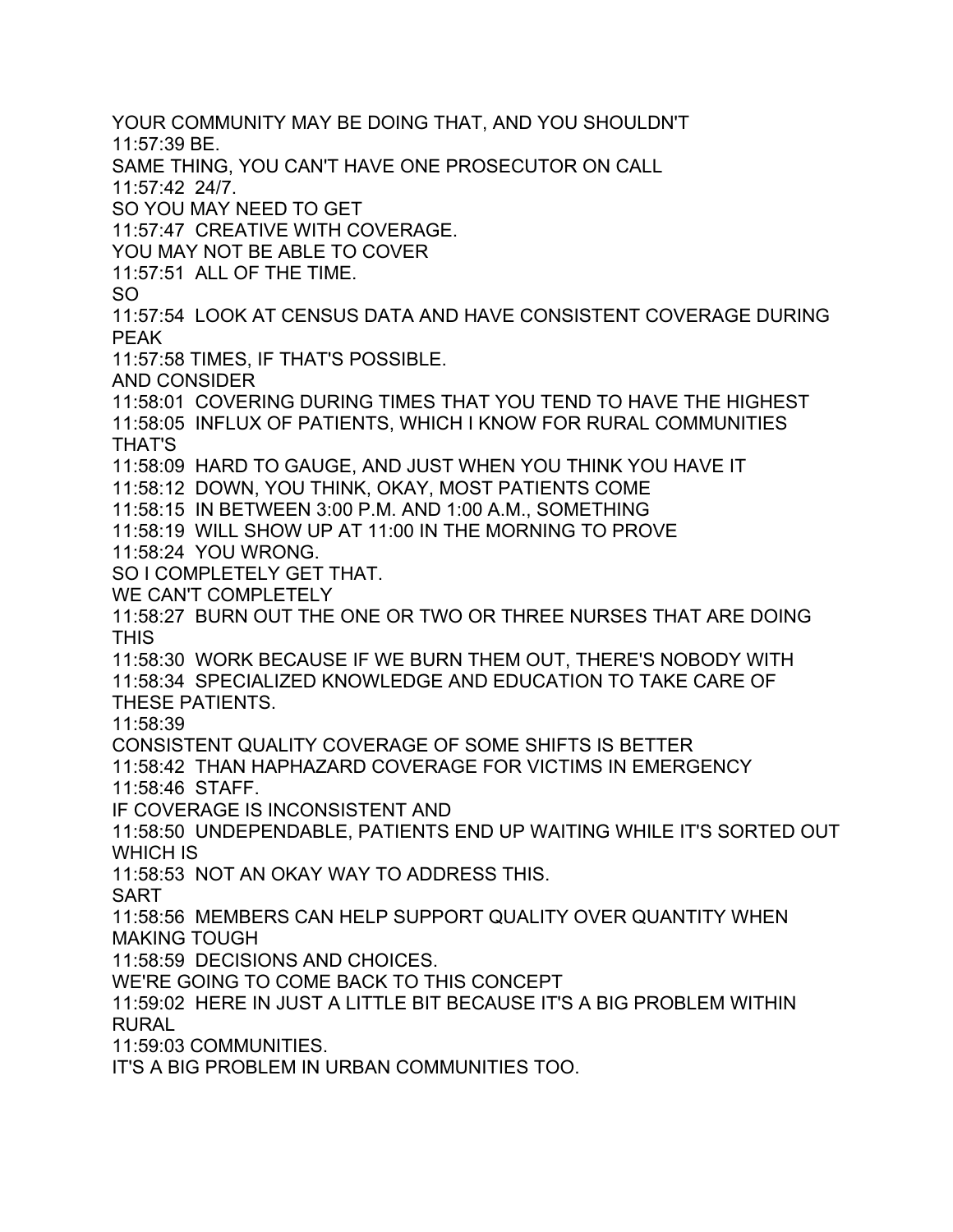11:59:11 RECRUIT WITH SPECIFICITY.

MOVE AWAY FROM "ANY

11:59:14 WARM BODY" MENTALITY AND BEGIN RECRUITING BASED ON YOUR PROGRAM NEEDS

11:59:17 AND THE PERSONALITY OF THE TYPE OF PERSON YOU WANT 11:59:22 IN YOUR PROGRAM.

THEIR CORE FOUNDATIONS AND

11:59:25 PHILOSOPHIES.

DEFINE YOUR EXPECTATIONS AT THE TIME OF RECRUITMENT AND

11:59:28 HIRING, THINGS LIKE NUMBER OF SHIFTS, EXPECTATIONS FOR RESPONSE TIME, COVERAGE

11:59:32 OF FULL SHIFTS, ON CALL SHIFTS, ALL OF

11:59:35 THAT.

AND PROGRAM MANAGERS SHOULD MODEL EXPECTED

11:59:39 BEHAVIORS.

SO IF YOU ARE

11:59:42 A PROGRAM MANAGER, I UNDERSTAND HOW OVERWHELMING ALL OF THE

11:59:45 DUTIES AND RESPONSIBILITIES CAN BE.

IF YOU HAVE THE ABILITY TO

11:59:48 TAKE SOME CALL SHIFTS OR WORK

11:59:52 SOME HOLIDAYS, AND SHOW YOUR TEAM THAT

11:59:55 YOU'RE WILLING TO DO SOME OF THAT WORK TOO,

11:59:58 YOU TEND TO KEEP THAT TEAM INTACT LONGER BECAUSE

12:00:01 THEY'RE HAPPIER.

LOOK AT THE NEXUS BETWEEN LEADERSHIP

12:00:04 AND RETENTION.

SO DISSATISFIED SEXUAL ASSAULT

12:00:09 NURSES ON THE TEAM OFTEN, DURING THE SANE SUSTAINABILITY 12:00:12 PROJECT, POINTED TOWARDS LEADERSHIP ISSUES AS REASONS FOR WALKING AWAY

12:00:15 FROM THE WORK.

AGAIN, PROGRAM MANAGERS DIDN'T MODEL

12:00:19 ACTIONS AND BEHAVIORS THAT WERE BEING ASKED OF THE TEAM. LACK

12:00:22 OF COMMUNICATION OR UNDERSTANDING ABOUT NEEDS OR MINIMIZING CONCERNS ABOUT THESE AREAS.

12:00:32 HERE'S A CONSIDERATION FOR YOU.

IF YOU WERE TO GET DONATION

12:00:35 OF MONEY OR HAD SOME GRANT MONEY TO SPEND, SPEND IT ON THE PEOPLE

12:00:38 DOING THE WORK VERSUS NEW EQUIPMENT OR FANCY CAMERAS OR

12:00:41 WHATEVER IT MAY

12:00:44 BE.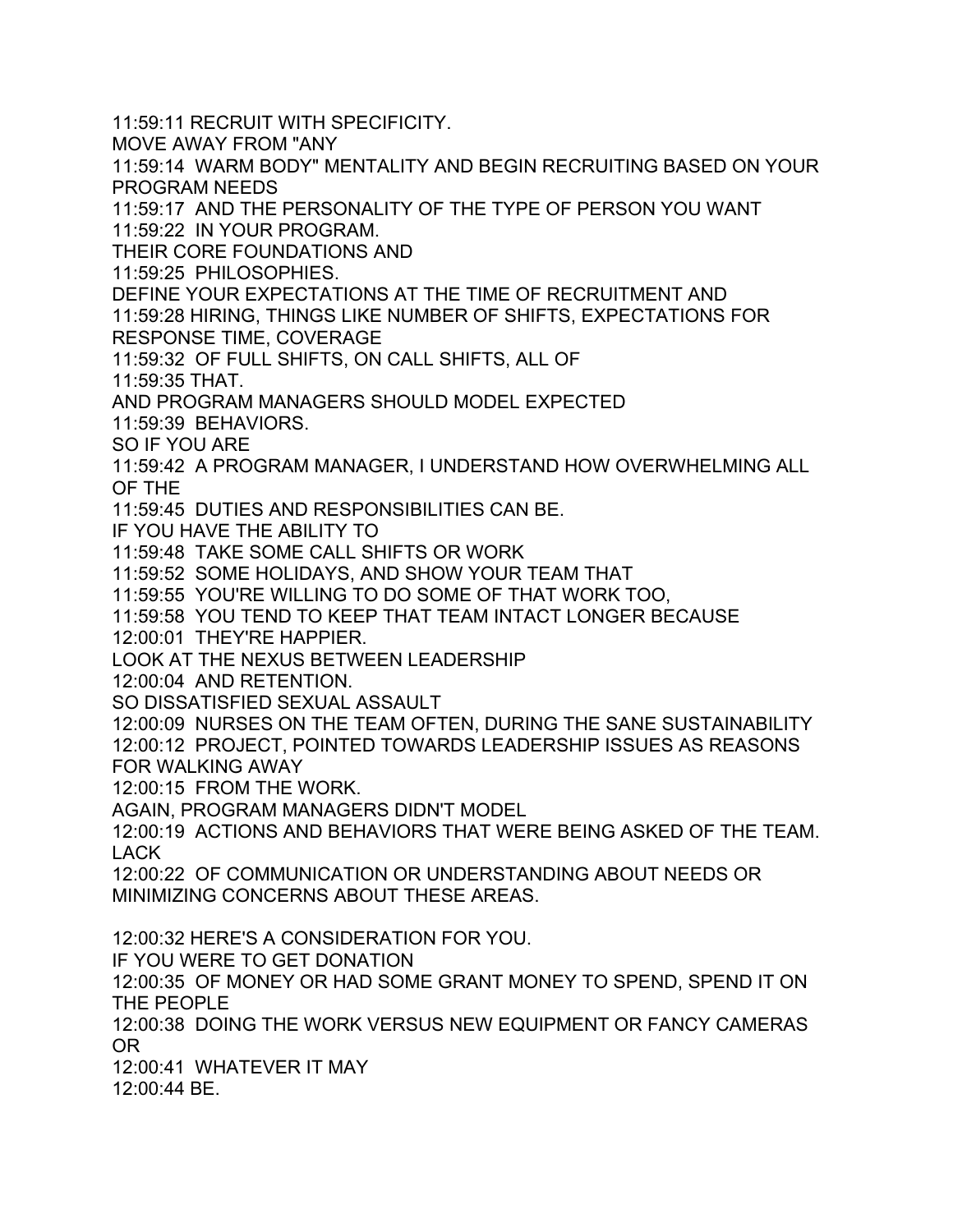THAT MAY HELP WITH YOUR RETENTION, MEANING CAN YOU PROVIDE THEM 12:00:47 SOME EDUCATION OR SEND THEM TO A CONFERENCE 12:00:51 THAT WILL HELP THEM REJUVENATE AND 12:00:55 RECENTER AND REMEMBER WHY THEY'RE DOING THIS WORK 12:00:58 AND FEEL SUPPORTED, PERHAPS WITH VALIDATION THAT WHAT 12:01:01 THEY'RE DOING IS BEST PRACTICE OR NEW IDEAS TO HELP PROPEL THE PROGRAM FORWARD.

12:01:09 LIKE I SAID BEFORE, INVEST IN PEOPLE AND NOT 12:01:12 THINGS. AND THIS MESSAGE NEEDS TO COME FROM THE TOP 12:01:13 DOWN. LEADERSHIP SHOULD CONSISTENTLY REINFORCE THIS MESSAGE.

12:01:20 ARTICULATE THE SANE VALUES. ARTICULATE WHAT YOU 12:01:24 DO AND WHY. ARTICULATE THE VALUE OF WHAT YOU 12:01:28 DO. THIS IS IMPORTANT FOR ALL OF US REGARDLESS OF DISCIPLINE. 12:01:30 IT'S OKAY TO BE PROUD OF THE WORK THAT WE DO.

12:01:33 IT'S OKAY TO GO HOME FEELING GOOD AND PROUD OF WHAT YOU 12:01:37 DID DESPITE THE FACT THAT WHAT YOU DID WAS BECAUSE 12:01:40 SOMETHING HORRIBLE HAPPENED. THOSE HORRIBLE THINGS ARE GOING TO HAPPEN WHEN YOU'RE 12:01:44 THERE OR NOT. AND TO HAVE PRIDE IN WHAT YOU DO 12:01:47 AND THE IMPACT THAT YOU MAKE IS OKAY.

12:01:56 LET GO OF THE "IF I DON'T DO 12:02:00 IT, NO ONE WILL." AGAIN, THIS THEME OF TAKING A 12:02:03 CALL 24/7, FEELING YOU OWE IT TO VICTIMS TO PROVIDE 12:02:06 THIS SERVICE AND IF YOU TAKE A DAY OFF OR A VACATION OR YOU'RE NOT AVAILABLE BECAUSE 12:02:09 YOU'RE AT YOUR CHILD'S SPORT 12:02:12 EVENT OR THEATER EVENT, YOU CAN'T 12:02:16 FEEL GUILTY ABOUT THAT. THAT'S OKAY FOR YOU TO 12:02:19 DO. CONSIDER DEVELOPING QUALITY REGULAR IN-SERVICING 12:02:22 OF LOCAL EMERGENCY DEPARTMENT STAFF SO THAT A 12:02:25 BACKUP PLAN IS IN PLACE. **THIS**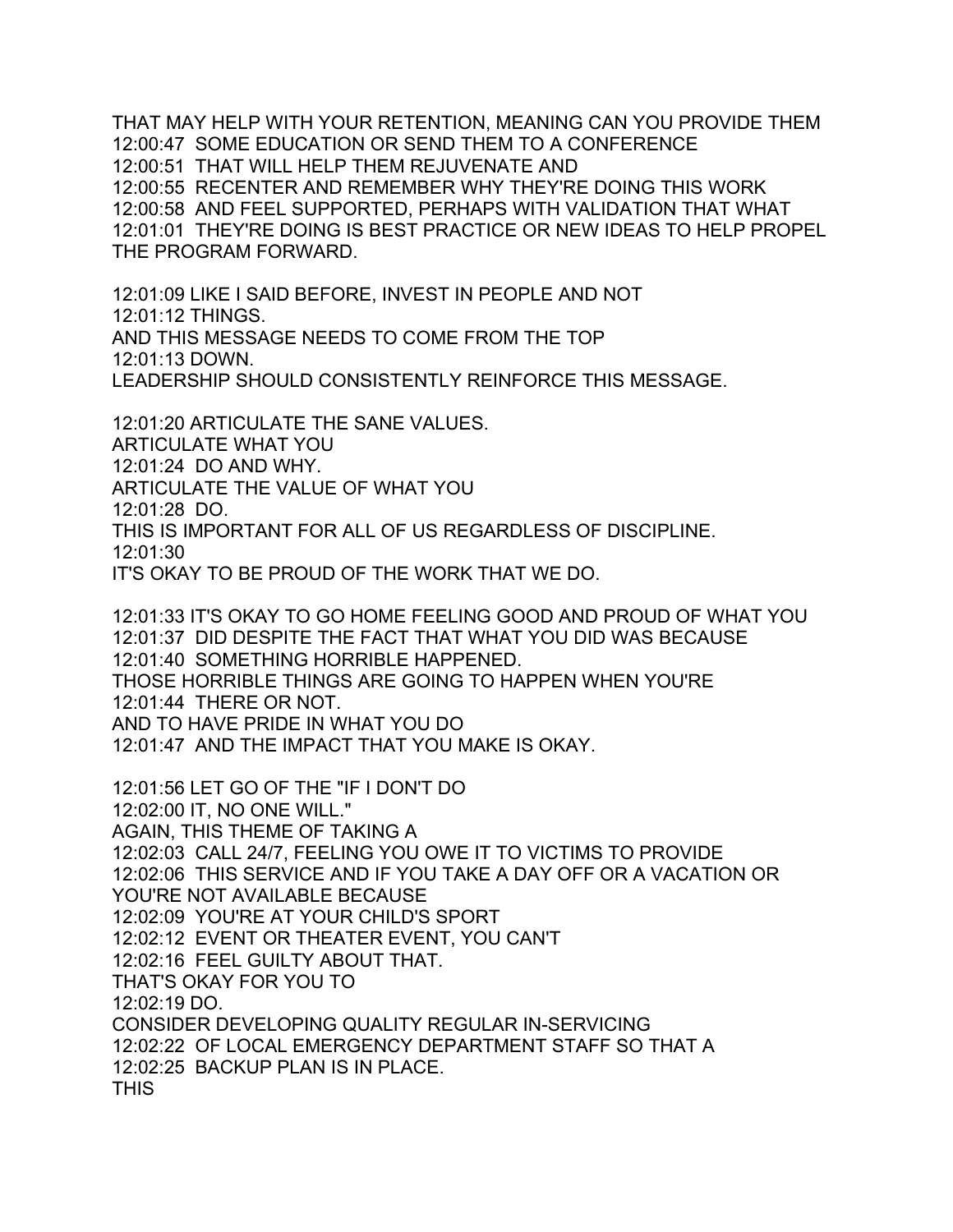12:02:28 GOES FOR EVERYONE REGARDLESS OF DISCIPLINE TOO.

START

12:02:32 LOOKING FOR A REPLACEMENT.

12:02:35

BECAUSE OF THE HIGH TURNOVER THAT WE HAVE IN OUR COMMUNITIES WHEN IT COMES

12:02:38 TO THIS WORK, WE SHOULD ALWAYS BE

12:02:42 CONTINUOUSLY TRAINING AND

12:02:45 MENTORING PEOPLE TO REPLACE

12:02:48 US OR TO BECOME PART OF THE TEAM.

12:02:51

GET CREATIVE IF YOU DON'T HAVE MONEY TO HIRE A PERSON BUT 12:02:53 CONTINUOUSLY BE TRAINING AND LOOKING FOR SOMEONE TO TAKE OVER OR TO JOIN THE TEAM.

12:03:04 I CAN'T THINK OF AN ENTITY, PROSECUTION, LAW ENFORCEMENT, 12:03:07 ADVOCACY, OR HEALTH CARE, THAT WOULDN'T BENEFIT FROM 12:03:10 THIS CONTINUOUS MENTORING AND TRAINING.

I KNOW

12:03:13 THAT IT'S NOT AS EASY AS IT SOUNDS.

I

12:03:17 KNOW THAT IT ADDS AN EXTRA DIMENSION TO WHAT YOU DO AND THAT

12:03:20 YOU CAN GO HOME EXHAUSTED AFTER MENTORING AND 12:03:23 PRECEPTING.

BUT IF YOU HAVE THIS BACKUP PLAN IN PLACE

12:03:27 FOR EMERGENCY STAFFING OR FOR IF YOU MOVE ON FOR PERSONAL

12:03:31 OR PROFESSIONAL REASONS, THEN THAT GUILT THAT WE TEND TO 12:03:34 FEEL GOES AWAY AND SUSTAINABILITY IS

12:03:38 BOLSTERED AND INCREASED.

NURTURE AND CELEBRATE

12:03:41 YOUR SAFE.

NURTURE AND CELEBRATE YOURSELF.

THE ROLE

12:03:44 OF SECONDARY TRAUMA CANNOT BE IGNORED IN SUSTAINABILITY 12:03:47 ISSUES.

WE ALL, NOT JUST SANEs,

12:03:51 BUT ALL OF US MUST RECOGNIZE THE SIGNS OF BURNOUT AND 12:03:55 COMPASSION FATIGUE AND LOOK FOR HEALTHY WAYS TO WORK THROUGH IT.

I

12:03:58 KNOW THE VAST MAJORITY OF US ON THIS CALL RECOGNIZE AND UNDERSTAND

12:04:01 THAT YOU CAN'T AVOID COMPASSION FATIGUE OR

12:04:04 SECONDARY TRAUMA.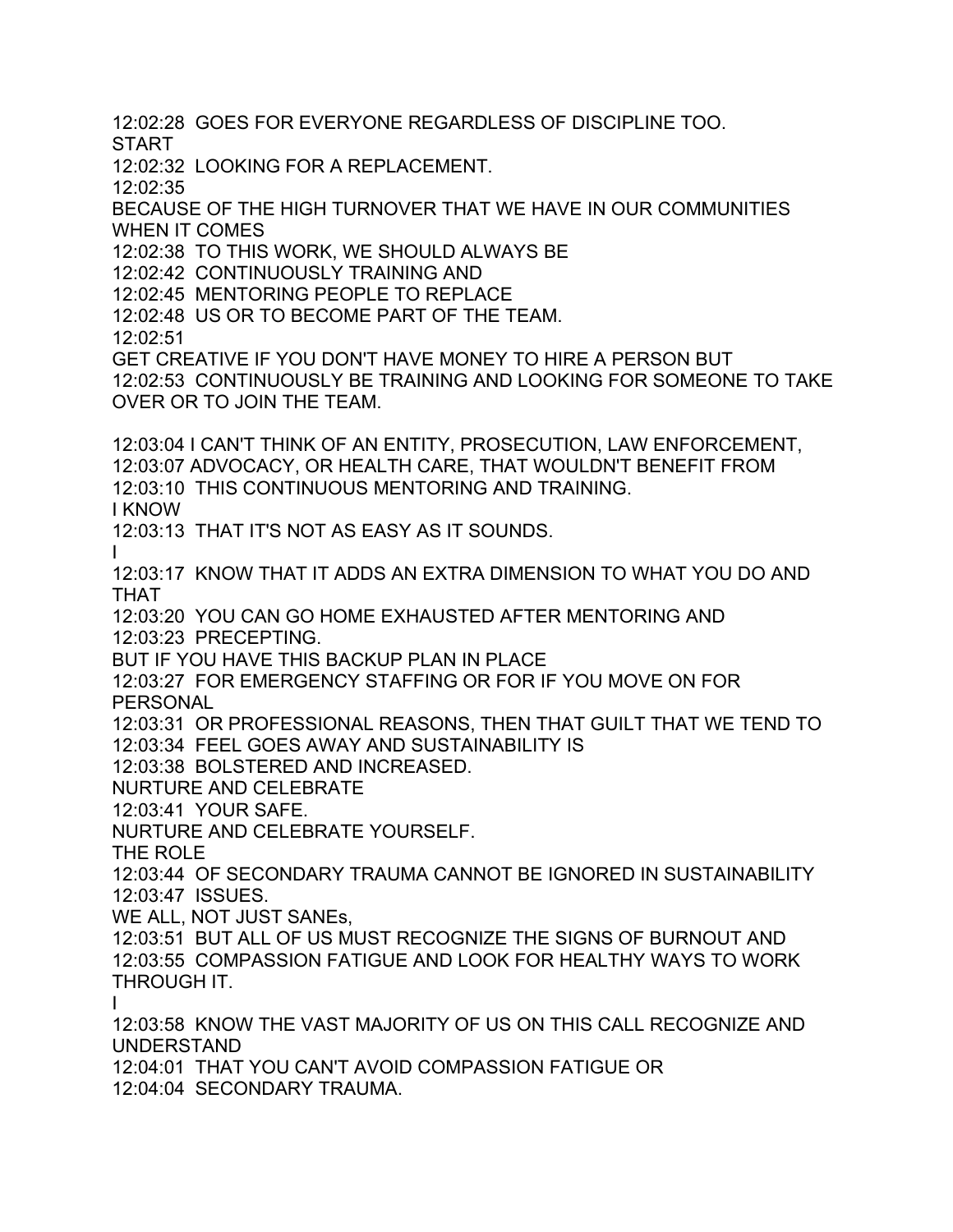IT'S A PART OF WHAT WE DO.

 $12.04.07$ 

TO ADDRESS IT AS AN IMPORTANT THING.

SANEs DON'T

12:04:10 OFTEN SEE IMMEDIATE SIGNS THAT THEIR WORK MAKES A DIFFERENCE.

**MANAGERS** 

12:04:13 NEED TO FIND WAYS TO CELEBRATE THE DEDICATION OF THEIR **STAFF** 

12:04:16 AND THE MILESTONES PROGRAMS REACH.

AND AGAIN, THIS IS NOT UNIQUE JUST TO THE NURSES.

12:04:23 COLLABORATION IS NOT JUST HAPPY TALK. WE CANNOT -- 12:04:27 THE SANE PROGRAMS CANNOT EXIST IN A VACUUM. WE MUST 12:04:30 COLLABORATE TO BUILD A HEALTHY AND SUSTAINABLE PROGRAM. 12:04:33

TO ME THIS MEANS COLLABORATION WITHIN OUR FACILITY WHETHER IT'S 12:04:36 HOSPITAL-BASED OR COMMUNITY-BASED AND IT MEETS COLLABORATION OUTSIDE WITH THE OTHER DISCIPLINES.

12:04:47 WHAT IMPACTS SANE PROGRAM QUALITY? SO

12:04:50 FOR THE POSITIVE, WHEN IT'S A HEALTH CARE FOCUSED 12:04:53 RESPONSE, THE MORE SUSTAINABLE PROGRAM, COLLABORATION 12:04:56 WITHIN THE HEALTH CARE SYSTEM MEANING LEADERSHIP UNDERSTANDS 12:04:59 WHAT YOU DO AND THE IMPORTANCE OF IT AND WITHIN THE

COMMUNITY AT LARGE.

12:05:03

AGAIN, IF YOU'RE

12:05:09 -- YOUR HOSPITAL OR FACILITY LEADERSHIP ISN'T LISTENING TO 12:05:12 YOU, CONSIDER HAVING SOME OF THOSE REPRESENTATIVES FROM THE SART TEAM TO COME

12:05:15 WITH YOU AS YOU EDUCATE SO THEY

12:05:18 HEAR THIS MESSAGE FROM OTHER DISCIPLINES.

A CLEAR UNDERSTANDING THAT THE ROLE

12:05:21 AND ABILITY TO ARTICULATE THE PURPOSE OF A SANE AND THE CARE

12:05:25 THAT WE PROVIDE.

A PROGRAM THAT ISN'T DEPENDENT ON JUST ONE

12:05:28 PERSON.

AND A CHAMPION WITHIN THE PARENT ORGANIZATION THAT

12:05:31 UNDERSTANDS THE IMPORTANCE OF THE WORK, WHETHER THIS IS LEADERSHIP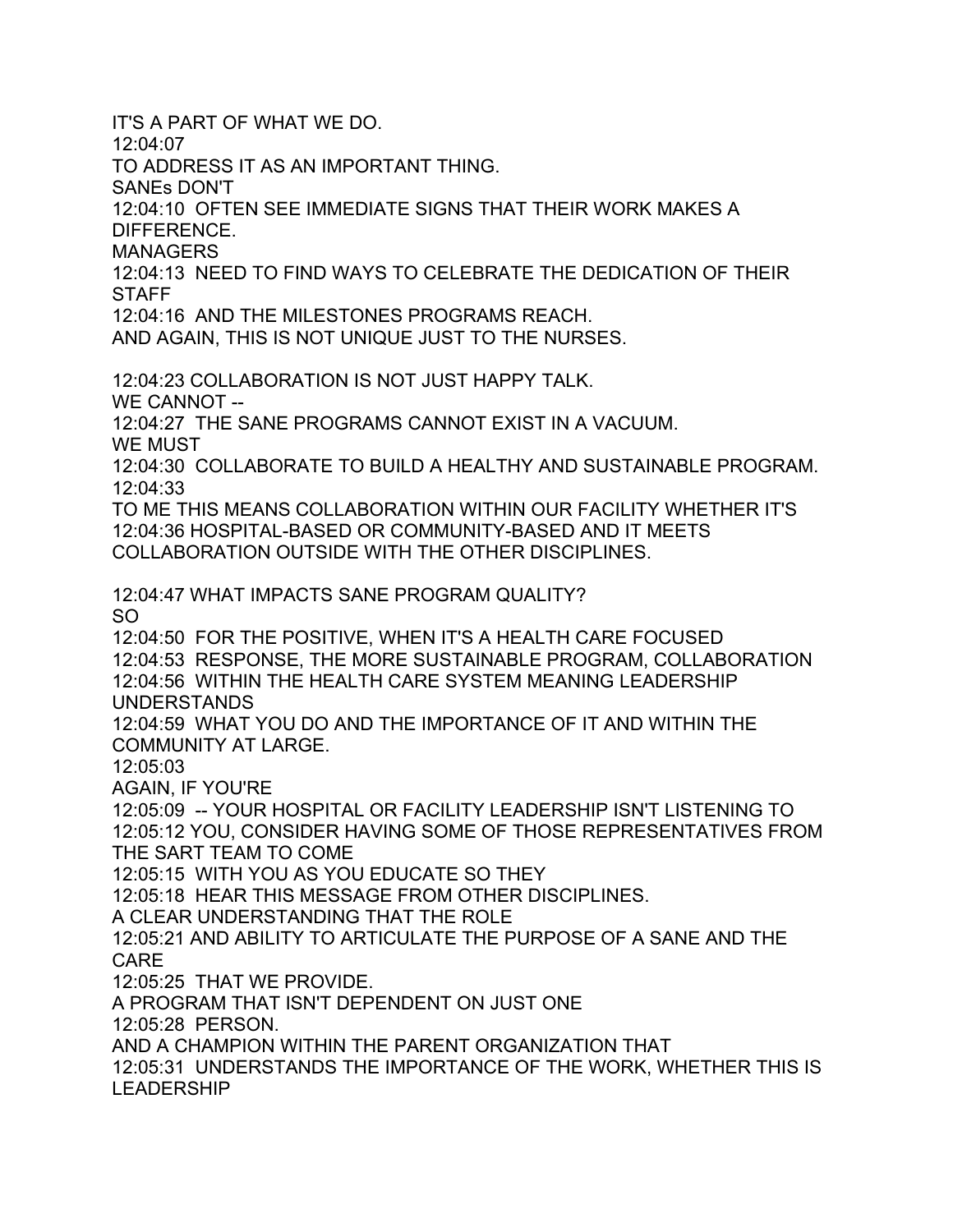12:05:34 OR A MEDICAL DIRECTOR. AND THE RESOURCES THAT WE NEED TO DO THIS WORK WELL.

12:05:39 WE DO NEED A CHAMPION TO ASSIST US.

12:05:44 CONSIDER THE CONSISTENCY OF AVAILABILITY EVEN WHEN THE SERVICES ARE 12:05:47 NOT 24/7. WE'RE GOING TO GET TO SOME MORE 12:05:50 SOLUTIONS FOR THIS. REGULAR CONTINUING 12:05:53 EDUCATION FOR ALL CLINICIANS. ADHERENCE TO STANDARDS 12:05:56 AND ACCOUNTABILITY FOR MAINTAINING THOSE STANDARDS.

12:06:01 AND STRONG -- SORRY. I DIDN'T FORWARD YOU WITH ME.

12:06:11 AND STRONG LEADERSHIP. 12:06:11 SO A QUICK DISCUSSION. OH, MY GOSH.

12:06:18 I'M DRIVING MYSELF CRAZY, THAT'S NOT A GOOD SIGN. ALL RIGHT. 12:06:22 SO, DISCUSSION. HERE IS A LITTLE CASE STUDY.

12:06:25 PUT YOURSELF IN THE CONTEXT WITHIN YOUR SART TEAM 12:06:30 IN YOUR COMMUNITY. A SEXUAL ASSAULT NURSE EXAMINER 12:06:33 PROGRAM, A SANE PROGRAM, THAT SERVES A LARGE INDIGENOUS POPULATION, 12:06:36 HAS A STAFF OF SIX NURSES THAT PROVIDE CALL 12:06:40 24/7 IN ADDITION TO THEIR OTHER FULL-TIME JOBS.  $12.06:43$ UNFORTUNATELY THREE NURSES FOR DIFFERENT REASONS QUIT WITHIN TWO 12:06:47 WEEKS, LEAVING A STAFF OF THREE WHO CANNOT COVER 24/ 12:06:50 7. WHAT ARE SOME OPTIONS FOR EMERGENCY STAFFING?

12:07:05 I APOLOGIZE.

12:07:10 ALL RIGHT.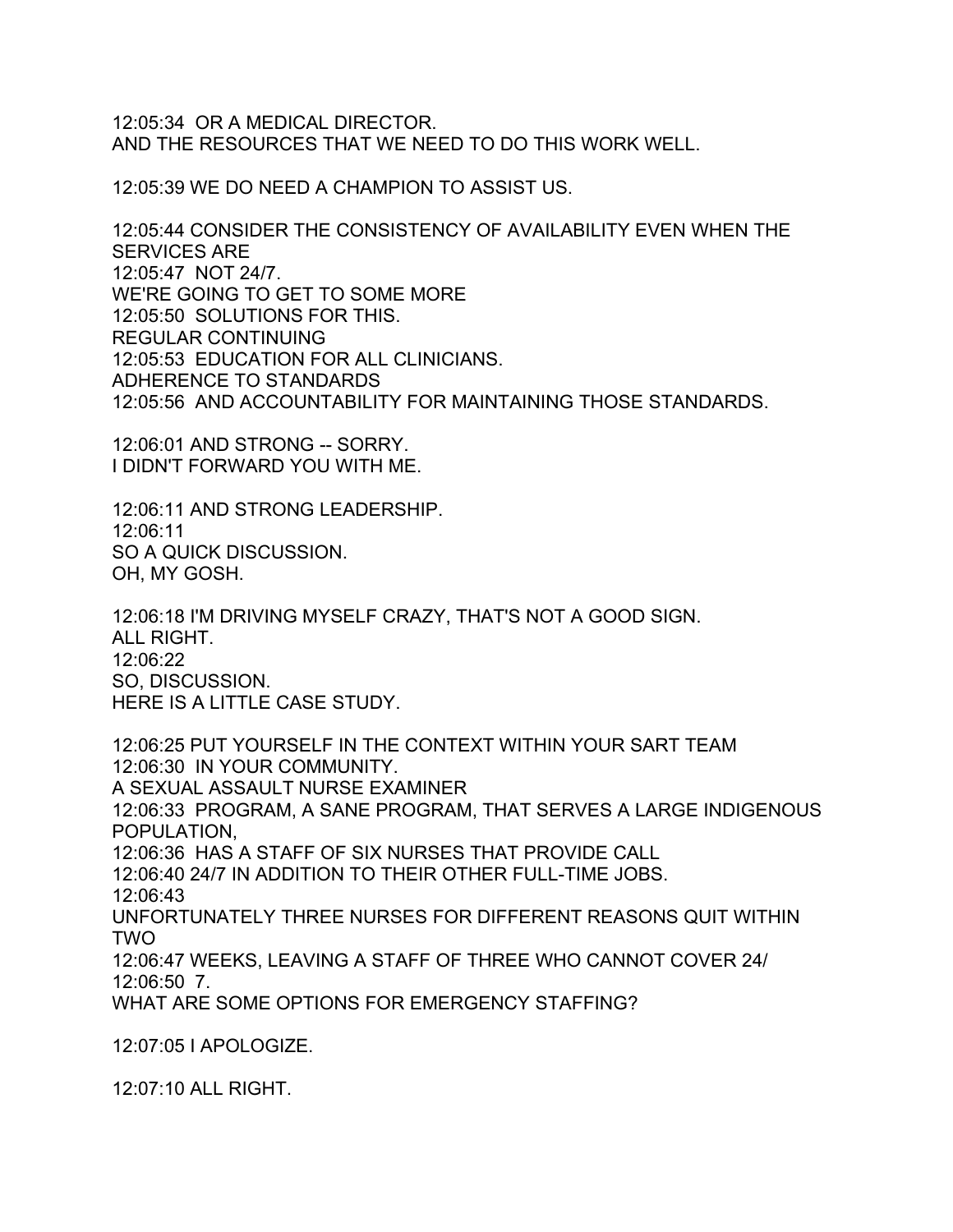12:07:15 THANK YOU FOR YOUR -- FOR THE SART.

12:07:20 FIRST OF ALL, THE NURSE MANAGER NEEDS TO COMMUNICATE 12:07:23 THE EMERGENCY TO THE SART TEAM. SO IT'S NOT FAIR IF YOU'RE 12:07:27 HAVING AN EMERGENCY SITUATION FOR STAFFING AND THE SART 12:07:30 TEAM ISN'T AWARE OF IT. THEY'RE USED TO YOU BEING THERE 12:07:33 24/7. IF THEY'RE NOT AWARE OF THE PROBLEM, THEY'RE GOING TO SHOW UP WITH 12:07:37 PATIENTS AND GET REALLY UPSET THAT YOU'RE NOT THERE BECAUSE THEY'RE NOT ABLE 12:07:40 TO DO THEIR JOB AS WELL WHEN YOU'RE NOT DOING YOUR JOB. SO 12:07:43 YOU NEED TO COMMUNICATE THE 12:07:47 EMERGENCY PLAN. WE'LL TALK ABOUT AN 12:07:50 EMERGENCY PLAN IN A MINUTE. 12:07:53 ASSURE THE SART TEAM THAT 24/7 12:07:55 COVERAGE IS YOUR ULTIMATE GOAL AND YOU WILL WORK TOWARDS GOING BACK TO THAT AS SOON AS POSSIBLE. 12:08:07 ALL RIGHT. 12:08:12 I WANT TO GO BACK. SO THE EMERGENCY PLAN, JUST SOME 12:08:15 IDEAS FOR NURSE MANAGERS OUT THERE. IT MAY BE THAT 12:08:18 YOU NEED TO BED PATIENTS. IF YOU'RE IN A HOSPITAL SETTING AND 12:08:22 YOU HAVE THE ABILITY TO DO THAT, SAY A PATIENT COMES IN AT 12:08:25 2:00 A.M. AND YOU DON'T HAVE AN AVAILABLE NURSE UNTIL 10:00 A.M.

THE NEXT DAY, YOU MAY

12:08:28 NEED TO BED THAT PATIENT UNTIL THAT NURSE IS AVAILABLE. 12:08:31

YOU CAN DO THAT AS LONG AS SOMEBODY IS RECOGNIZING THAT 12:08:34 THIS IS A PATIENT, IT'S NOT JUST AN EVIDENCE COLLECTION CRIME 12:08:37 SCENE. THAT MEANS THAT VITAL SIGNS ARE GOING TO

12:08:40 NEED TO BE TAKEN, EMERGENCY MEDICAL SCREENING

12:08:44 EXAM, AND YOU'LL NEED TO ADDRESS

12:08:47 THINGS LIKE THE PATIENT'S TOILETING, EATING, PAIN

12:08:50 MANAGEMENT.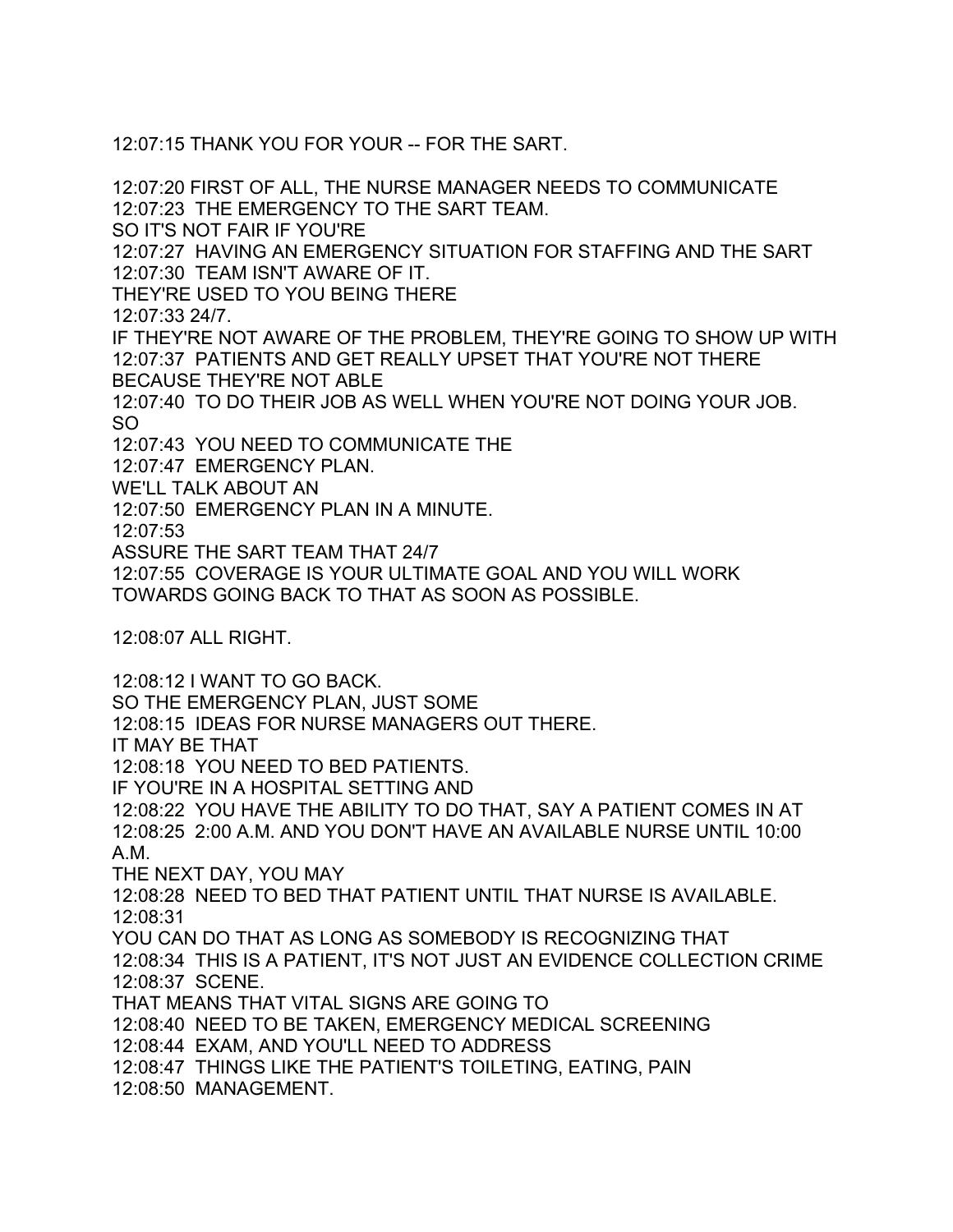YOU MAY NEED TO PARTNER WITH THE NEXT 12:08:54 NEAREST SANE PROGRAM. FOR INSTANCE, SAN CARLOS, 12:08:57 ARIZONA, HAS A TRIBE. THEIR NEXT NEAREST 12:09:01 OPTIONS ARE EITHER 3 1/2 HOURS AWAY IN PHOENIX, WHICH IS A **COMMUNITY** 12:09:04 BASED NONTRIBAL SANE PROGRAM, OR 12:09:08 2 1/2 HOURS AWAY AT WHITE RIVER, A DIFFERENT RESERVATION 12:09:11 THAT BORDERS THEM, THAT DOES HAVE A SANE PROGRAM. IF THOSE TWO 12:09:14 TEAMS CAN PARTNER, THEY CAN HELP EACH OTHER 12:09:17 OUT WITH SANE EXAMS DURING STAFFING 12:09:20 CRISES. THEY CAN ALSO HELP EACH OTHER OUT, SAY, 12:09:23 IF A SANE TEAM TAKES THE WEEKEND OFF FOR A 12:09:26 STAFF RETREAT OR FOR EDUCATION. YOU'VE GOT SOME EMERGENCY COVERAGE. 12:09:32 IT MAY BE THAT THE HOSPITAL 12:09:35 HELPS OFFER INCENTIVES FOR HIRING. IT 12:09:38 MAY BE THAT SOME OF THE NURSES WHO HAVE OTHER FULL-TIME 12:09:41 JOBS AT THAT HOSPITAL ARE GIVEN TIME OFF FROM THEIR 12:09:43 STAFFING POSITIONS TO COVER CALL. WHAT CAN THE HOSPITAL DO TO HELP AS WELL? 12:09:49 SO THERE ARE SOME SOLUTIONS. WHEN YOU GO 12:09:52 TO SEND A PATIENT TO ANOTHER PROGRAM, YOU 12:09:56 MAY CHOOSE TO -- WHICH I THINK IS 12:09:59 MOST PATIENT-CENTERED, LET THE PATIENT DECIDE. DO THEY 12:10:02 WANT AN EMERGENCY ROOM DOCTOR OR NURSE WHO DOESN'T HAVE TRAINING TO DO 12:10:05 THE EXAM SO THEY CAN JUST GET DO AND GO HOME, DO 12:10:08 THEY WANT TO WAIT A COUPLE OF HOURS AND COME BACK WHEN THE SANE NURSE 12:10:12 IS AVAILABLE, OR DO THEY WANT TO GO TO THE NEXT 12:10:15 NEAREST FACILITY, AND LET THE PATIENT 12:10:18 MAKE THE CHOICE? THE KEY IS THAT ALL THOSE OPTIONS 12:10:19 ARE SET UP BEFOREHAND. ALL RIGHT. NOW WE CAN MOVE FORWARD.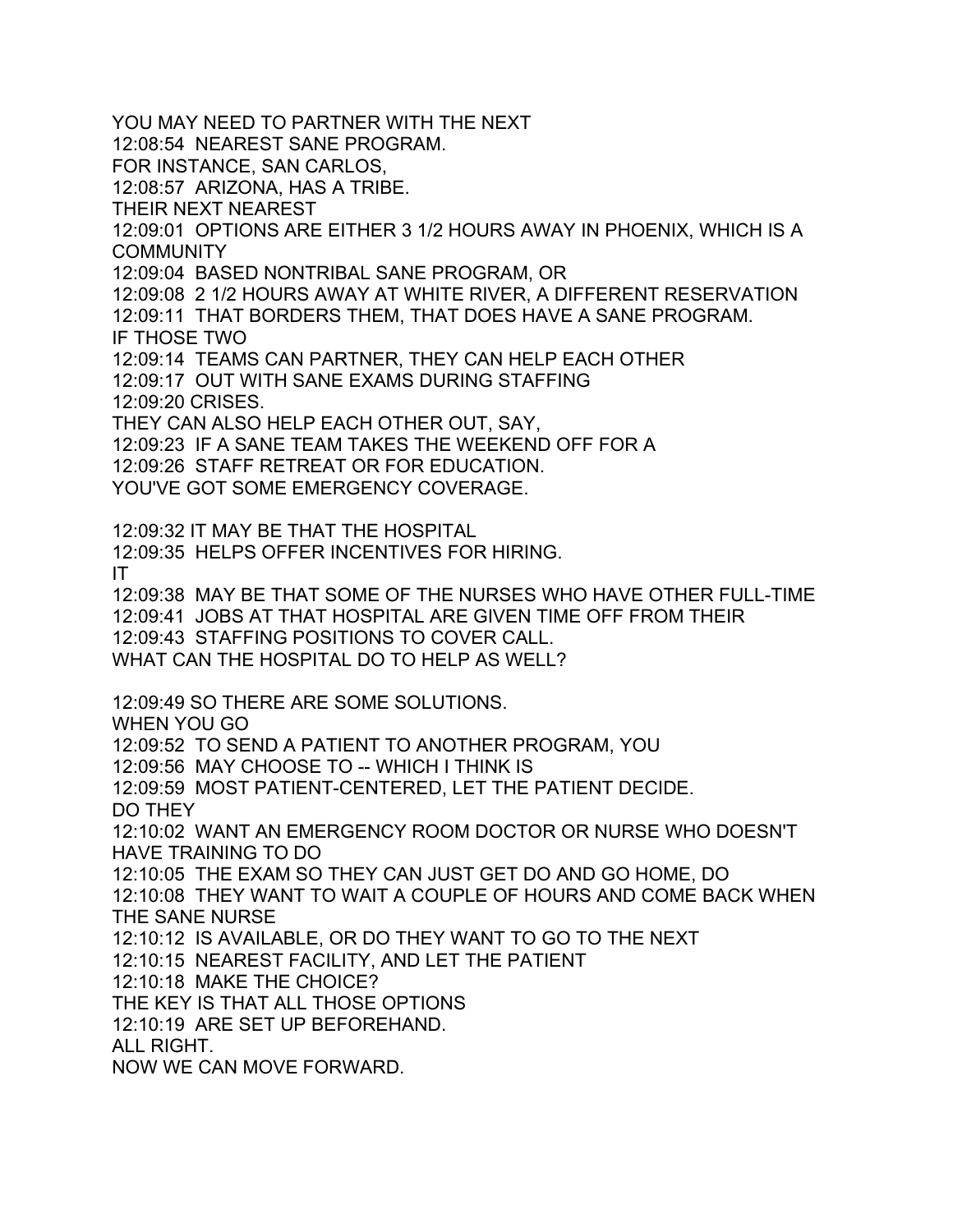12:10:26 TO CREATE AND SUSTAIN A TRAUMA INFORMED 12:10:29 AND VICTIM CENTERED APPROACH, IN THE TITLE OF 12:10:32 THIS PRESENTATION, THIS GOES FOR US 12:10:36 AS INDIVIDUAL SANE PROGRAMS, BUT THIS ALSO GOES TO THE SART 12:10:39 AS A WHOLE. WE DO NEED TO ALLOW 12:10:42 FOR QUALITY ASSURANCE. THAT MEANS LOOKING AT WHAT WE'RE DOING AND HOW 12:10:46 WE COULD BE DOING IT BETTER. THIS IS NOT ABOUT FINGER 12:10:49 POINTING AND BLAMING PEOPLE. NONE OF US ARE HERE TO DO A BAD 12:10:52 JOB. NONE OF US ARE HERE CHOOSING TO DO THINGS 12:10:55 THAT ARE GOING TO HARM OUR COMMUNITY. 12:10:57 SO THIS NEEDS TO BE APPROACHED IN A KIND WAY. 12:11:00 UNDERSTAND THE NEED FOR CONTINUING EDUCATION AND TRAINING. AND 12:11:04 CELEBRATING THOSE SUCCESSES. SO HERE IS 12:11:07 WHERE I'M GOING TO NEED YOUR HELP AGAIN HERE AT THE END. LET'S TALK ABOUT THIS 12:11:11 WORD "SUCCESS," JUST LIKE WE TALKED ABOUT THE WORD 12:11:14 "JUSTICE." SO REMEMBER HOW 12:11:17 WE DEFINED JUSTICE IN THOSE ALTERNATE WAYS? I WOULD 12:11:20 LIKE YOU TO CONSIDER 12:11:24 THESE ALTERNATE AND VARIED 12:11:27 DEFINITIONS OF JUSTICE, AND HOW CAN YOU DEFINE SUCCESS IN YOUR 12:11:30 ROLE, WHETHER YOUR HEALTH CARE ADVOCACY, LAW ENFORCEMENT, 12:11:34 PROSECUTION, OR ANOTHER ENTITY THAT DOESN'T FIT 12:11:37 NEATLY INTO ONE OF THOSE CATEGORIES, HOW DO YOU DEFINE 12:11:40 SUCCESS IN YOUR ROLE IF YOU CAN'T DEFINE IT AS 12:11:43 PUTTING THE BAD GUY IN JAIL? 12:11:47 AND IF YOU DON'T MIND SHARING 12:11:51 IN YOUR CHAT, THAT WOULD BE GREAT. IF YOU FEEL COMFORTABLE.

12:11:58 AND THIS IS SPECIFIC TO YOUR ROLE.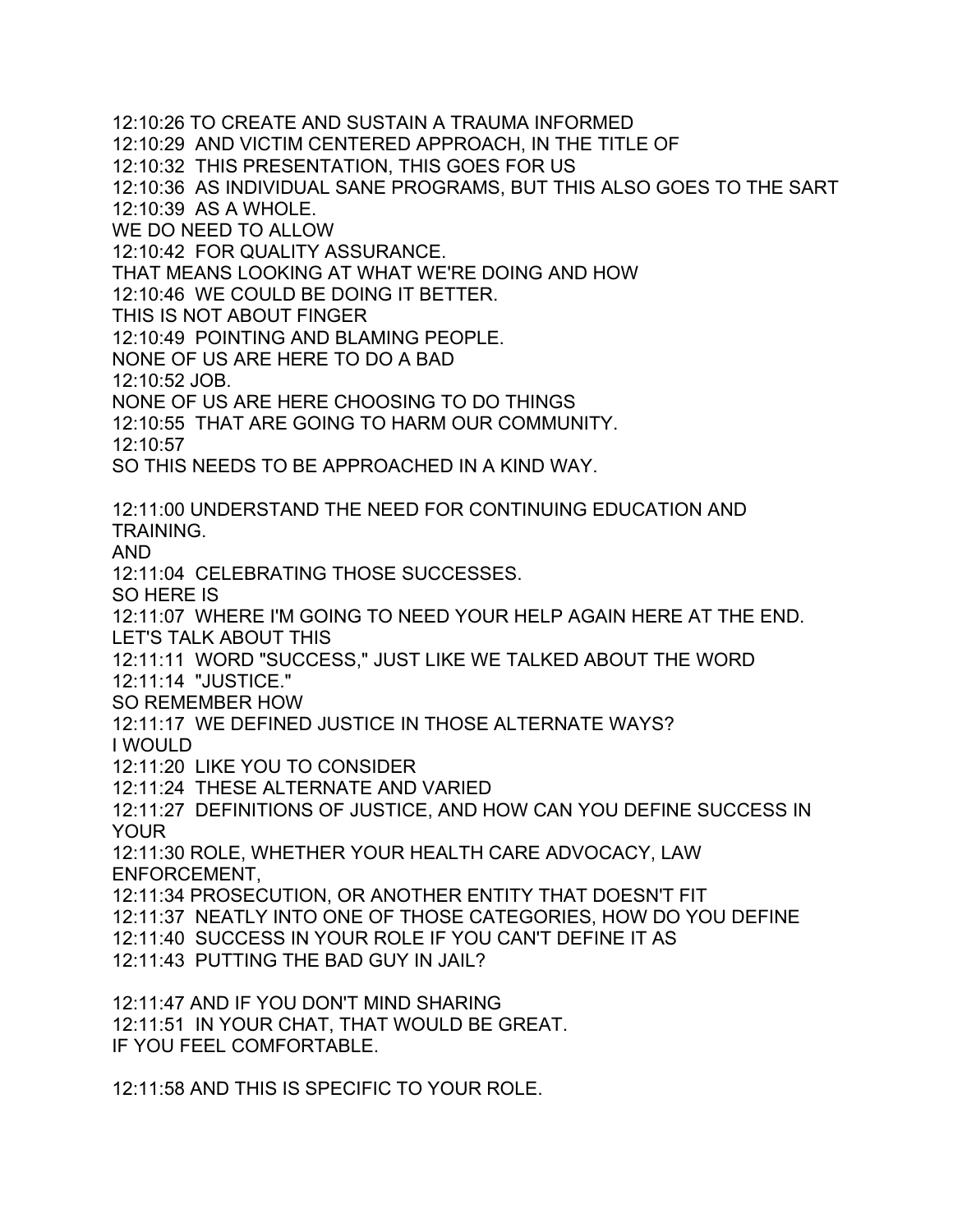12:12:06 >> WHEN I ENSURE THAT EVERYBODY PATIENT IS 12:12:09 GIVEN OPTIONS AND CHOICES AND LEAVES FEELING EMPOWERED. >> I LOVE 12:12:12 THAT, JACQUELINE, A PERFECT WAY 12:12:15 TO DEFINE SUCCESS AS A FORENSIC NURSE.  $\geq$ 12:12:19 MEETING SURVIVORS' NEEDS AS THEY BEGIN TO HEAL. PERFECT. 12:12:22 >> THAT SOUNDS SUCCESSFUL TO ME, EVEN IF THE PERSON WHO BROKE THE LAW 12:12:25 DOESN'T FACE LEGAL CONSEQUENCES. 12:12:29 >> THE PATIENT LEAVES BETTER THAN WHEN THEY CAME, EMOTIONALLY, 12:12:32 PHYSICALLY, AND SPIRITUALLY. >> YEAH, I THINK THAT'S WHAT KEEPS A LOT 12:12:35 OF US IN THIS WORK AS SEXUAL ASSAULT NURSES. IT'S HARD TO DESCRIBE 12:12:39 TO OTHER PEOPLE, AND OUR COMMUNITY 12:12:42 PARTNERS ARE THE ONES WHO UNDERSTAND THIS BEST, WE'RE NOT THESE ANGELS OF 12:12:47 MERCY WHO SWOOP IN AND SAVE THE DAY. WE'RE NURSES WHO PROVIDE A HEALTH CARE 12:12:50 EXAM. BUT WE TEND TO SEE OUR PATIENTS LEAVING IN A DIFFERENT 12:12:55 FRAME OF MIND, FEELING MORE IN CONTROL OF 12:12:58 THEMSELVES, AND FEELING LIKE WE'VE POINTED THEM TOWARDS THEIR PATH 12:13:01 OF HEALING. EVERY PATIENT WALKS A DIFFERENT PATH, 12:13:04 AND THAT PATH LOOKS DIFFERENT FOR EVERYONE. AT LEAST WE'VE KIND OF CLEARED 12:13:07 THOSE -- YOU KNOW, THE BRUSH AWAY, AND WE'VE 12:13:10 SHOWN THEM WHERE THE PATH STARTS. 12:13:15 >> BEING PRESENT IS MENTIONED 12:13:19 A LOT. GIVING RESOURCES, INFORMATION, EDUCATION, SO 12:13:22 THAT PERSON CAN MAKE AN INFORMED DECISIONS. 12:13:30 AS AN ADVOCATE, DOING THE BEST I CAN TO 12:13:33 CONNECT THE CLIENT TO BENEFICIAL EXPERIENCES AND ACKNOWLEDGE THEIR 12:13:36 EXPERIENCES TO HELP THEM AT THE VERY LEAST BE HEARD.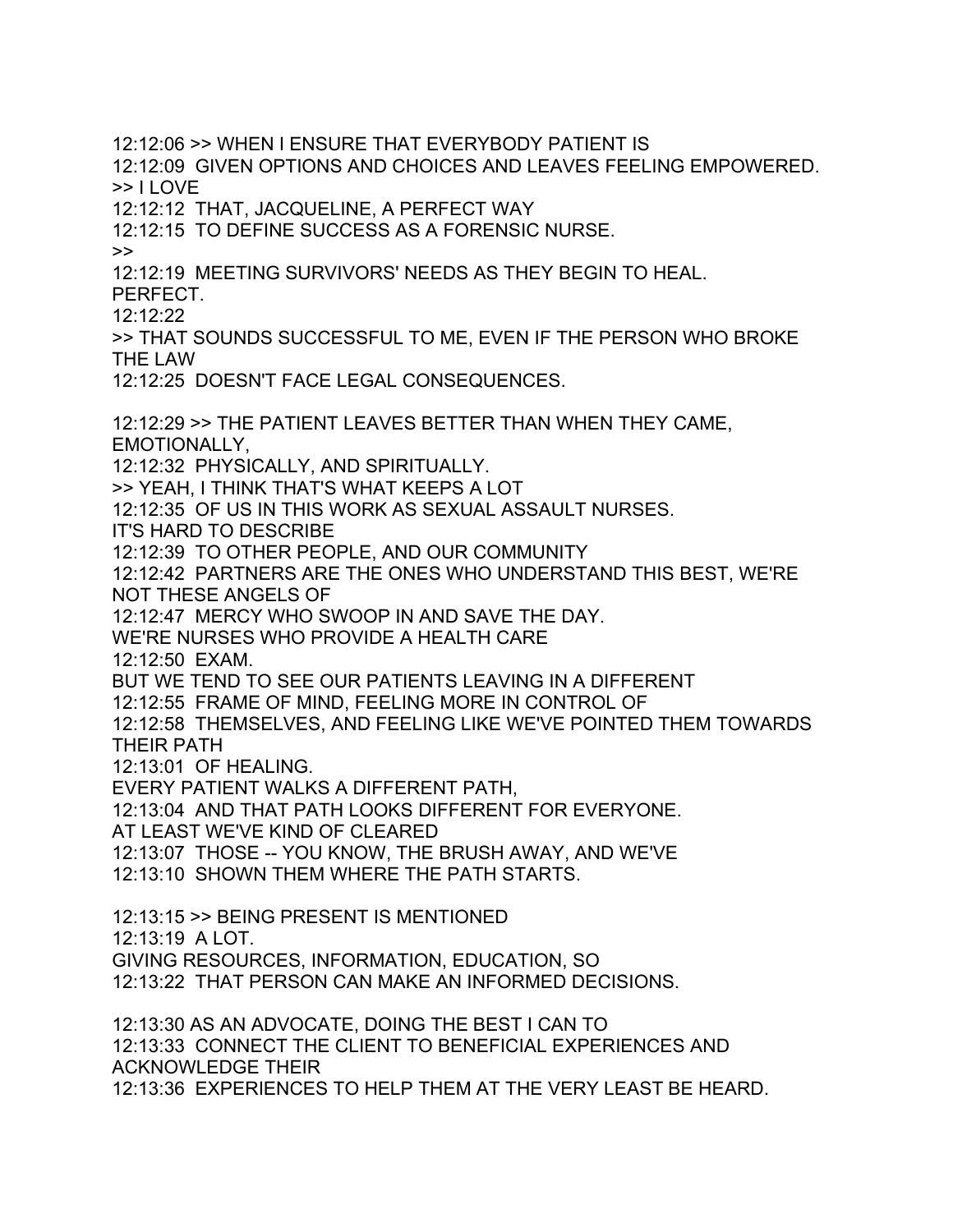12:13:41 TAKING TIME AS A SANE NURSE TO HAVE SELF-CARE.

12:13:45 >> AND THAT RESPECT, DOING OUR JOBS WITH RESPECT, LOVE 12:13:49 IT. ALL RIGHT. THAT'S WHAT WE CAN DO IN OUR 12:13:52 ROLE. I WOULD ENCOURAGE PROSECUTORS TO THINK 12:13:55 TOO, WHEN YOU REPRESENT A 12:13:58 VICTIM, EVEN THOUGH I UNDERSTAND WE'RE NOT 12:14:02 IN TRIAL LIKE A PROSECUTOR IN A 12:14:05 CRIMINAL TRIAL, DOESN'T NECESSARILY REPRESENT A 12:14:09 VICTIM, THEY REPRESENT THE UNITED STATES OR THE TERRITORY 12:14:13 OR THE TRIBE. AND THEY REPRESENT THE 12:14:16 LAW THAT WAS BROKEN. AND SO WE'RE TRYING TO DEFINE JUSTICE 12:14:19 THROUGH THE LAW. BUT WHEN YOU REPRESENT THE 12:14:23 VICTIM, AND YOU TAKE A CASE FORWARD, IF 12:14:26 YOU'RE TO SAY TO THAT VICTIM WHEN YOU MEET WITH 12:14:29 THEM FOR PRETRIAL PREP, I'M NOT SURE I CAN WIN THIS, BUT 12:14:32 WHAT HAPPENED IS WRONG AND I'M GOING TO TRY, THAT 12:14:36 IS PROVIDING THAT VICTIM JUSTICE, BECAUSE SOMEBODY 12:14:39 WHO THEY PERCEIVE AS BEING VERY POWERFUL IS 12:14:43 FIGHTING FOR THEM, REGARDLESS OF THE OUTCOME. I'M NOT SAYING THAT 12:14:46 WE'RE NOT ALL DISAPPOINTED WITH A NOT GUILTY VERDICT. AND OF COURSE 12:14:49 VICTIMS ARE AS WELL. BUT THERE'S STILL THAT LEVEL OF 12:14:54 THERAPEUTIC OUTCOME WHEN THEY SEE A 12:14:57 TEAM THAT HAS FOUGHT FOR THEM. SAME THING WITH LAW 12:15:00 ENFORCEMENT. I THINK THAT LAW ENFORCEMENT PROBABLY 12:15:03 FEELS VERY POWERLESS WHEN THEY KEEP 12:15:08 RESPONDING, PARTICULARLY IN 12:15:11 INTIMATE PARTNER VIOLENCE SITUATIONS. BUT I DON'T THINK THEY RECOGNIZE 12:15:14 THAT THEY MAY BE PREVENTING BIGGER CRIMES LIKE HOMICIDE 12:15:17 OF THE VICTIM, HOMICIDE OF CHILDREN THAT 12:15:20 MAY BE INVOLVED, BECAUSE THEY ARE RESPONDING, 12:15:23 BECAUSE THEY DO CONTINUE TO RESPOND. 12:15:27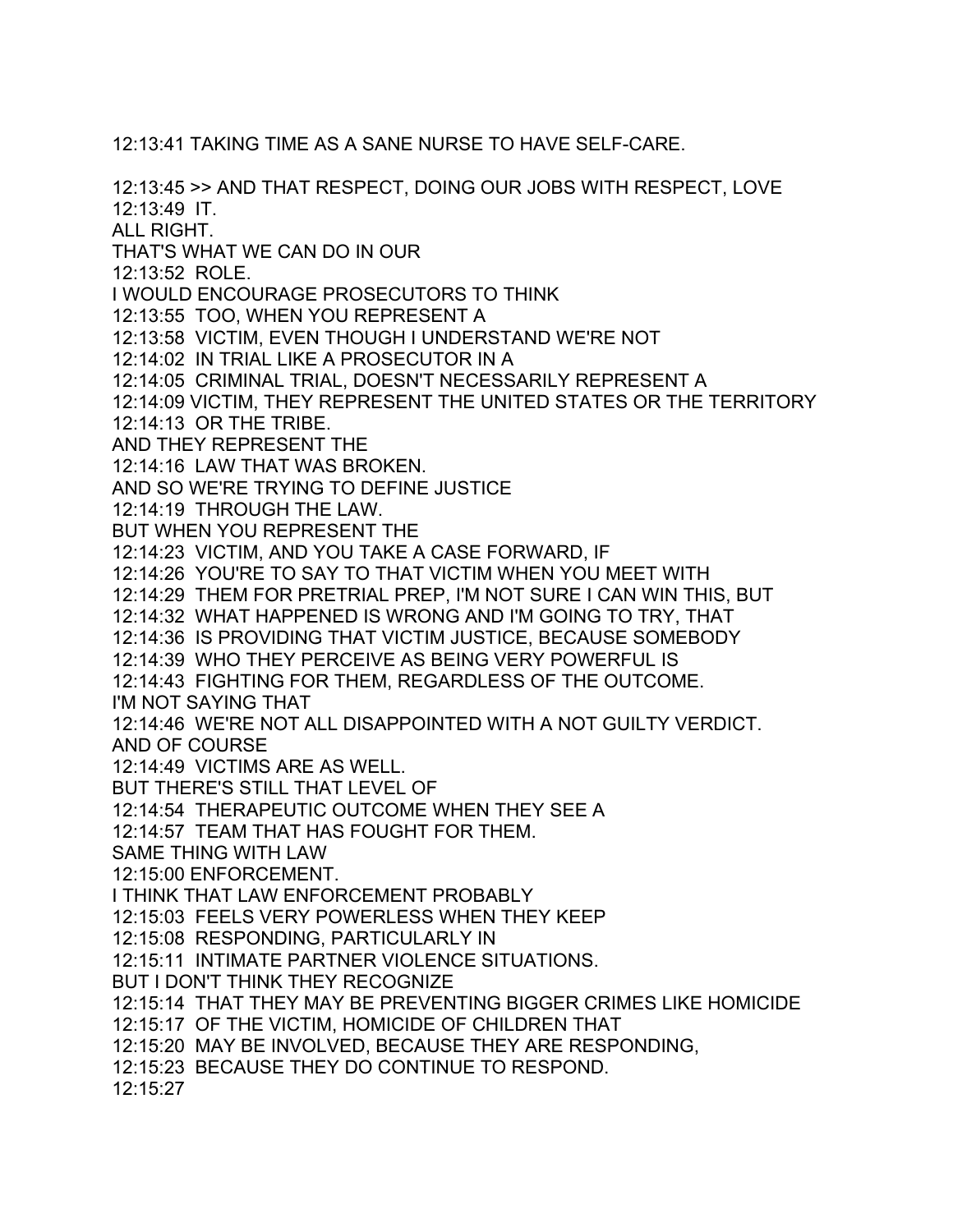YOU DON'T GET TO SEE THAT HOMICIDE, YOU PREVENT IT, BECAUSE 12:15:30 IT WAS PREVENTED. SO JUST BEING PRESENT, SHOWING UP EACH TIME 12:15:33 YOU'RE NEEDED, THAT IS A FORM OF JUSTICE AND CARE THAT YOU'RE PROVIDING FOR YOUR COMMUNITY.

12:15:41 ALL RIGHT. AND THEN, NOW I WOULD LIKE TO 12:15:45 MOVE BROADER. DEFINE "SUCCESS" AGAIN 12:15:48 IN A WAY THAT ISN'T LIKE THAT 12:15:52 TRADITIONAL JUSTICE DEFINITION. HOW CAN WE DEFINE SUCCESS IN THE 12:15:55 SART IF IT'S NOT ALWAYS, I'M NOT SAYING 12:15:59 IT'S INAPPROPRIATE TO HAVE POSITIVE PROSECUTIONS AS PART OF YOUR 12:16:02 GOAL, BUT I DON'T WANT THAT TO BE THE ONLY GOAL. I WANT 12:16:05 SARTs TO VIEW THEMSELVES AS HAVING 12:16:08 GREATER POWER AND INFLUENCE 12:16:12 THAN THAT. WHAT ARE SOME OTHER DEFINITIONS OF 12:16:15 SUCCESS, THINKING BACK TO HOW 12:16:18 WE REDEFINE JUSTICE IN THE BEGINNING?

12:16:26 >> OPEN COMMUNICATION THAT IS CENTERED AROUND IMPROVING THE OPTIONS

12:16:31 FOR SURVIVORS.

12:16:31

RESPECTING THE SURVIVOR AND THEIR DEFINITION OF JUSTICE.

12:16:41 REMAINING COMPASSIONATE AND PROVIDING EMPATHY.

12:16:47 WORKING SUCCESSFULLY AS A TEAM TO HELP SUPPORT SURVIVORS TRANSITIONING

12:16:50 TO A POWER WITH RATHER THAN POWER OVER MODEL.  $\gt$ 

12:16:53 LOVE THAT, LOVE THAT, GRACE, THANK

12:16:56 YOU.

>> BEING ABLE TO IDENTIFY THE NEED OF THE SURVIVOR

12:16:59 AND HAVING THE RESOURCES THROUGH THE COLLABORATION TO MEET THOSE NEATS.

12:17:02 NEEDS.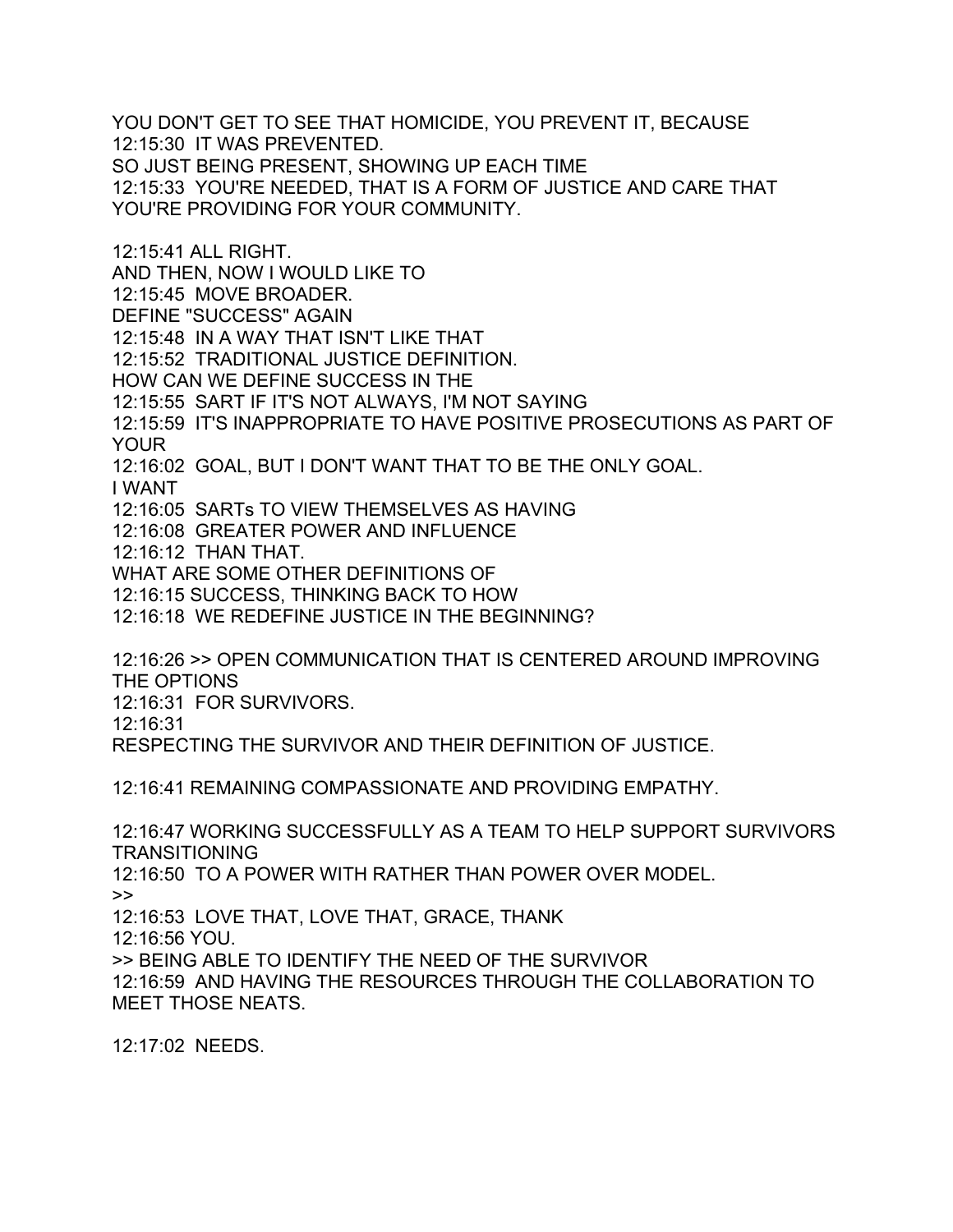12:17:05 >> I DID WRITE DOWN SOME THINGS THAT CAME UP IN THE BEGINNING 12:17:09 WHEN WE WERE REDEFINING JUSTICE 12:17:12 FOR THE DIFFERENT DISCIPLINES. BELIEVING THE 12:17:16 VICTIM, TRUTH SEARCH, PROVIDING SAFETY, REMOVING 12:17:20 BIAS, SURVIVOR CENTERED PROSECUTIONS, SUPPORTING HEALING, GIVING SURVIVORS 12:17:23 A VOICE, PROVIDING 12:17:25 RESOURCES. I THINK THAT WE'RE ALL ON TO SOMETHING. 12:17:34 WILL YOU READ THAT VERY LAST ONE, TAMMY? IT'S THE PERFECT TRANSITION 12:17:37 TO THE NEXT SLIDE. >> IMPROVED 12:17:41 COLLABORATION AND UNDERSTANDING OF EACH DISCIPLINE ON THE TEAM 12:17:44 SO THAT SURVIVORS ARE TREATED AS WELL AS POSSIBLE. >> 12:17:47 THANK YOU. SO 12:17:52 RESPECTING AND VALUING THE RELATIONSHIPS ON THE TEAM. THIS SOUNDS, 12:17:55 UP FRONT, JUVENILE AND A LITTLE BIT 12:17:59 POLLYANNA AND TOO EASY. BUT IN TRUTH IT'S ONE OF THE 12:18:02 MOST DIFFICULT THINGS TO DO. 12:18:06 RESPECT EACH OTHER ON THE TEAM. BECAUSE WE ARE SO PASSIONATE ABOUT 12:18:09 THE COMMUNITY WE SERVE. WE ARE SO GOOD IN THE ROLES 12:18:12 THAT WE PROVIDE FOR OUR COMMUNITY. BUT 12:18:15 WE ALSO NEED TO RECOGNIZE THAT WE HAVE 12:18:18 TO COLLABORATE. WE HAVE TO TAKE A STEP BACK SOMETIMES AND LISTEN 12:18:22 TO THE OTHER DISCIPLINES. THAT DOESN'T MEAN THAT WHAT 12:18:25 WE HAVE TO SAY AND DO ISN'T IMPORTANT. IT JUST MEAN THAT 12:18:28 WHAT THEY HAVE TO SAY AND DO IS IMPORTANT 12:18:31 TOO. AND OFTENTIMES 12:18:35 SOME OF OUR OBJECTIVES COLLIDE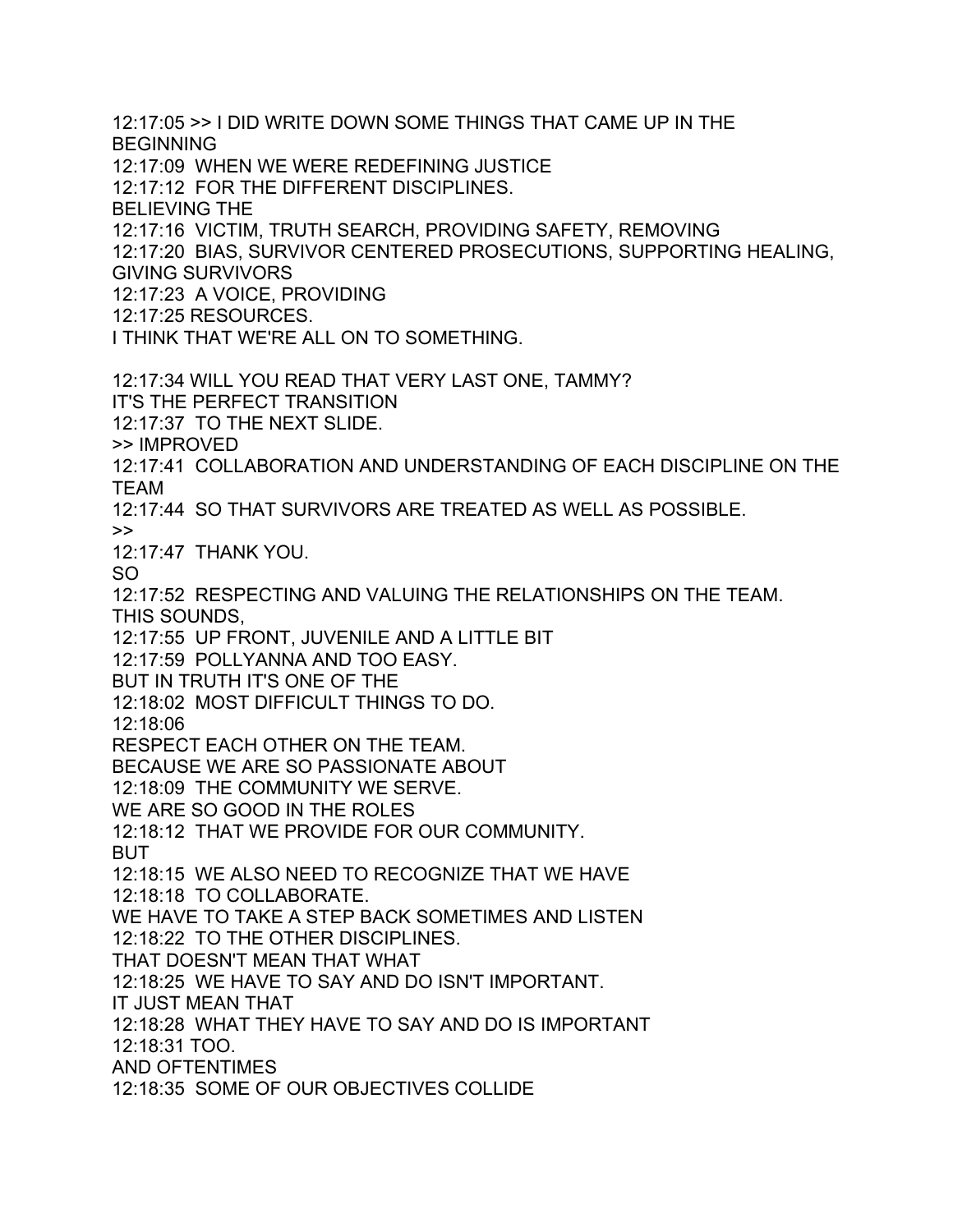12:18:38 WITH ONE ANOTHER. I'M MISSING THE WORD I'M TRYING TO SAY. 12:18:41 BUT SOMETIMES THEY'RE IN CONTRAST TO ONE 12:18:45 ANOTHER. AND SO FOR INSTANCE, YOU KNOW, YOUR CLASSIC 12:18:48 EXAMPLE IS LAW ENFORCEMENT KNOWS THAT A VICTIM IS 12:18:52 AT A SAFE HOUSE BUT THE ADVOCATES CAN GIVE THAT 12:18:55 INFORMATION TO LAW ENFORCEMENT. LAW ENFORCEMENT NEEDS ACCESS TO 12:18:59 THAT VICTIM TO DO THEIR JOB, YET 12:19:02 ADVOCACY HAS 12:19:06 PRIVACY PARAMETERS IN WHICH THEY CAN'T VIOLATE. THAT'S WHERE SOME OF THAT 12:19:09 CLASHING, THAT WAS THE WORD I WAS LOOKING FOR BEFORE, WHERE 12:19:12 SOME OF THAT CLASHING COMES INTO PLAY. WE NEED TO TRY TO 12:19:17 PUT OURSELVES IN THE OTHER DISCIPLINES' POSITION AND UNDERSTAND WHAT THOSE 12:19:20 CONFLICTS ARE. BUT COLLABORATION, DISCUSSION, 12:19:24 MUTUAL RESPECT, ALLOWS FOR SOLVING DIFFICULT 12:19:27 PROBLEMS. TENSIONS CAN GET HIGH BUT THERE ISN'T A GROUP 12:19:30 THAT BETTER UNDERSTANDS THE LOWS OF 12:19:33 THIS WORK OR THE HIGHS OF THIS 12:19:37 WORK. STRONG RELATIONSHIPS CAN HELP GROW RESILIENCY. 12:19:40 WHEN WE HAVE THE STRENGTH WITHIN OUR SARTs TO TACKLE THIS, 12:19:43 TO DO THAT DIFFICULT WORK, IN THE END, 12:19:46 IT MAY NOT FEEL LIKE IT IN THE MOMENT, WHEN WE ARE EXPERIENCING 12:19:49 THAT TURMOIL AND THOSE DIFFERENCES, BUT IN THE END WHEN WE 12:19:52 DO WORK THROUGH IT AND COLLABORATE AND 12:19:56 COMPROMISE, WE GROW RESILIENCY. 12:20:01 I WANT TO END WITH JUST A FEW 12:20:04 RESOURCES. THIS IS SAFETA AND 12:20:10 KIDSTA, IT STANDS 12:20:13 FOR SEXUAL ASSAULT FORENSIC 12:20:17 EXAMINER TECHNICAL ASSISTANCE. WHAT A LOT OF FORENSIC NURSES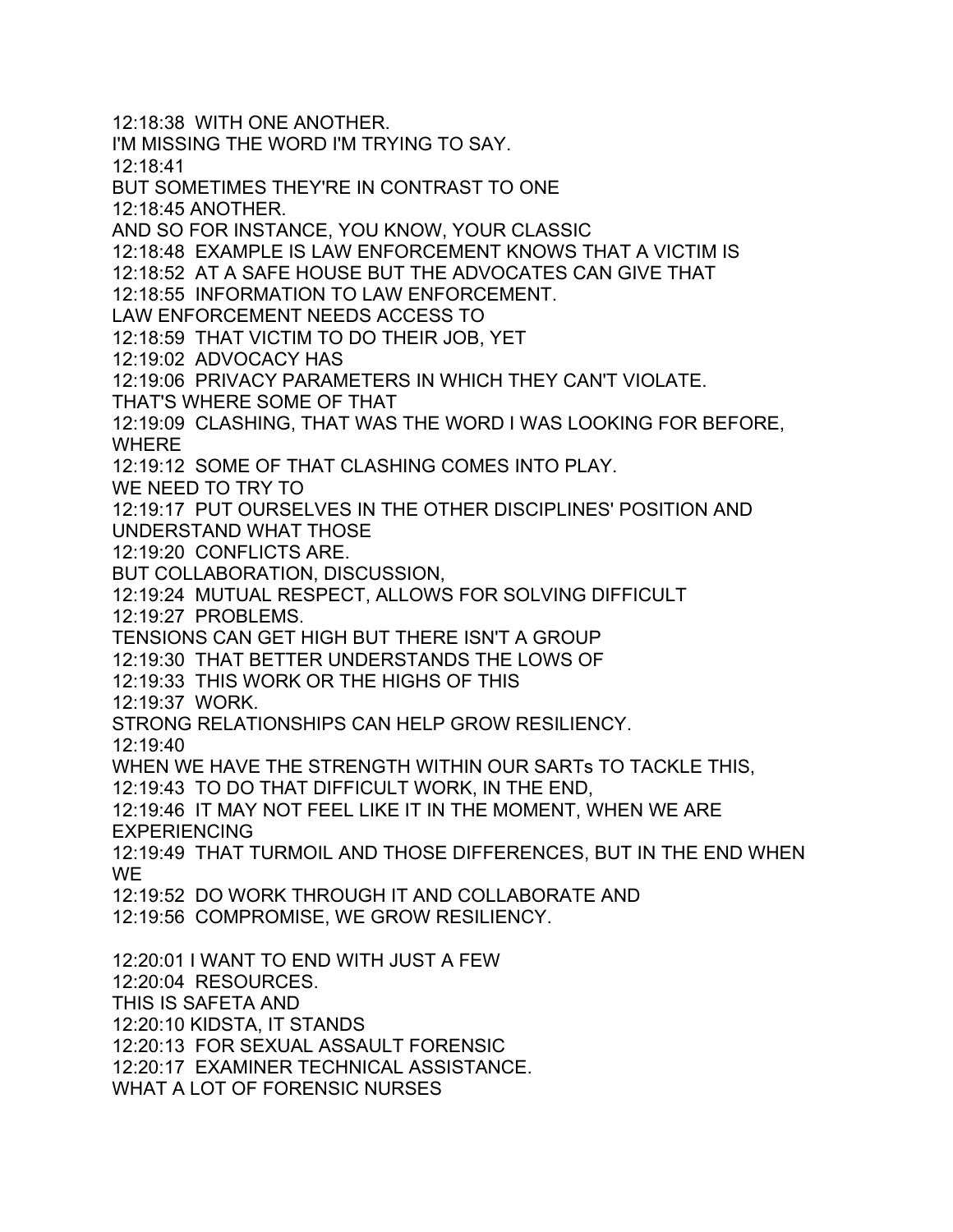12:20:20 DON'T UNDERSTAND IS YOU DON'T HAVE TO BE A MEMBER OF 12:20:23 IAFN TO ACCESS ALL OF THESE RESOURCES. AND I ENCOURAGE YOU TO CHECK 12:20:26 THE WEBSITE OUT. THERE IS A 12:20:30 LIBRARY TAB THERE THAT YOU SEE THAT HAS A LOT OF POLICIES, PROCEDURES, 12:20:33 JOB DESCRIPTIONS, SAMPLE 12:20:38 DOCUMENTATION, TRAINING IS WHERE WE GET THESE TYPES OF WEBINARS. 12:20:41 THOSE ARE ARCHIVED, MOST OF THEM ARE 12:20:44 ARCHIVED. THE PROTOCOL TAB THERE HAS THESE THREE PROTOCOLS ON 12:20:47 IT, THE NATIONAL PROTOCOL FOR ADULT ADOLESCENTS 12:20:50 AND THE ONE FOR PEDIATRICS AS WELL AS OUR MOST RECENT 12:20:54 DOCUMENT FROM THE NATIONAL INSTITUTE OF JUSTICE THAT'S MORE 12:20:57 MULTIDISCIPLINARY, WHICH IS THE BEST PRACTICES FOR SEXUAL ASSAULT KITS. 12:21:00 PLEASE KNOW THERE IS AN INDIAN COUNTRY TAB 12:21:03 AS WELL, AS WELL AS A BEAUTIFUL PAYMENT TA 12:21:06 TAB THAT HAS A LOT OF PAYMENT INFORMATION THAT MAY 12:21:11 BE VALUABLE TO PARTICULARLY THE ADVOCACY AND THE 12:21:14 NURSING GROUPS HERE. I MENTIONED BEFORE 12:21:18 MNCASA AND THEIR SART TOOLS AND 12:21:21 RESOURCES. REALLY, REALLY STRONG RESOURCES THAT 12:21:25 HELP ME OFTEN WHEN I'M 12:21:28 IN A DILEMMA OR I NEED TO GET MORE INFORMATION. WHETHER YOU'RE LOOKING 12:21:32 TO START A SART TEAM OR YOU'VE GOT 12:21:36 ONE YOU'RE LOOKING TO BOLSTER, PLEASE LOOK AT THEIR RESOURCES. I REALLY LIKE 12:21:40 THEIR GUIDE THEY HAVE FOR SART PROTOCOLS, FOR DEVELOPING START PROTOCOL. 12:21:43 THIS IS THE OFFICE FOR VICTIMS OF CRIME. WE MENTIONED 12:21:47 EARLIER, THEIR SART 12:21:50 TOOLKIT. AND THE SANE PROGRAM DEVELOPMENT AND OPERATION

12:21:53 GUIDE, THIS IS WHERE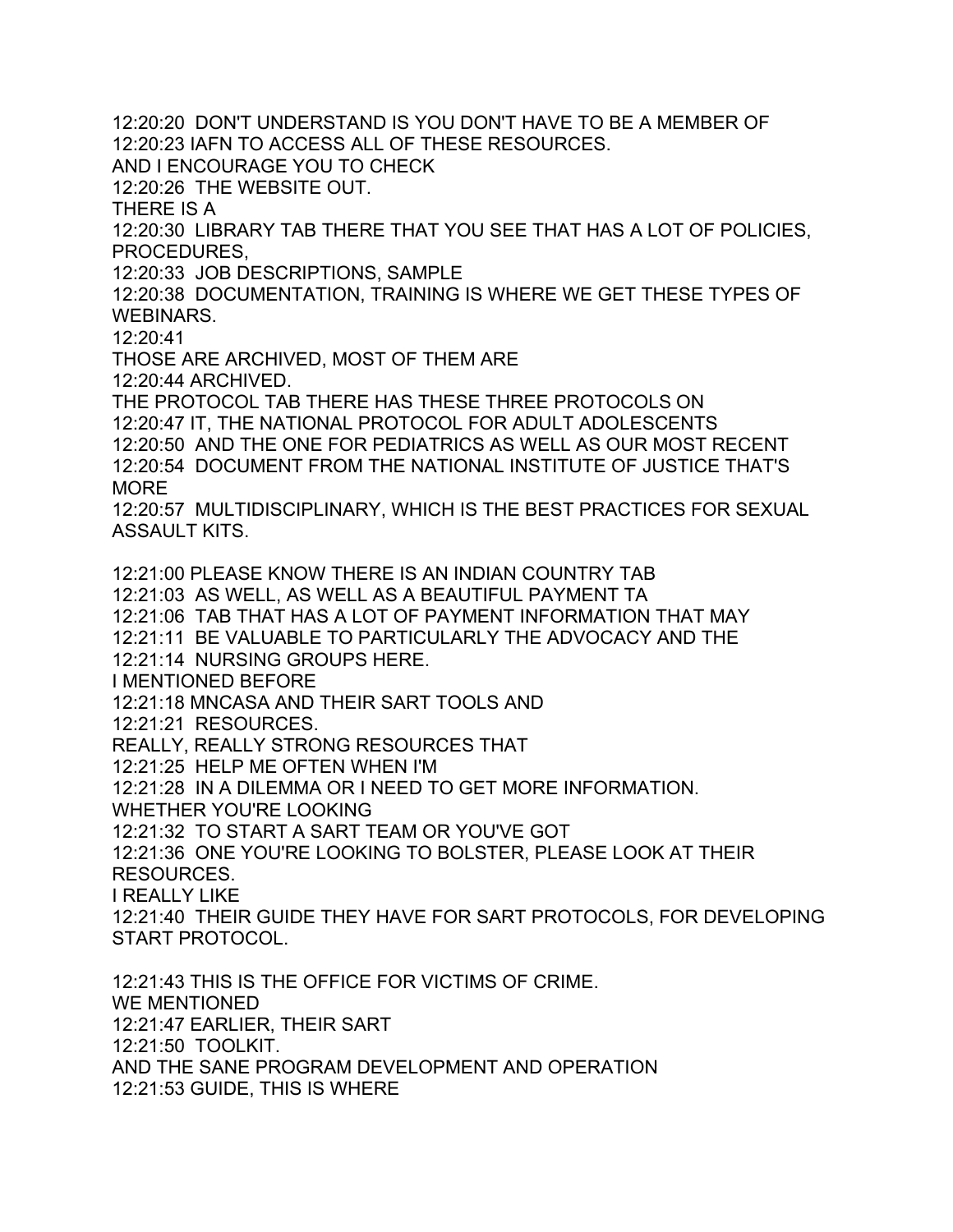12:21:56 SOME OF OUR SANE SUSTAINABILITY INFORMATION CAME 12:22:00 FROM. THEY HAVE SOME SART-SPECIFIC INFORMATION HERE. 12:22:03 AND THE 12:22:06 NSVRC, NATIONAL VIOLENCE RESOURCE CENTER, HAS A 12:22:10 TOOLKIT WITH GREAT INFORMATION. 12:22:13 MINNESOTA INDIAN WOMEN'S SEXUAL ASSAULT COALITION, I WANT TO MENTION 12:22:16 THEM BECAUSE THEY HAVE UNDER SOME OF THEIR 12:22:20 RESOURCES THIS BEAUTIFUL LISTING, AND 12:22:24 I HAD TO CUT AND PASTE, THE LISTING IS SO 12:22:27 LONG, BUT THESE ARE SOME TRIBAL COALITIONS. 12:22:29 YOU'RE PROBABLY FAMILIAR WITH SOME OF THEM. 12:22:32 I DON'T KNOW IF YOU'RE FAMILIAR WITH ALL OF THEM, I KNOW I **CERTAINLY** 12:22:35 WASN'T, BUT THERE ARE LINKS TO ALL OF THESE DIFFERENT 12:22:38 COALITIONS. HERE ARE SOME OF THEM. HERE IS AN ADDITIONAL LIST, 12:22:42 SO THERE ARE QUITE A FEW COALITIONS THERE. I ALSO WANT 12:22:45 TO LIST RESOURCES THAT YOU HAVE ACCESS TO 12:22:48 THAT AREN'T ONLINE. THAT IS, SURVIVORS IN YOUR 12:22:51 COMMUNITY, YOUR SART TEAM IS AN AMAZING RESOURCE, BUT 12:22:55 YOU, YOU ARE AN AMAZING RESOURCE AS WELL. YOU KNOW YOUR 12:22:58 DISCIPLINE, YOU KNOW YOUR 12:23:02 COMMUNITY, YOU KNOW YOUR MOTIVATIONS AND YOUR PASSION. DON'T EVER FORGET 12:23:05 HOW IMPORTANT YOU ARE AS A RESOURCE. 12:23:09 WE HAVE HERE SOME OF THE CITATIONS AND REFERENCES THAT I HAD LISTED IN THE 12:23:17 PRESENTATION. AND WITH THAT, I WANT TO LEAVE JUST A FEW MINUTES, WE'VE 12:23:20 GOT A FEW MINUTES TO OPEN IT UP FOR 12:23:23 QUESTIONS. AND I'M GOING TO DEFER TO SANDY, 12:23:27 TAMMY, AND KERRI, IF THERE ARE QUESTIONS THAT YOU 12:23:30 THINK WE SHOULD ADDRESS DURING THE RECORDING THAT CAME UP.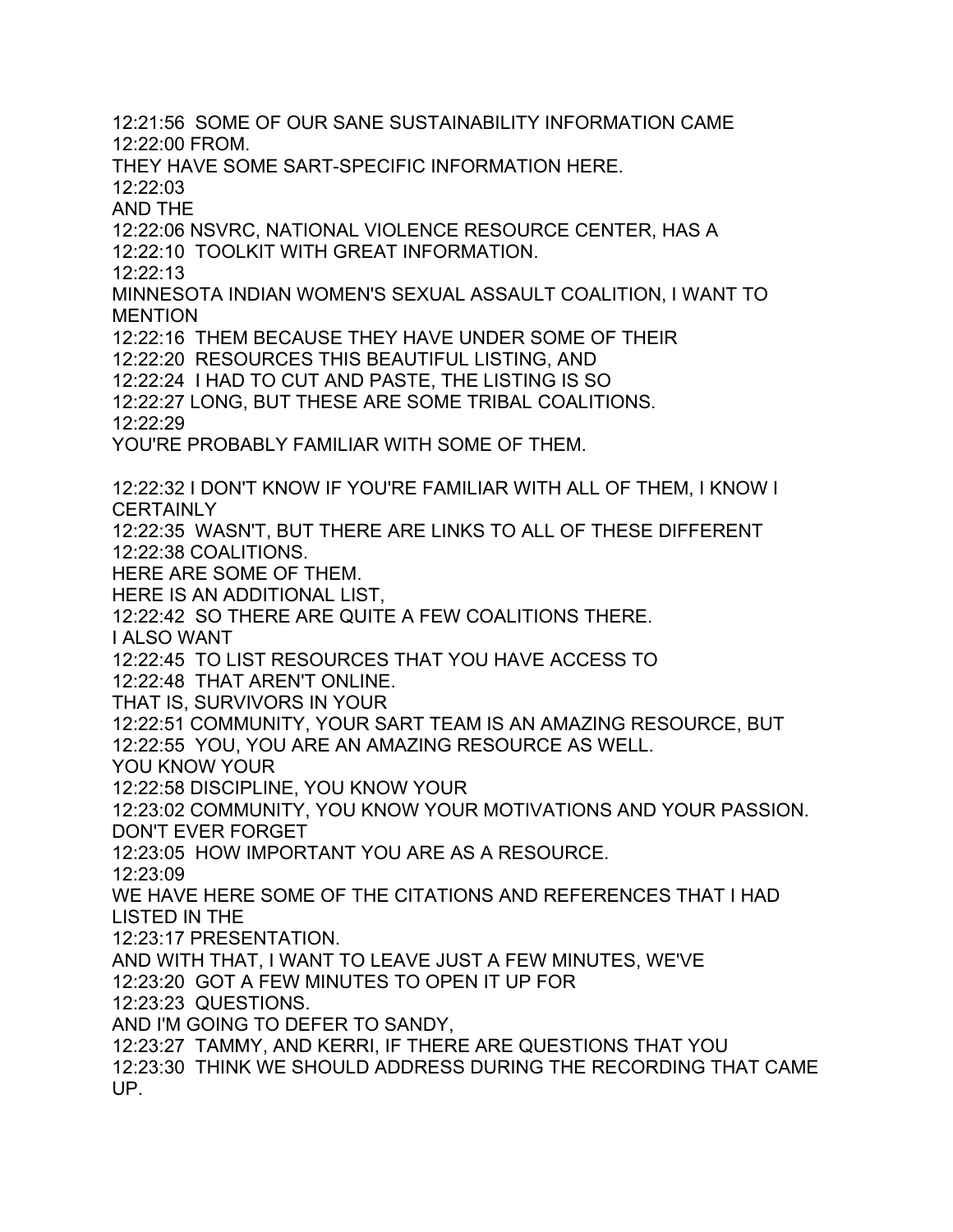12:23:40 NO QUESTIONS CAME UP? >> YEAH, NO QUESTIONS 12:23:45 CAME UP. >> SO WHAT WE'LL DO HERE, IF YOU HAVE QUESTIONS 12:23:48 OR COMMENTS THAT YOU WOULD LIKE TO SHARE, YOU CAN PUT THEM IN THE CHAT BOX 12:23:52 OR THE Q&A. AND THEY DON'T HAVE TO BE 12:23:55 QUESTIONS. IF YOU HAVE COMMENTS, THINGS THAT YOU THINK 12:23:58 WOULD BE IMPORTANT TO MENTION, I THINK THAT NOW WOULD BE A GREAT TIME TO DO THIS. 12:24:13 SOMEBODY IS SAYING THEY LIKE THE SLIDES. I HAVE TO SAY I CANNOT 12:24:16 TAKE CREDIT, MS. KERRI 12:24:21 KNADLE, ONE OF OUR ADMIN PARTICIPANTS, STAFF 12:24:24 MEMBERS, CAME UP WITH THIS SLIDE DECK. I HAVE TO SAY I'VE 12:24:27 BEEN EDUCATING FOR YEARS AND YEARS AND YEARS AND USED A LOT OF SLIDE 12:24:31 DECKS AND THIS IS BY FAR MY FAVORITE SLIDE DECK 12:24:34 I HAVE EVER USED, SO THANK YOU, 12:24:37 KERRI, FOR THAT.

I DO WANT TO POINT

12:24:40 OUT THAT MY EMAIL IS HERE IF YOU HAVE ANY

12:24:43 QUESTIONS THAT YOU DIDN'T FEEL COMFORTABLE ASKING IN

12:24:46 SUCH A PUBLIC

12:24:49 FORUM.

THAT'S PART OF MY JOB, IS TO ANSWER QUESTIONS.

12:24:52 PLEASE DON'T THINK YOU'RE A BOTHER.

12:24:55 I LIKE TO BE A 12:24:59 RESOURCE. IF IAFN AND THE FORENSIC NURSES ON STAFF DON'T 12:25:02 HAVE A GREAT ANSWER FOR YOU OR WE KNOW OF AN **ORGANIZATION** 12:25:04 WHO CAN BETTER ANSWER THE QUESTION, WE WILL CONNECT YOU WITH OTHER ORGANIZATIONS AS WELL.

12:25:11 IN ADDITION, 12:25:15 IAFN HAS GENERAL TECHNICAL ASSISTANCE TO ANY NURSE OR 12:25:20 RESPONDER TO SEXUAL VIOLENCE, IT DOESN'T HAVE TO BE JUST A NURSE, YOU CAN